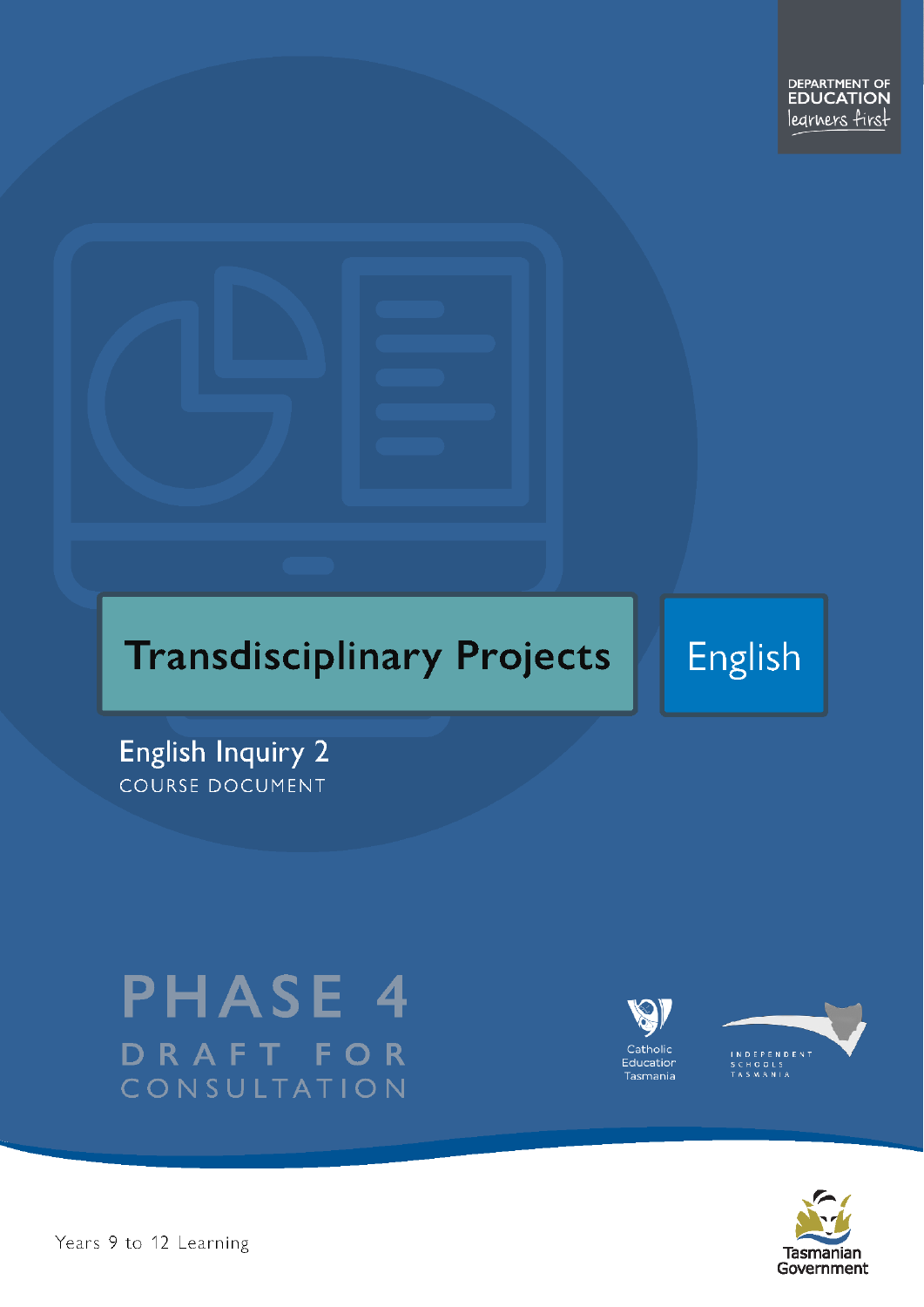# Table of Contents

Phase 4 Consultation Draft Published: August 2021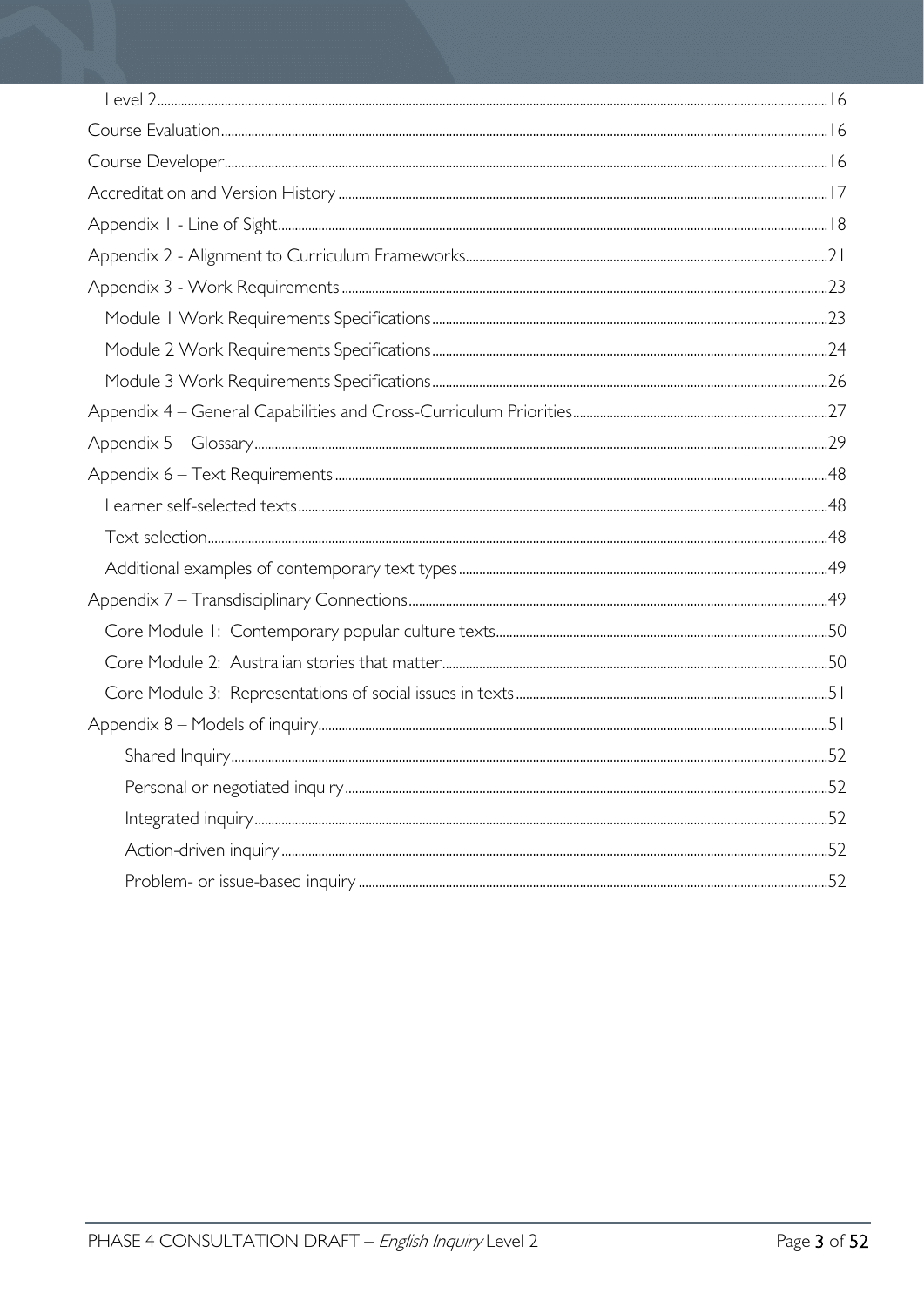# <span id="page-3-0"></span>English Inquiry, 150 hours – Level 2

This course is the Level 2 component of the proposed English Inquiry suite.

# <span id="page-3-1"></span>Focus Area – Transdisciplinary Projects

Courses aligned to the [Years 9 to 12 Curriculum Framework](https://publicdocumentcentre.education.tas.gov.au/library/Shared%20Documents/Education%209-12%20Frameworks%20A3%20WEB%20POSTER.pdf) belong to one of the five focus areas of Discipline-based Study, Transdisciplinary Projects, Professional Studies, Work-based Learning and Personal Futures.

English Inquiry Level 2 is a Transdisciplinary Projects course.

Transdisciplinary Projects courses require students to integrate, transfer and reflect on their prior knowledge, skills, attitudes and values in transdisciplinary ways. Students will engage critically and creatively to integrate the learning and ways of working from multiple disciplines. Students will produce outcomes that are only possible through the intersection between disciplines. Students will share the outcomes of Transdisciplinary Projects as appropriate to their methodology, and their exhibition of work will form a major element of their assessment. Students will reflect upon their learning by evaluating their project outputs, the effectiveness of their methodology and the implications of their work on the pre-existing body of knowledge.

Transdisciplinary projects courses have three key features that guide teaching and learning:

- engage and ideate
- connect and apply
- exhibit and reflect.



Figure 1: Transdisciplinary Project Cycle of Learning (adapted from OECD Learning Compass 2030)

In this course learners will do this by:

- engaging in inquiry learning
- making meaning and personal connections from contemporary texts
- accessing and locating information
- examining, brainstorming, questioning and presenting
- applying their learning in creative and critical ways
- responding to and producing a range of text types
- presenting, sharing, and reflecting on their learning experiences.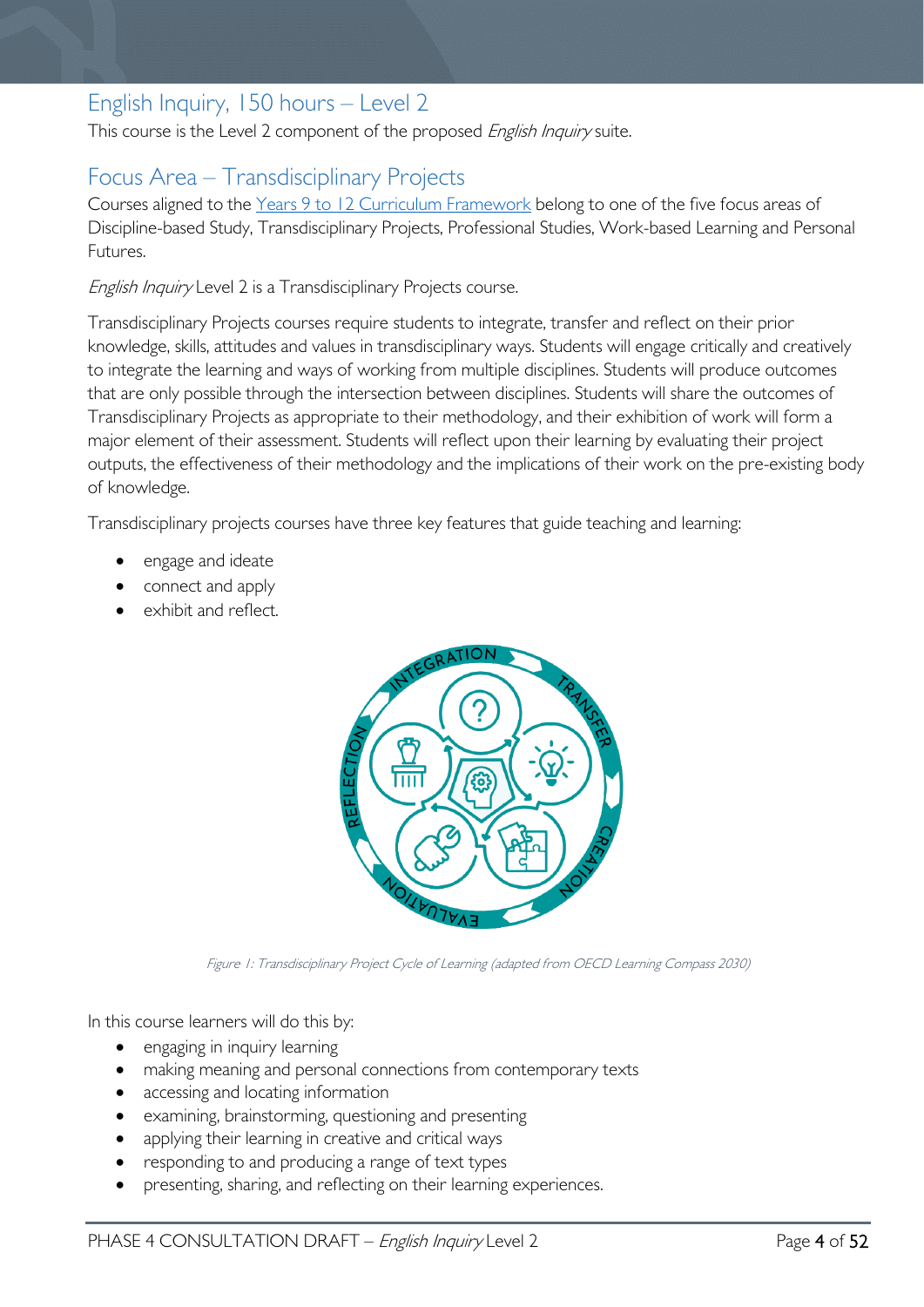# <span id="page-4-0"></span>Rationale

English empowers learners as dynamic and effective participants in all aspects of their lives. English is an essential disciplinary point of access to learning in all other curriculum areas. It helps create confident communicators, imaginative thinkers and ethical, thoughtful, informed and active members of society.

The study of *English Inquiry* Level 2 engages learners in transdisciplinary learning through an inquiry approach. Student agency and voice matter. Learners will use a range of processes to ideate, design, plan, act, reflect and communicate their learning. English Inquiry Level 2 is designed to develop students' literacy skills and is suitable for those who wish to undertake an applied English course.

English Inquiry Level 2 develops and refines students' language, literature and literacy skills which enable them to interact confidently and effectively with others in everyday, community, social and applied learning contexts. Students use language effectively to produce texts for a variety of purposes and audiences and engage creative and imaginative thinking to explore their own world and the worlds of others.

The purpose of Years 9 to 12 Education is to enable all students to achieve their potential through Years 9 to 12 and beyond in further study, training or employment.

Years 9 to 12 Education enables Personal Empowerment, Cultural Transmission, Preparation for Citizenship and Preparation for Work.

This course is built on the principles of Access, Agency, Excellence, Balance, Support and Achievement as part of a range of programs that enables students to access a diverse and flexible range of learning opportunities suited to their level of readiness, interests and aspirations.

# <span id="page-4-1"></span>Learning Outcomes

On successful completion of this course learners will be able to:

- 1. Use accurate and effective language to express and develop ideas
- 2. Apply appropriate communication skills through reading, writing, listening, speaking and representing
- 3. Understand how language choices in a variety of texts<sup>†</sup> and contexts shape meaning and response
- 4. Create oral, written and multimodal texts for different purposes in real or imagined contexts
- 5. Apply inquiry skills to learn through a study of English
- 6. Understand language choices and their effects on audiences in a variety of texts<sup>†</sup> and contexts
- 7. Examine how the structure and language of texts<sup>†</sup> varies in different modes, media and contexts
- 8. Represent and interpret information, ideas issues and language in texts† .

<span id="page-4-2"></span>† Texts (oral, written and multimodal)

### Integration of General Capabilities and Cross-Curriculum Priorities

The general capabilities addressed specifically in this course are:

- critical and creative thinking  $\mathbb{C}$
- ethical understanding  $\div$
- intercultural understanding •
- literacy  $\blacksquare$

The cross-curriculum priorities enabled through this course are:

- Aboriginal and Torres Strait Islander Histories and Cultures  $\mathscr W$
- Asia and Australia's Engagement with Asia **AA**
- Sustainability  $\triangleleft$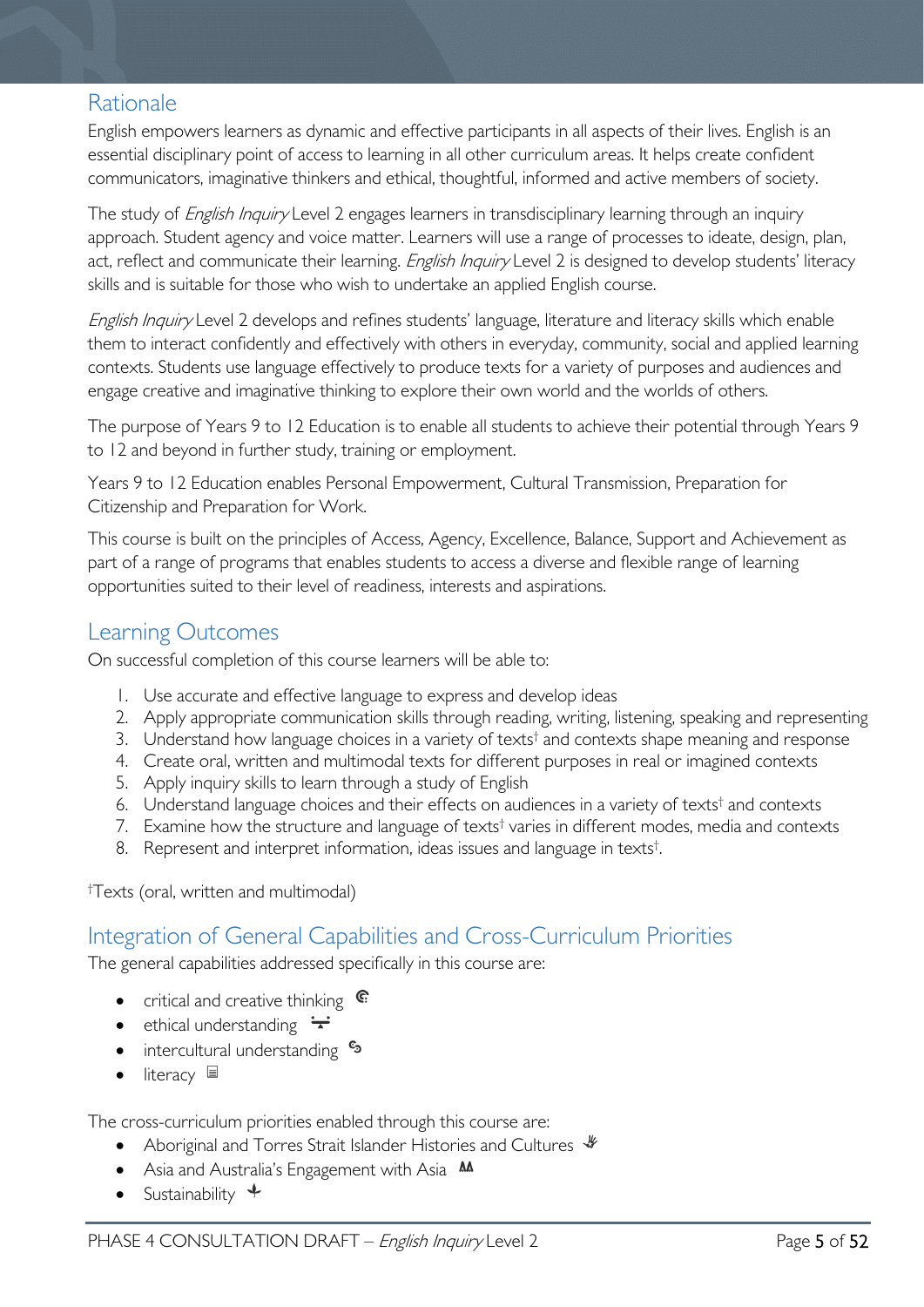# <span id="page-5-0"></span>Course Description

English Inquiry Level 2 is a transdisciplinary course which makes connections across subjects and/or the wider world. It is designed for learners who are developing and consolidating their skills, knowledge and understanding in English. Students will learn how to inquire, create, make and communicate meaning. They will explore and respond to ideas and social and ethical issues in a range of contemporary Australian texts and contexts.

# <span id="page-5-1"></span>**Pathways**

The proposed *English Inquiry* Level 2 course enables sequential learning continuity from:

- Years 9-10 Australian Curriculum English
- The proposed English Inquiry Level 1 course.

The proposed *English Inquiry* Level 2 course enables sequential learning continuity to:

- The proposed *English Inquiry* Level 3 course.
- Level 3 English ENG3115117

# <span id="page-5-2"></span>Course Requirements

<span id="page-5-3"></span>Access

- There are no access restrictions for entry into this course.
- The proposed English Inquiry Level 2 course builds on the proposed English Inquiry Level 1 course. The cognitive level of complexity increases from English Inquiry Level 1 to English Inquiry Level 2.

### <span id="page-5-4"></span>Resource requirements

- Access to a computer, phone, and the internet
- Engagement with the community inside and outside the classroom through avenues such as visits, surveys, interviews, listening to guest speakers and/or excursions.

# <span id="page-5-5"></span>Course Structure and Delivery

#### <span id="page-5-6"></span>**Structure**

This course consists of three 50-hour modules.

Core Module 1: Contemporary popular culture texts

Core Module 2: Australian stories that matter

Core Module 3: Representations of social issues in texts

### <span id="page-5-7"></span>**Delivery**

The three modules should be delivered in order 1, 2, 3 only. All three modules are compulsory.

The topic, ideas, issues and texts selected for transdisciplinary learning must be different across the three modules in this course.

In the context of this course, a broad range of inquiry-based learning approaches, processes and models may be applied:

• In Modules 1 and 2 (in consideration of the interests and needs of the learners), providers will determine how inquiry-based learning is implemented.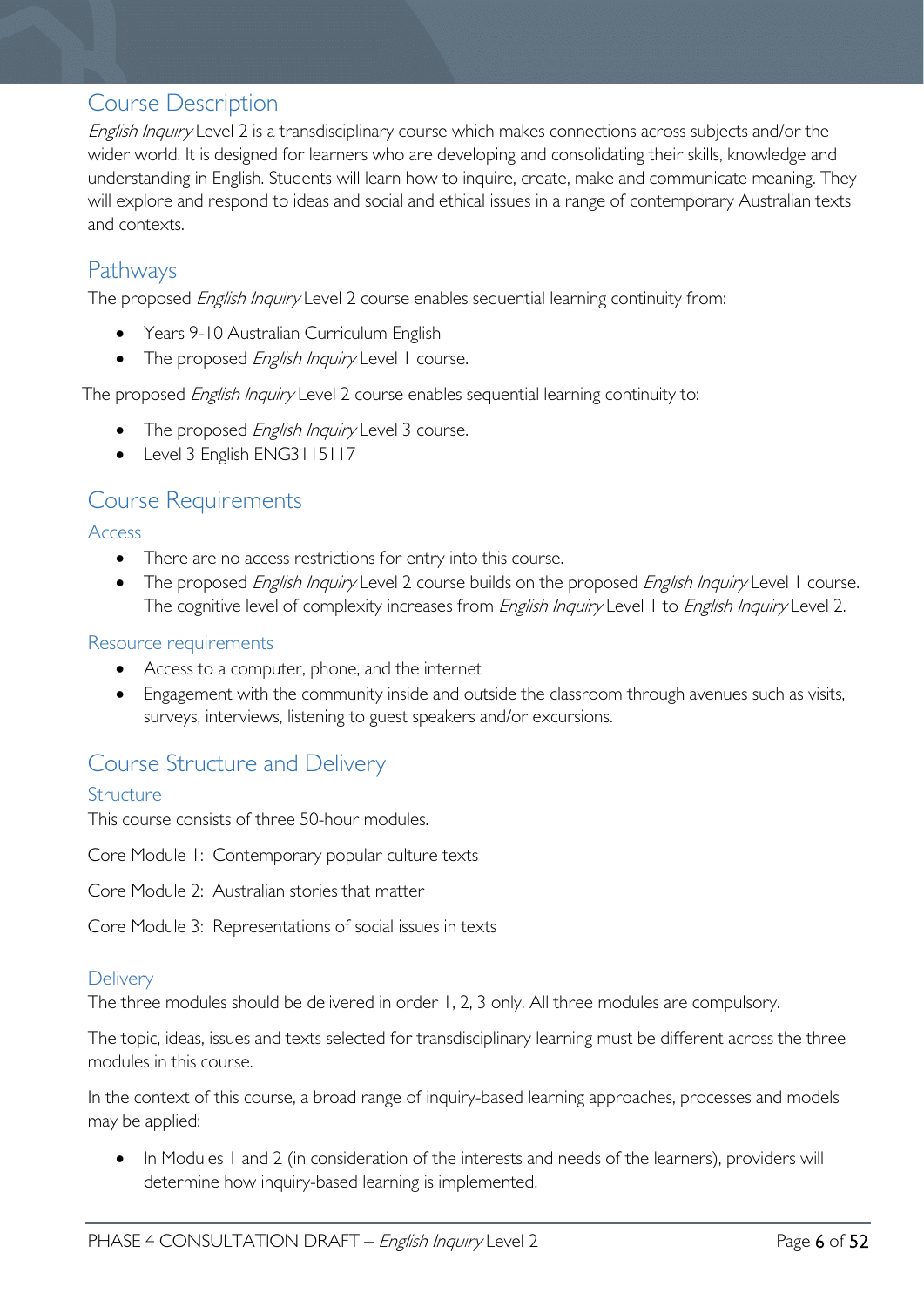• Module 3 will integrate a negotiated inquiry (individual) within the context of an integrated or shared inquiry, tied to the focus of the module to enable student agency. Providers will determine the duration of the integrated or shared inquiry and the negotiated inquiry will comprise approximately 20 per cent of the module time.

See Appendix 8 for inquiry-based learning approaches for this course.

# <span id="page-6-0"></span>Course Content

#### <span id="page-6-1"></span>Module 1 - Contemporary popular culture texts

This module introduces the English concepts of representation, context and genre.

The transdisciplinary learning focus concerns contemporary popular culture texts, ideas and values.

See Appendix 7 for suggested transdisciplinary connections.

See Appendix 5 for inquiry skills.

#### Texts

Learners will engage with at least three text types in a range of written, oral, multimodal and digital forms. See Appendix 6 for the full specifications of the text requirements of this course.

#### <span id="page-6-2"></span>Module 1 Learning Outcomes

The following Learning Outcomes are a focus of this module:

- 1. use accurate and effective language to express and develop ideas
- 2. apply appropriate communication skills through reading, writing, listening, speaking and representing
- 3. understand how language choices in a variety of texts<sup>†</sup> and contexts shape meaning and response
- 4. create oral, written and multimodal texts for different purposes in real or imagined contexts
- 5. apply inquiry skills to learn through a study of English
- 6. understand language choices and their effects on audiences in a variety of texts† and contexts.

† Texts (oral, written and multimodal)

#### <span id="page-6-3"></span>Module 1 Content

This module focuses on understanding and responding to the ideas, values and information represented in a range of contemporary popular culture texts. Learners employ a variety of strategies to assist comprehension. They read, view and listen to texts to connect, interpret and visualise ideas. They learn how to respond personally and logically to texts, by questioning, using inferential reasoning and determining the importance of content and structure.

They consider the language features and structures and genres of texts and how organisational features of texts help the audience to understand the text. It emphasises the relationships between context, purpose and audience in different language modes and types of texts, and their impact on meaning. Students learn to interact with others in everyday and other contexts. They communicate ideas and information clearly and correctly in a range of contexts, real and imaginative. Learners apply their understanding of language through the creation of texts for different purposes.

#### Key knowledge

- The conventions, structures, and language features of texts
- Strategies used in comprehending, communicating, and inquiring
- Presentation conventions and techniques
- The conventions of spelling, punctuation, and syntax of Standard Australian English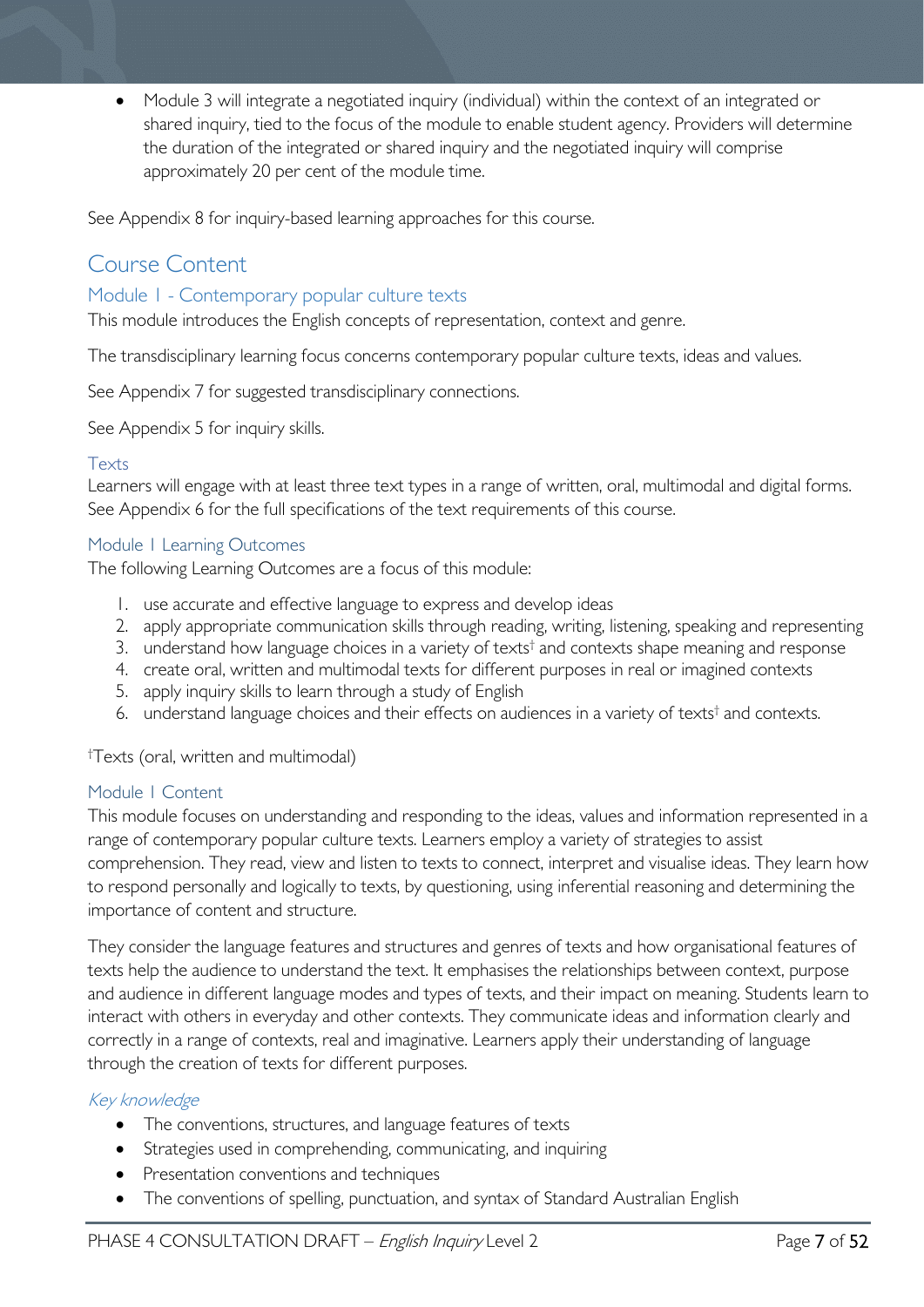• The process of creating, planning, drafting, revising, editing, and proofreading texts.

#### Consider the ways in which texts communicate ideas, attitudes and values including:

- How social, community and workplace texts are constructed for particular purposes, audiences and contexts
- The ways text structures, language features and narrative features are used to shape response.

### Key skills

#### Use strategies and skills for comprehending texts including:

- using structural and language features, for example, visual and aural cues to identify main ideas, supporting arguments and evidence
- predicting meaning using text structures and language features
- making personal connections with texts
- posing and answering questions to clarify meaning and promote deeper understanding of the text.

### Using information for specific purposes and contexts by:

- locating, extracting information and ideas from texts, using text features and structures
- using strategies and tools for collecting and processing information.

#### Create a range of texts by:

- using appropriate language, content and mode for different purposes and audiences
- using text structures and language features to communicate ideas and information in a range of mediums and digital technologies
- developing appropriate vocabulary and using accurate spelling, punctuation and grammar
- using strategies for planning, recording sources of information and proofreading.

#### Inquiring, communicating and interacting by:

- communicating and presenting ideas and information clearly
- using appropriate strategies to establish and maintain spoken communication
- applying inquiry skills appropriately.

#### <span id="page-7-0"></span>Module 1 Work Requirements Summary

The work requirements of a course are processes, products or performances that provide a significant demonstration of achievement that is measurable against the course's standards. Work requirements need not be the sole form of assessment for a module.

This module includes 1 short response and 2 extended responses work requirements.

See Appendix 3 for the full specifications of the Work Requirements of this course.

#### <span id="page-7-1"></span>Module 1 Assessment

This module has a focus on criteria 1, 2, 3, 4, 5 and 6.

#### <span id="page-7-2"></span>Module 2 – Australian stories that matter

This module introduces English concepts of argument and narrative and builds on the concepts of representation and context.

The transdisciplinary learning focus concerns the representation of ethical issues in connection with Australian stories (fiction and non- fiction).

See Appendix 7 for suggested transdisciplinary connections.

See Appendix 5 for inquiry skills.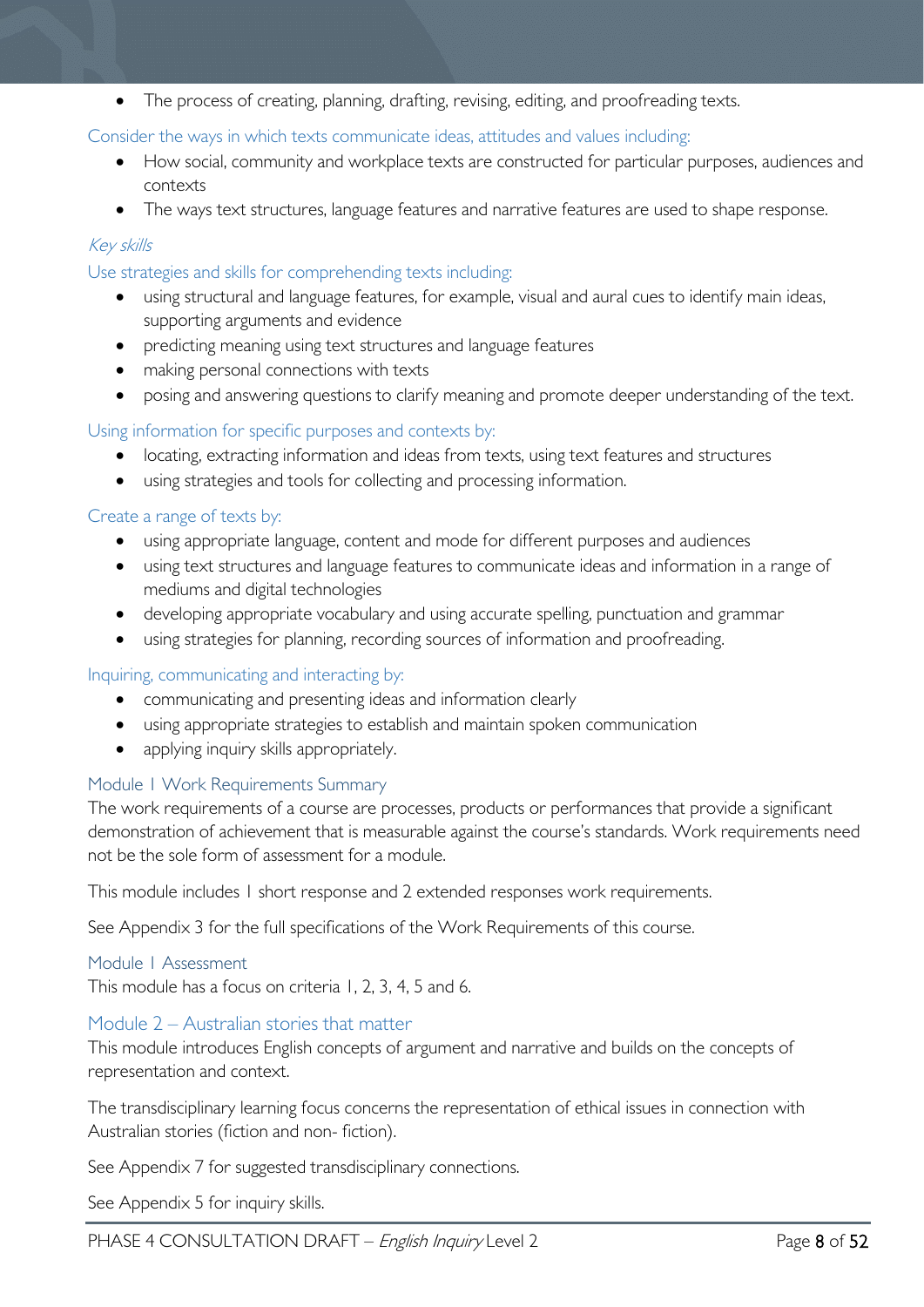#### Texts

Learners will engage with at least three text types in in a range of written, oral, multimodal and digital forms. See Appendix 6 for the full specifications of the text requirements of this course.

#### <span id="page-8-0"></span>Module 2 Learning Outcomes

The following Learning Outcomes are a focus of this module:

- 1. use accurate and effective language to express and develop ideas
- 2. apply appropriate communication skills through reading, writing, listening, speaking and representing
- 3. understand how language choices in a variety of texts<sup>†</sup> and contexts shape meaning and response
- 4. create oral, written and multimodal texts for different purposes in real or imagined contexts
- 5. apply inquiry skills to learn through a study of English
- 7. examine how the structure and language of texts<sup>†</sup> varies in different modes, media and contexts.

† Texts (oral, written and multimodal)

#### <span id="page-8-1"></span>Module 2 Content

Module 2 focuses on interpreting ethical ideas and arguments represented in a range of texts, forms, modes, media and contexts. Learners analyse text structures and language features and identify the ethical ideas, arguments and values expressed. They consider the purposes and the intended audiences of texts.

Learners examine the connections between purpose and structure and how a text's meaning is influenced by the context in which it is created and received. They integrate relevant information and ethical ideas and issues from texts to develop their own interpretations. They learn to interact appropriately and persuasively with others in a range of contexts. They analyse and create a range of text types using persuasive, visual and literary techniques to engage audiences in a range of modes and media.

#### Key knowledge

- the conventions, structures, and language features of texts
- ethical ideas and issues
- strategies used in comprehending, communicating, and inquiring
- presentation conventions and techniques
- the conventions of spelling, punctuation, and syntax of Standard Australian English
- the process of creating, planning, drafting, revising, editing, and proofreading texts.

Consider the ways in which context, purpose and audience influence meaning including:

- the ways in which main ideas, values and supporting details are represented in social, community and workplace texts
- the use of language features and the effects of mediums, types of texts and text structures to influence responses.

#### Key skills

#### Use strategies and skills for comprehending texts including:

- interpreting and making inferences from content, text structures and language features
- summarising ideas and information presented in texts
- identifying similarities and differences between own response to texts and responses of others.

#### Using information for specific purposes and contexts by:

- locating and selecting information from a range of sources
- using different strategies to select relevant information.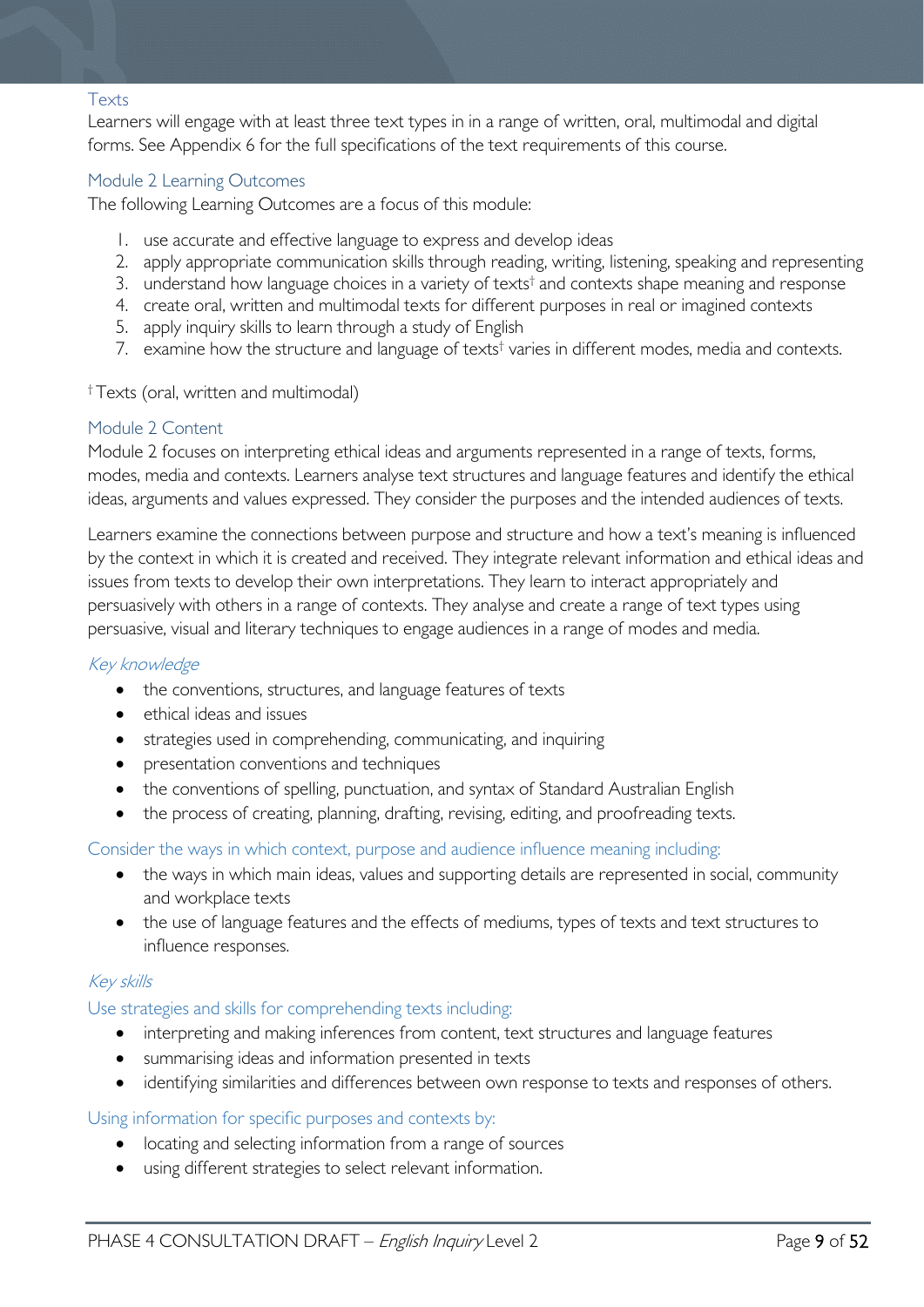#### Create a range of texts:

- using persuasive, visual and literary techniques to engage audiences in a range of modes, mediums and contexts
- selecting text structures, language features and visual techniques to communicate and represent ideas and information
- developing appropriate vocabulary and using accurate spelling, punctuation and grammar
- using strategies for planning, drafting and proofreading, and appropriate referencing.

#### Inquiring, communicating and interacting

- communicating and presenting ideas and information clearly
- using appropriate strategies to establish and maintain spoken communication
- applying inquiry skills appropriately.

#### <span id="page-9-0"></span>Module 2 Work Requirements Summary

The work requirements of a course are processes, products or performances that provide a significant demonstration of achievement that is measurable against the course's standards. Work requirements need not be the sole form of assessment for a module.

This module includes 1 short response and 2 extended responses work requirements.

See Appendix 3 for the full specifications of the Work Requirements of this course.

#### <span id="page-9-1"></span>Module 2 Assessment

This module has a focus on criteria 1, 2, 3, 4, 5 and 7.

#### <span id="page-9-2"></span>Module 3 – Representations of social issues in texts

This module builds on the concepts of representation, argument and context.

Transdisciplinary learning focus concerns the representation of social issues in Australia in texts.

See Appendix 7 for suggested transdisciplinary connections.

See Appendix 5 for inquiry skills.

Module 3 will integrate a negotiated inquiry (individual) within the context of an integrated or shared class inquiry, tied to the focus of the module to enable student agency. Providers will determine the duration of the integrated or shared inquiry and the negotiated inquiry should comprise approximately 20 per cent of the module time.

#### Texts

Learners will engage with at least three text types in a range of written, oral, multimodal and digital forms. Additionally, learners will select at least two short contemporary texts to support their negotiated inquiry. See Appendix 6 for the full specifications of the text requirements of this course.

#### <span id="page-9-3"></span>Module 3 Learning Outcomes

The following Learning Outcomes are a focus of this module:

- 1. use accurate and effective language to express and develop ideas
- 2. apply appropriate communication skills through reading, writing, listening, speaking and representing
- 3. understand how language choices in a variety of texts<sup>†</sup> and contexts shape meaning and response
- 4. create oral, written and multimodal texts for different purposes in real or imagined contexts
- 5. apply inquiry skills to learn through a study of English
- 8. represent and interpret information, ideas issues, and language in texts<sup>t</sup>. .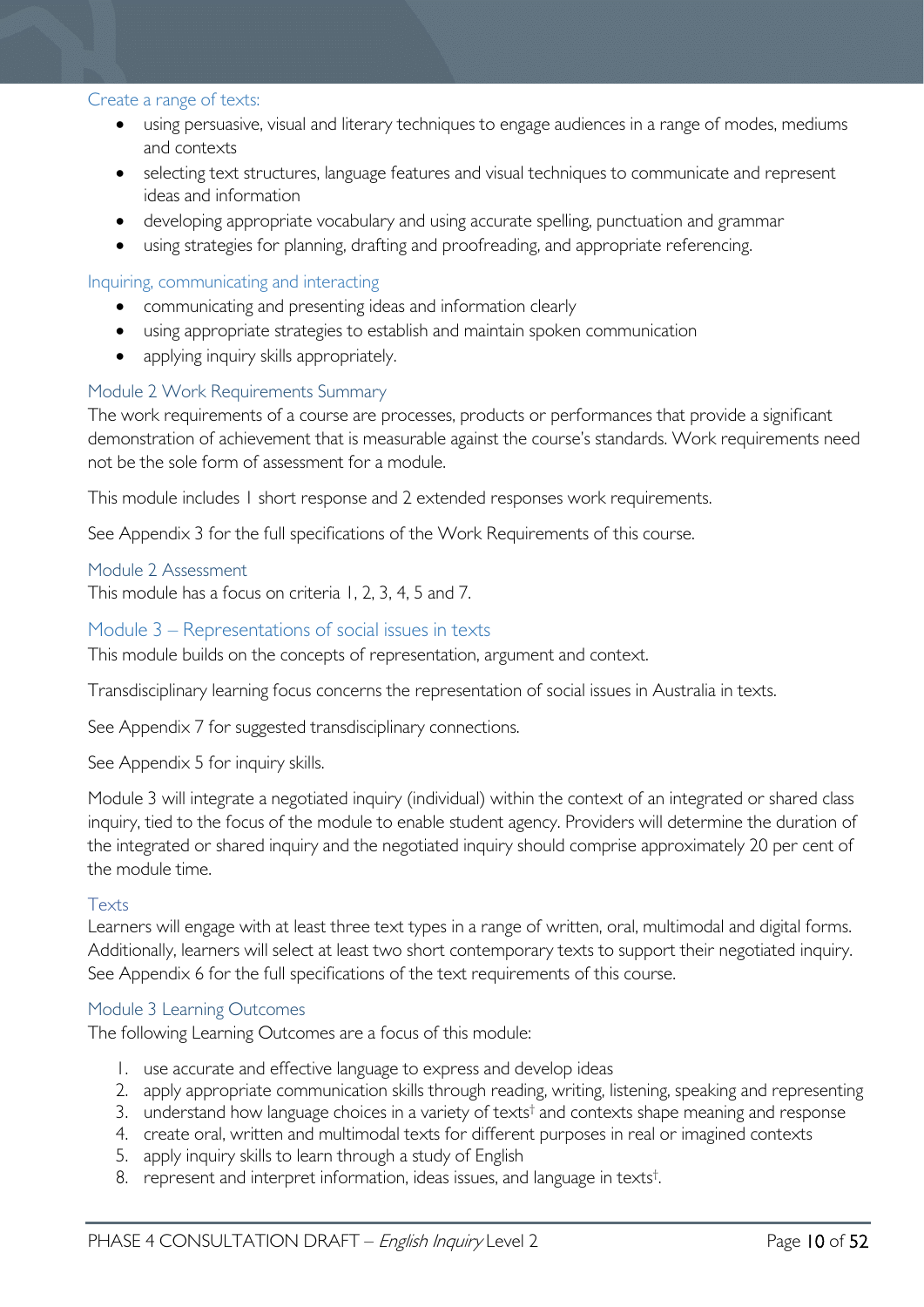#### † Texts (oral, written and multimodal)

#### <span id="page-10-0"></span>Module 3 Content

In Module 3 learners investigate social issues in Australia and the way in which they are represented and argued in a range of texts and contexts. They revisit and build on the content and learning from Modules 1 and 2. Learners further their understanding of what makes an effective argument through their understanding of the relationship between context, audience and purpose and meaning making. They learn that language, forms and features of texts assign values and attitudes in their representations of people, information and ideas.

Learners independently apply comprehension strategies and reflect on and integrate relevant information and ideas from texts to develop their own interpretations. They learn to interact appropriately and persuasively with others in a range of contexts. Analytical and creative skills are developed by focusing on how language selection, imagery, text type and mode can achieve specific effects. They apply language and literacy skills through the analysis and creation of a range of texts for different purposes, selected from real or imagined contexts.

#### <span id="page-10-1"></span>Module 3 Work Requirements Summary

The work requirements of a course are processes, products or performances that provide a significant demonstration of achievement that is measurable against the course's standards. Work requirements need not be the sole form of assessment for a module.

This module includes 1 Folio work requirements.

See Appendix 3 for the full specifications of the Work Requirements of this course.

#### <span id="page-10-2"></span>Module 3 Assessment

This module has a focus on criteria 1, 2, 3, 4, 5 and 8.

### <span id="page-10-3"></span>Assessment

Criterion-based assessment is a form of outcomes assessment that identifies the extent of learner achievement at an appropriate end-point of study. Although assessment – as part of the learning program – is continuous, much of it is formative and is done to help learners identify what they need to do to attain the maximum benefit from their study of the course. Therefore, assessment for summative reporting to TASC will focus on what both teacher and learner understand to reflect end-point achievement.

The standard of achievement each learner attains on each criterion is recorded as a rating 'A', 'B' or 'C', according to the outcomes specified in the standards section of the course.

A 't' notation must be used where a learner demonstrates any achievement against a criterion less than the standard specified for the 'C' rating.

A 'z' notation is to be used where a learner provides no evidence of achievement at all.

Internal assessment of all criteria will be made by the provider. Providers will report the learner's rating for each criterion to TASC.

TASC will supervise the external assessment of designated criteria which will be indicated by an asterisk (\*). The ratings obtained from the external assessments will be used in addition to internal ratings from the provider to determine the final award.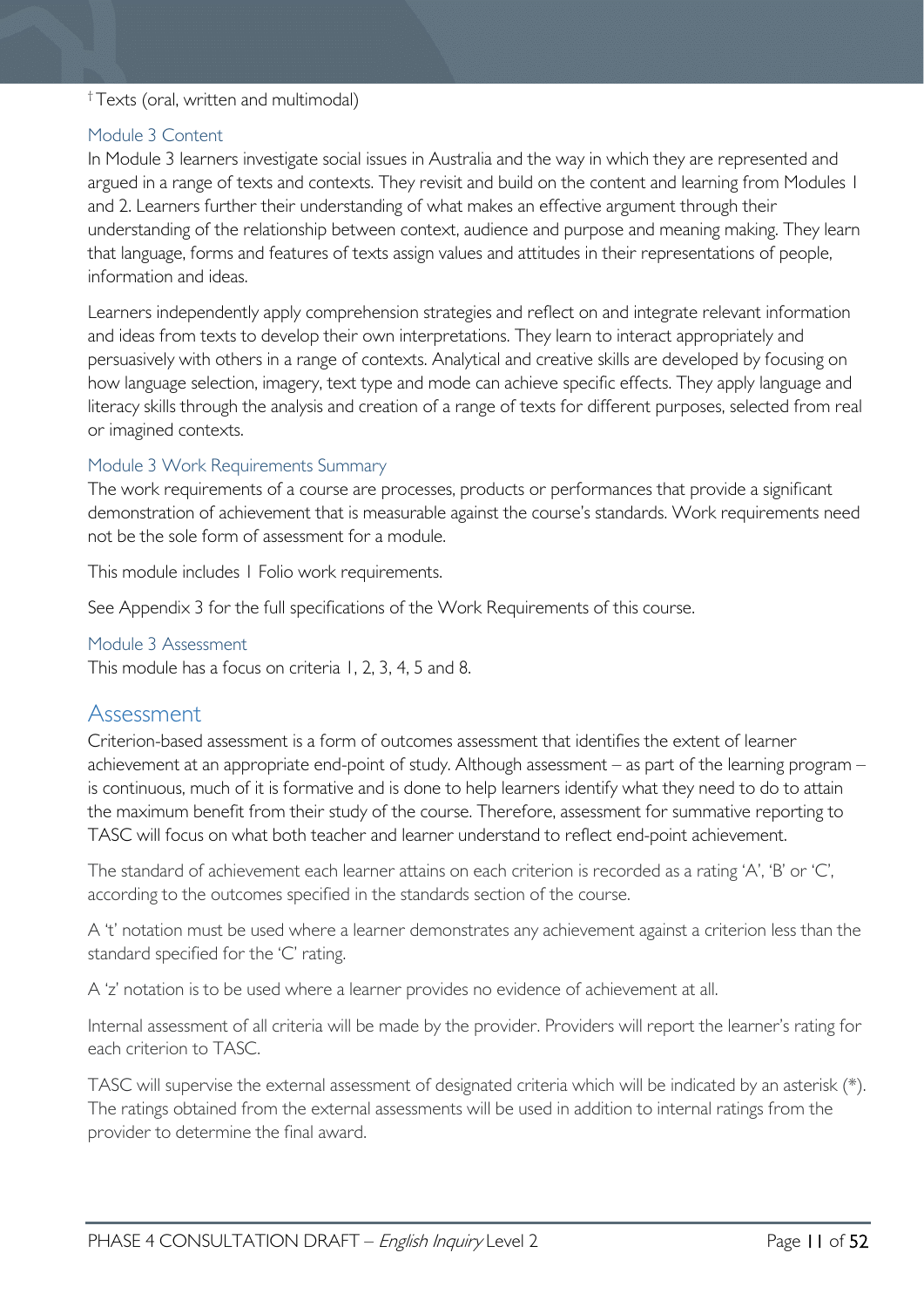#### <span id="page-11-0"></span>**Criteria**

|          | Module <sup>1</sup> | Module 2     | Module 3     |
|----------|---------------------|--------------|--------------|
| Criteria | 1,2,3,4,5,6.        | 1,2,3,4,5,7. | 1,2,3,4,5,8. |
| Assessed |                     |              |              |

The assessment for *English Inquiry* Level 2 will be based on the degree to which the learner can:

- 1. use and control language appropriately
- 2. apply communication skills appropriately through reading, writing, listening, speaking and representing
- 3. describe how texts<sup>†</sup> shape meaning and response
- 4. create a range of texts†
- 5. apply inquiry skills appropriately
- 6. describe the representation of popular culture in texts†
- 7. describe the representation of ethical ideas and issues in different texts<sup>†</sup> and contexts
- 8. interpret the representation of social issues in texts<sup>†</sup>. .

† Texts (oral, written and multimodal)

### <span id="page-11-1"></span>**Standards**

Criterion 1: use and control language appropriately

| <b>Standard Element</b>            | Rating C                                                                                                                                     | <b>Rating B</b>                                                                                                                                          | <b>Rating A</b>                                                                                                                                |  |
|------------------------------------|----------------------------------------------------------------------------------------------------------------------------------------------|----------------------------------------------------------------------------------------------------------------------------------------------------------|------------------------------------------------------------------------------------------------------------------------------------------------|--|
| $EI - Spelling$ and<br>punctuation | correctly spells most<br>common words and uses<br>punctuation as an aid to<br>understanding <sup>t</sup> : errors<br>impede meaning at times | correctly uses<br>punctuation and spells<br>most frequently used<br>words including relevant<br>technical vocabulary:<br>errors do not impede<br>meaning | accurately uses<br>punctuation and spells<br>most frequently used<br>and unusual, unfamiliar<br>words, technical and<br>specialised vocabulary |  |
| E2 – Vocabulary<br>and register    | uses vocabulary, formal<br>and informal registers as<br>modelled                                                                             | uses and selects<br>vocabulary, formal and<br>informal registers<br>appropriate to purpose<br>and audience                                               | selects and refines<br>vocabulary choices, using<br>register deliberately,<br>appropriate to purpose<br>audience and context                   |  |
| $E3 - Grammar$                     | uses sentence structures,<br>tenses, phrases and<br>grammatical forms to<br>convey ideas: errors<br>impede meaning at times                  | uses sentence structures.<br>tenses, phrases and<br>grammatical forms to<br>convey ideas: errors do<br>not impede meaning                                | uses sentence structures,<br>tenses, phrases and<br>grammatical forms<br>appropriately to clearly<br>convey ideas                              |  |
| E4 - Cohesion<br>and structure     | develops and structures<br>a text/response.                                                                                                  | develops a text/response<br>using a logical structure.                                                                                                   | develops a cohesive<br>text/response using a<br>logical structure.                                                                             |  |

† E.g. Use of capitalisation, full stops, commas, apostrophes, exclamation marks, quotation marks.

Criterion 2: apply communication skills appropriately through reading, writing, listening, speaking and representing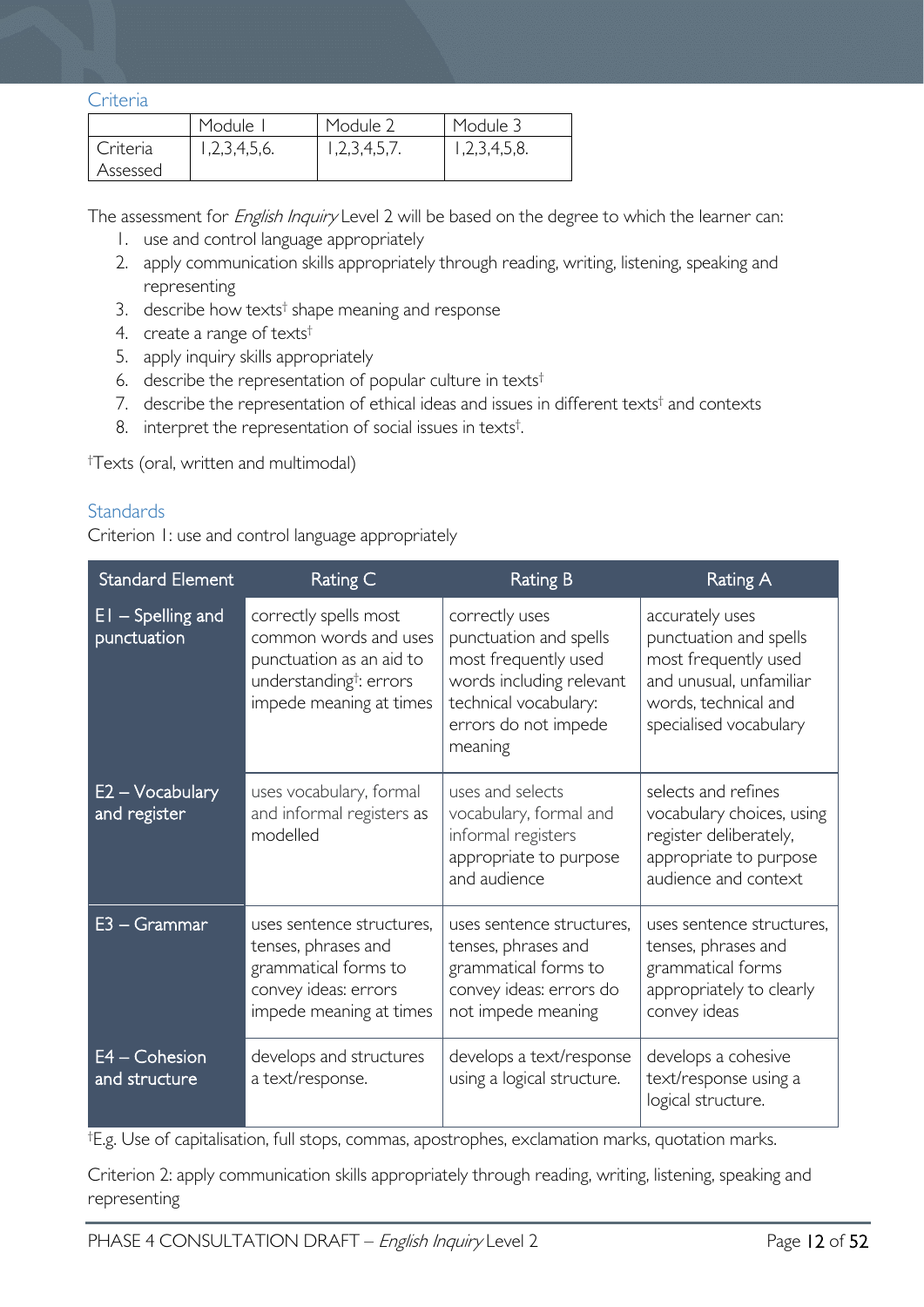| <b>Standard Element</b>                             | Rating C                                                                                                                 | Rating B                                                                                                                     | Rating A                                                                                                                      |  |
|-----------------------------------------------------|--------------------------------------------------------------------------------------------------------------------------|------------------------------------------------------------------------------------------------------------------------------|-------------------------------------------------------------------------------------------------------------------------------|--|
| EI –<br>Communicating<br>ideas                      | communicates ideas<br>demonstrating variable<br>control of language and<br>expression: errors<br>impede meaning at times | communicates ideas<br>demonstrating<br>appropriate control of<br>language and expression:<br>errors do not impede<br>meaning | communicates ideas<br>demonstrating fluency,<br>and appropriate control<br>of language and<br>expression                      |  |
| $E2 -$<br>Communication<br>strategies and<br>skills | uses communication skills<br>and strategies for a<br>specific purpose as<br>directed                                     | uses communication skills<br>and strategies<br>appropriate to purpose<br>and audience                                        | uses communication skills<br>and strategies insightfully<br>and logically, appropriate<br>to purpose, audience and<br>context |  |
| $E3 -$ Presenting                                   | presents ideas and<br>opinions to engage an<br>audience using strategies<br>as directed.                                 | presents ideas and<br>opinions to engage an<br>audience using<br>appropriate strategies.                                     | presents ideas and<br>opinions with expression<br>to engage an audience<br>using appropriate<br>strategies.                   |  |

Criterion 3: describe how texts† shape meaning and response

| <b>Standard Element</b>                    | Rating C                                                                                                       | Rating B                                                                                                       | Rating A                                                                                                      |  |
|--------------------------------------------|----------------------------------------------------------------------------------------------------------------|----------------------------------------------------------------------------------------------------------------|---------------------------------------------------------------------------------------------------------------|--|
| El -Purpose,<br>context, and<br>audience   | identifies the purpose,<br>audience and context of<br>texts <sup>†</sup>                                       | describes the purpose,<br>audience and context of<br>texts <sup>t</sup>                                        | explains the purpose,<br>audience and context of<br>text                                                      |  |
| E2-Text<br>structures and<br>features      | identifies the<br>conventions, structures,<br>and language features of<br>texts <sup>t</sup>                   | describes the<br>conventions, structures,<br>and language features of<br>texts <sup>t</sup>                    | explains the conventions,<br>structures, and language<br>features of texts <sup>†</sup>                       |  |
| $E3 -$ Responding<br>to texts <sup>t</sup> | describes how ideas and<br>information are<br>represented in texts <sup>†</sup> to<br>shape audience response. | discusses how ideas and<br>information are<br>represented in texts <sup>†</sup> to<br>shape audience response. | assesses how ideas and<br>information are<br>represented in texts <sup>†</sup> to<br>shape audience response. |  |

† Texts (oral, written and multimodal)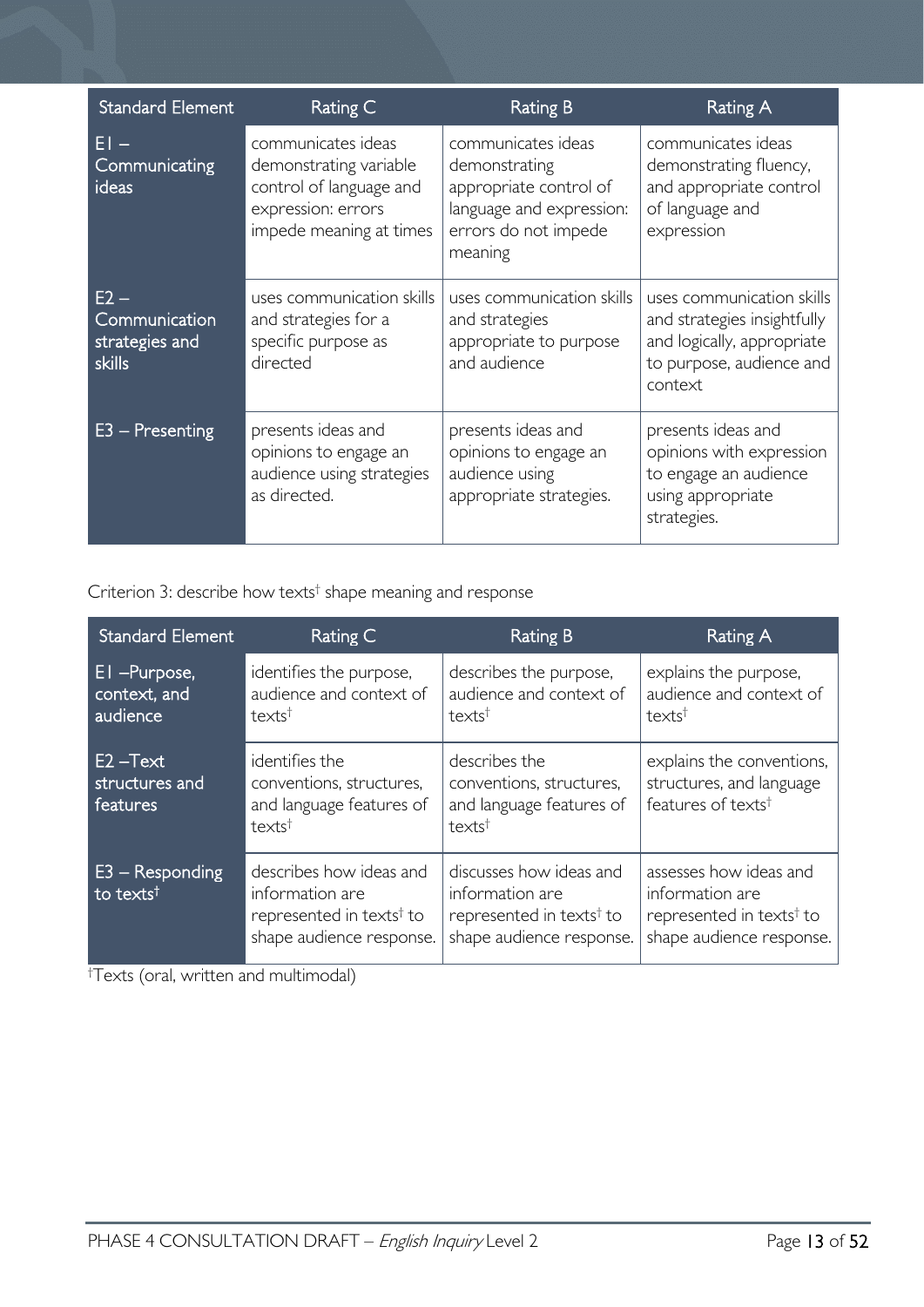### Criterion 4: create a range of texts<sup>†</sup>

| <b>Standard Element</b>                            | Rating C                                                                                                 | Rating B                                                                                                                | Rating A<br>creates cohesive texts <sup>†</sup> in<br>different forms<br>appropriately for<br>different purposes,<br>contexts, and audiences |  |
|----------------------------------------------------|----------------------------------------------------------------------------------------------------------|-------------------------------------------------------------------------------------------------------------------------|----------------------------------------------------------------------------------------------------------------------------------------------|--|
| $E1 - Text type$                                   | creates texts <sup>†</sup> in different<br>forms for a specific<br>purpose and context                   | creates texts <sup><math>\dagger</math></sup> in different<br>forms appropriate to<br>purpose, context, and<br>audience |                                                                                                                                              |  |
| $E2 -$ Language<br>features and text<br>structures | uses language features<br>and text structures<br>appropriate to mode,<br>medium and genre as<br>modelled | uses language features<br>and text structures<br>appropriate to mode,<br>medium and genre                               | uses and selects language<br>features and text<br>structures for effect,<br>appropriate to different<br>modes, mediums and<br>genres         |  |
| E3 - Writing<br>process                            | uses given planning,<br>drafting and proofing<br>strategies to develop<br>own responses.                 | uses planning, drafting<br>and proofing strategies<br>to develop own<br>responses.                                      | uses planning, drafting<br>and proofing strategies<br>to develop and refine<br>own responses.                                                |  |

† Texts (oral, written and multimodal)

Criterion 5: apply inquiry skills appropriately

| <b>Standard Element</b>     | Rating C                                                                                                                   | <b>Rating B</b>                                                                                                               | <b>Rating A</b>                                                                                                                            |  |
|-----------------------------|----------------------------------------------------------------------------------------------------------------------------|-------------------------------------------------------------------------------------------------------------------------------|--------------------------------------------------------------------------------------------------------------------------------------------|--|
| El - Inquiry skills         | applies inquiry skills and<br>strategies to engage with<br>key aspects of the inquiry                                      | applies inquiry skills and<br>strategies appropriately to<br>engage with most aspects<br>of the inquiry                       | applies inquiry skills and<br>strategies appropriately<br>and thoroughly to engage<br>with all aspects of the<br>inquiry                   |  |
| $E2 - Using$<br>information | locates information in<br>texts                                                                                            | selects information from<br>different sources                                                                                 | selects relevant<br>information from different<br>sources                                                                                  |  |
| $E3 - Time$<br>management   | meets specified/negotiated<br>timelines and addresses<br>key task requirements as<br>directed                              | meets specified/negotiated<br>timelines and addresses<br>most task requirements                                               | meets specified/negotiated<br>timelines and addresses all<br>task requirements                                                             |  |
| $E4 - Refercencing$         | uses referencing and<br>citation methods as<br>directed and differentiates<br>the work of others from<br>the learners own. | uses appropriate<br>referencing and citation<br>methods and<br>differentiates the work of<br>others from the learners<br>own. | uses appropriate<br>referencing and citation<br>methods consistently and<br>differentiates the work of<br>others from the learners<br>own. |  |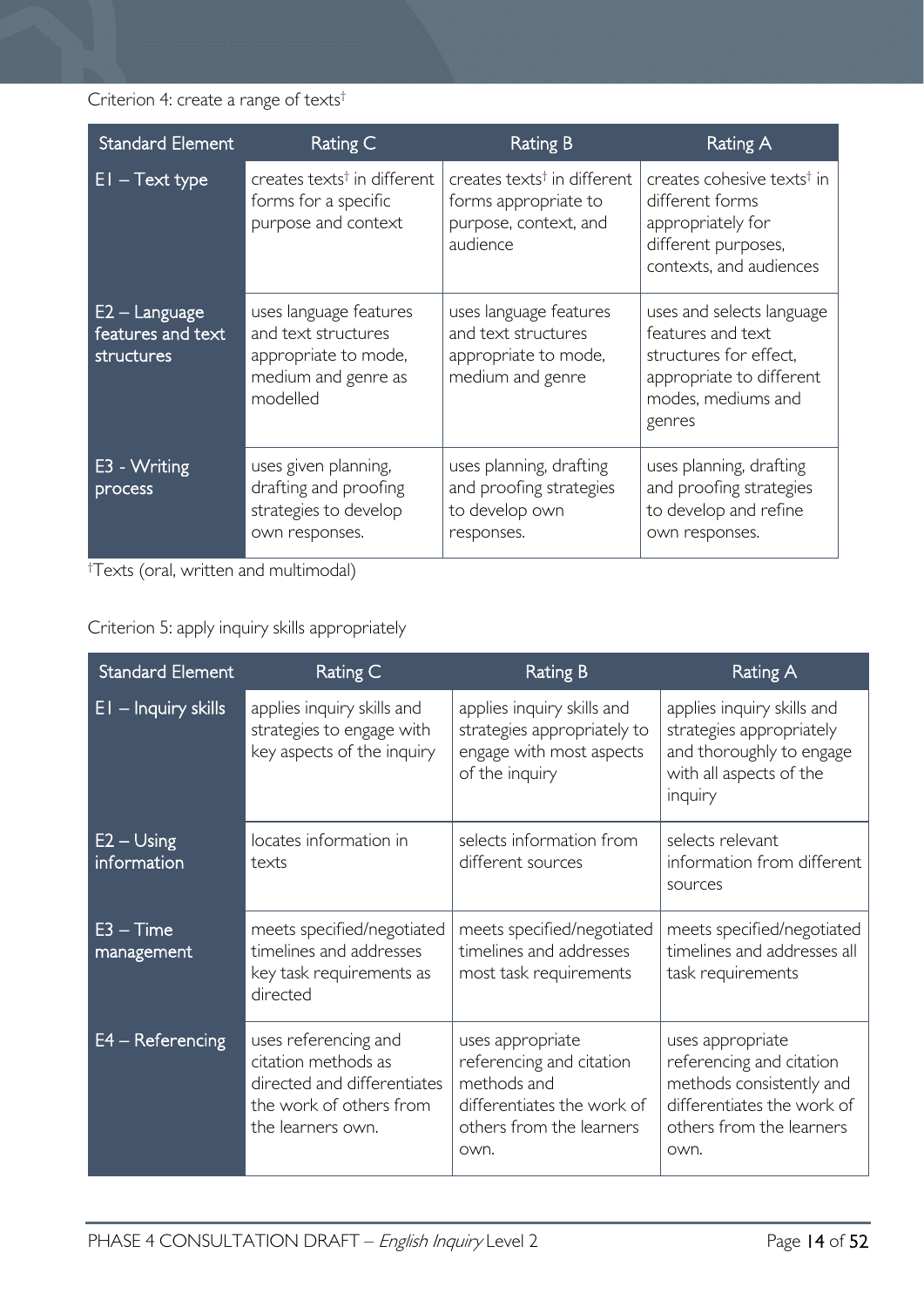Criterion 6: describe the representation of popular culture in texts<sup>†</sup>

| <b>Standard Element</b>                     | Rating C                                                                                                                                                  | <b>Rating B</b>                                                                                                                                           | Rating A                                                                                                                                                                                      |  |
|---------------------------------------------|-----------------------------------------------------------------------------------------------------------------------------------------------------------|-----------------------------------------------------------------------------------------------------------------------------------------------------------|-----------------------------------------------------------------------------------------------------------------------------------------------------------------------------------------------|--|
| $EI$ – Ideas and<br>attitudes and<br>values | identifies ideas and<br>attitudes and values<br>presented in popular<br>culture texts <sup>†</sup>                                                        | describes ideas and<br>attitudes and values<br>presented in differing<br>popular culture texts <sup>t</sup>                                               | discusses ideas and<br>attitudes and values<br>presented in differing<br>popular culture texts <sup>t</sup>                                                                                   |  |
| $E2 - Cultural$<br>representation           | identifies how popular<br>culture texts <sup>†</sup> represent<br>people, groups, places, and<br>events                                                   | describes how popular<br>culture texts <sup>†</sup> represent<br>people, groups, places, and<br>events                                                    | assesses how popular<br>culture texts <sup>†</sup> represent<br>people, groups, places, and<br>events                                                                                         |  |
| $E3 -$ Language<br>choice                   | uses language to shape<br>representations of<br>Australian people, groups,<br>places, and events:<br>language choice results in<br>narrow representations | uses language to shape<br>representations of<br>Australian people, groups,<br>places, and events:<br>language choice results in<br>uneven representations | uses language<br>appropriately and for<br>effect, to shape<br>representations of<br>Australian people, groups,<br>places, and events:<br>language choice results in<br>subtle representations |  |

† Texts (oral, written and multimodal)

Criterion 7: describe the representation of ethical ideas and issues in different texts† and contexts

| <b>Standard Element</b>                                | Rating C                                                                                                           | Rating B                                                                                                                            | Rating A                                                                                                                                      |  |
|--------------------------------------------------------|--------------------------------------------------------------------------------------------------------------------|-------------------------------------------------------------------------------------------------------------------------------------|-----------------------------------------------------------------------------------------------------------------------------------------------|--|
| $El - Text mode,$<br>medium and form                   | identifies the ways in<br>which ethical ideas and<br>issues are represented in<br>different text types             | compares the ways in<br>which ethical ideas and<br>issues are represented in<br>different text types                                | assesses the ways in<br>which ethical ideas and<br>issues are represented in<br>different text types                                          |  |
| $E2 - Ethical ideas$<br>and issues                     | identifies ethical ideas<br>and issues in texts <sup>†</sup>                                                       | describes ethical ideas<br>and issues within<br>different texts <sup>†</sup> and<br>contexts                                        | explains ethical ideas and<br>issues within different<br>texts <sup>†</sup> and contexts                                                      |  |
| $E3 - Represent$<br>ethical ideas and<br><i>issues</i> | represents ethical ideas<br>and issues using specific<br>techniques in specific<br>modes, mediums and<br>contexts. | represents ethical ideas<br>and issues using<br>persuasive and visual<br>techniques in different<br>modes, mediums and<br>contexts. | represents ethical ideas<br>and issues using<br>persuasive, visual and<br>literary techniques in<br>different modes.<br>mediums and contexts. |  |

† Texts (oral, written and multimodal)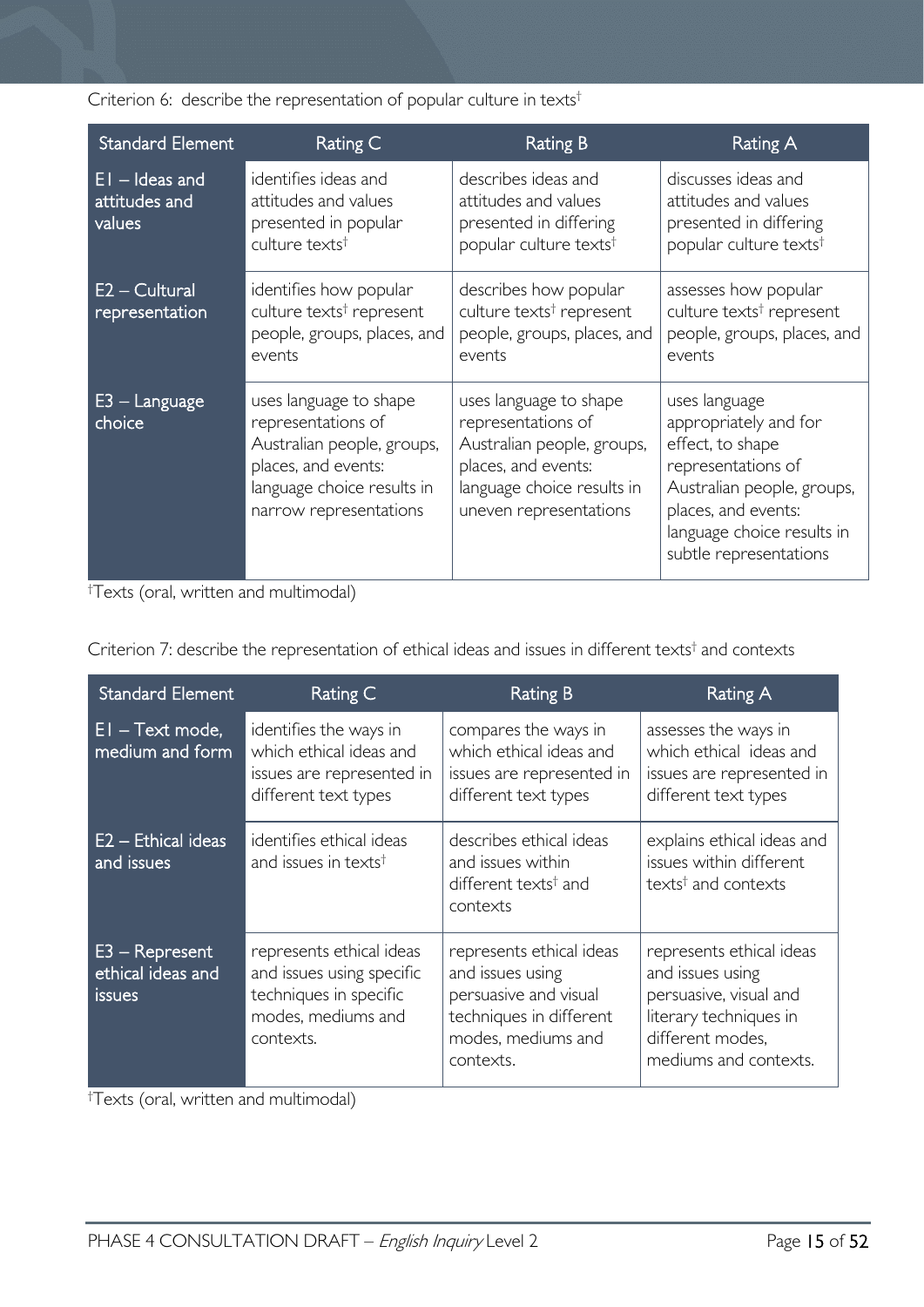Criterion 8: interpret the representation of social issues in texts†

| <b>Standard Element</b>                       | Rating C                                                                                | <b>Rating B</b>                                                                        | Rating A                                                                              |  |
|-----------------------------------------------|-----------------------------------------------------------------------------------------|----------------------------------------------------------------------------------------|---------------------------------------------------------------------------------------|--|
| FI –<br>Interpretation                        | identifies the ways ideas<br>and social issues are<br>represented in texts <sup>t</sup> | describes the ways ideas<br>and social issues are<br>represented in texts <sup>t</sup> | explains the ways ideas<br>and social issues are<br>represented in texts <sup>†</sup> |  |
| $E2 -$<br>Comprehending<br>ideas and opinions | identifies differing<br>opinions on social issues                                       | compares differing<br>opinions on social issues                                        | assesses differing<br>opinions on social issues                                       |  |
| E3 - Personal<br>opinion                      | uses persuasive language<br>to express a personal<br>position on social issues.         | uses persuasive language<br>to articulate a personal<br>position on social issues.     | uses persuasive language<br>to justify a personal<br>position on social issues.       |  |

† Texts (oral, written and multimodal)

# <span id="page-15-0"></span>Quality Assurance

• This will be determined by TASC at time of accreditation.

# <span id="page-15-1"></span>Qualifications and Award Requirements

### <span id="page-15-2"></span>Level 2

The minimum requirements for an award are as follows:

EXCEPTIONAL ACHIEVEMENT (EA) 6 'A' ratings, 2 'B' rating

HIGH ACHIEVEMENT (HA) 3 'A' ratings, 4 'B' ratings, 1 'C' rating

COMMENDABLE ACHIEVEMENT (CA) 4 'B' ratings, 3 'C' ratings

SATISFACTORY ACHIEVEMENT (SA)

6 'C' ratings

PRELIMINARY ACHIEVEMENT (PA) 4 'C' ratings

A learner who otherwise achieves the rating for a CA (Commendable Achievement) or SA (Satisfactory Achievement) award but who fails to show any evidence of achievement in one or more criteria ('z' notation) will be issued with a PA (Preliminary Achievement) award.

### <span id="page-15-3"></span>Course Evaluation

• This will be confirmed by time of accreditation.

# <span id="page-15-4"></span>Course Developer

This course has been developed by the Department of Education's Years 9 to 12 Learning Unit in collaboration with Catholic Education Tasmania and Independent Schools Tasmania.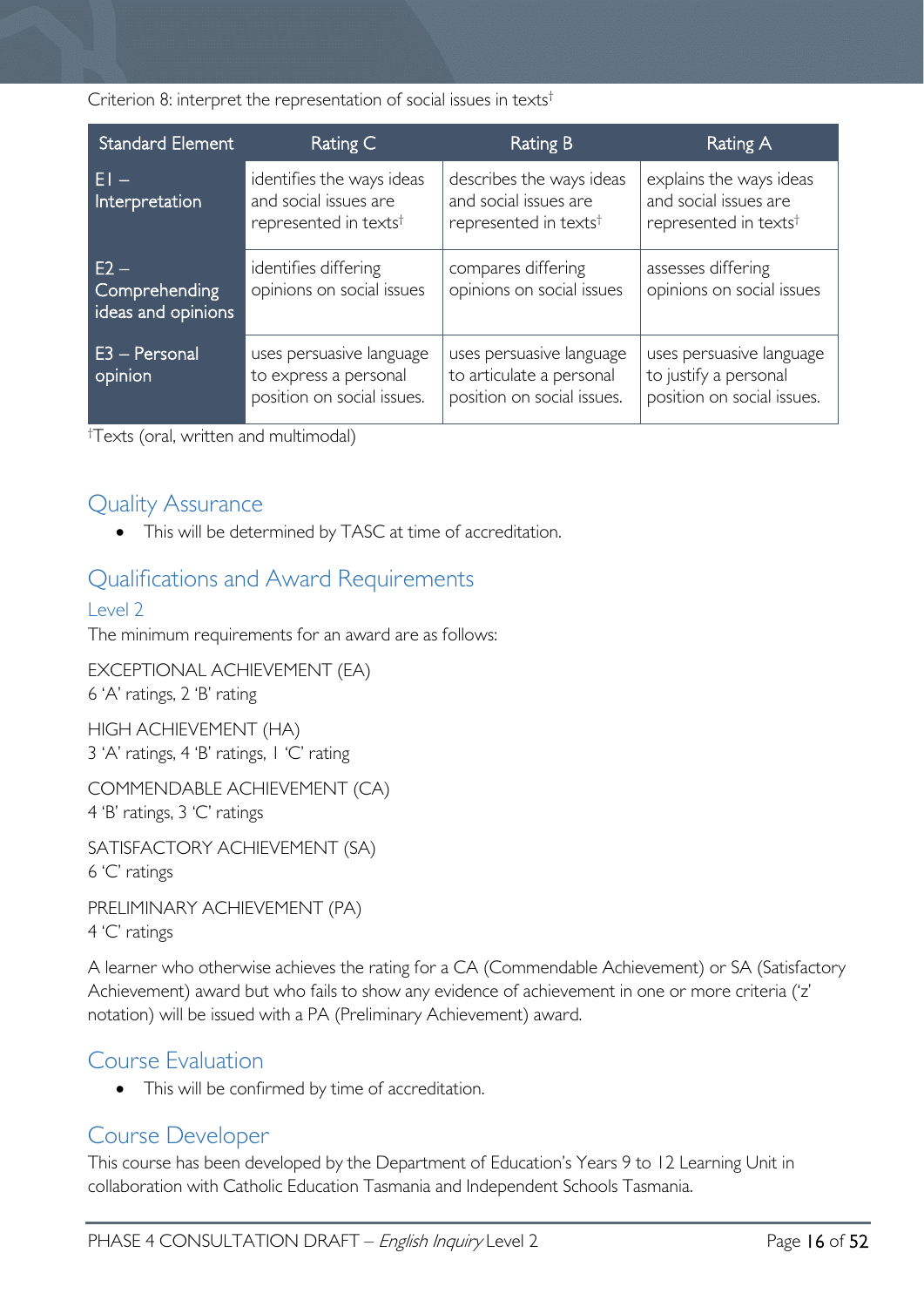<span id="page-16-0"></span>Accreditation and Version History

• Details to be determined by TASC at time of accreditation.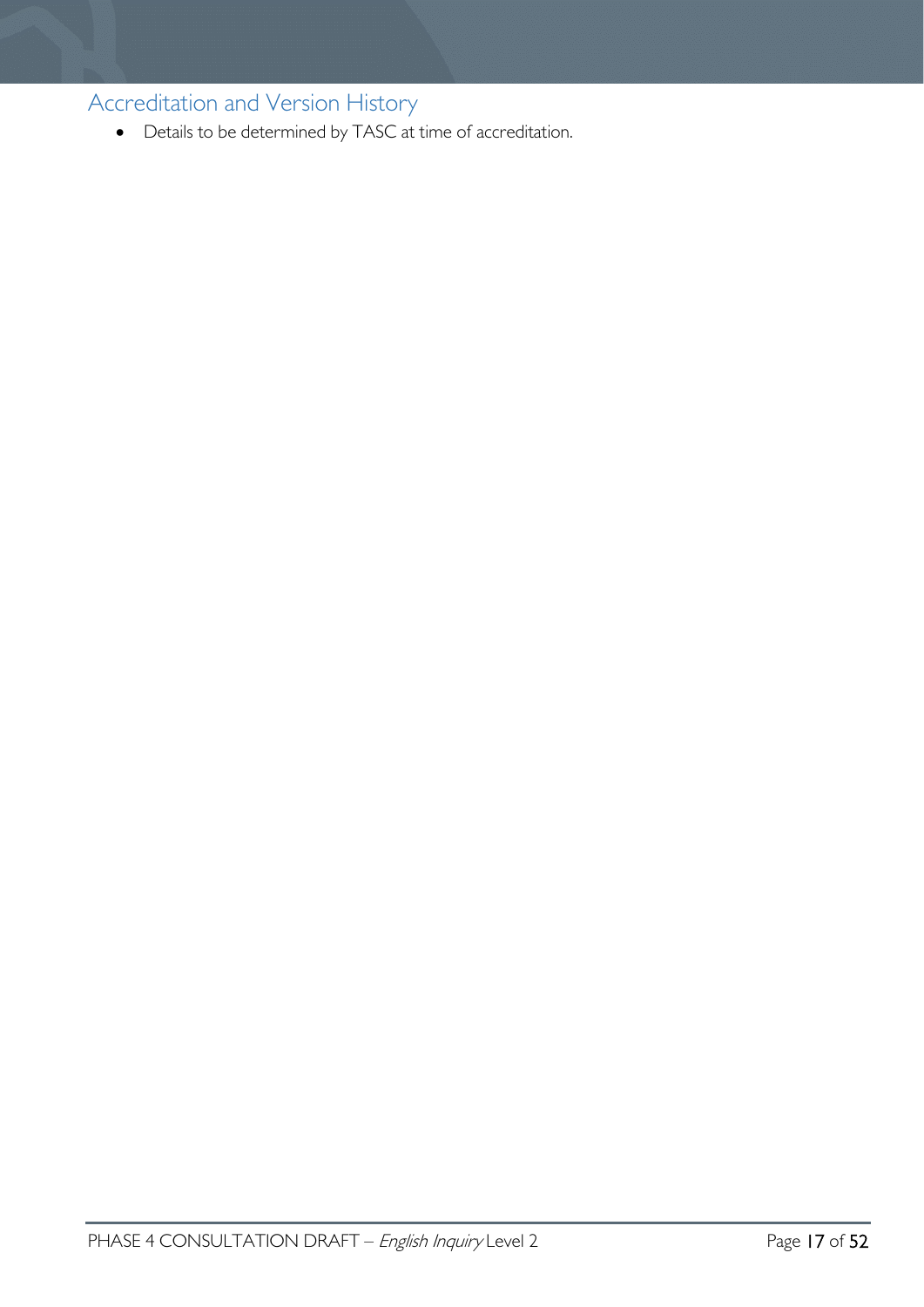# Appendix 1 - Line of Sight

| Learning Outcomes |         |                          |          |           |  |
|-------------------|---------|--------------------------|----------|-----------|--|
|                   | Content |                          |          |           |  |
|                   |         | <b>Work Requirements</b> |          |           |  |
|                   |         |                          | Criteria |           |  |
|                   |         |                          |          | Standards |  |
|                   |         |                          |          |           |  |

<span id="page-17-0"></span>

| Learning Outcomes                                                                                                          | Course Content | Work Requirements | Criteria       | Standards      | General Capabilities |
|----------------------------------------------------------------------------------------------------------------------------|----------------|-------------------|----------------|----------------|----------------------|
|                                                                                                                            |                |                   |                |                | (GC)                 |
| Use accurate<br>and effective<br>language to<br>express and<br>develop ideas                                               | Module 1, 2, 3 | Module 1, 2, 3    | $\mathsf{C}$   | $E$ 1, 2, 3, 4 | GC:<br>冒             |
| Apply<br>appropriate<br>communication<br>skills through<br>reading, writing,<br>listening,<br>speaking and<br>representing | Module 1, 2, 3 | Module 1, 2, 3    | C <sub>2</sub> | E1, 2, 3       | GC:<br>冒             |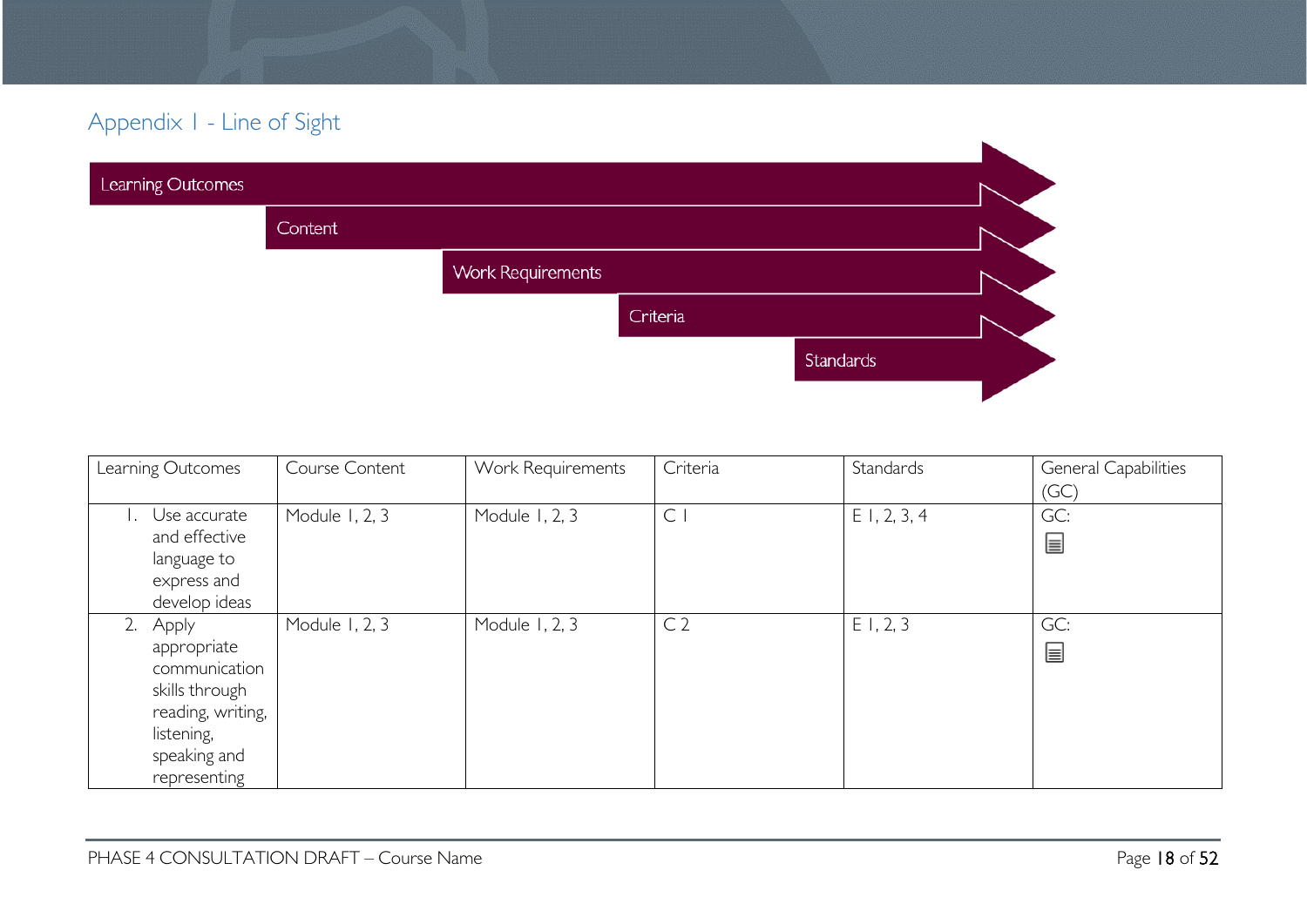| Learning Outcomes                                                                                                                     | Course Content | Work Requirements | Criteria       | Standards      | <b>General Capabilities</b><br>(GC) |
|---------------------------------------------------------------------------------------------------------------------------------------|----------------|-------------------|----------------|----------------|-------------------------------------|
| 3. Understand<br>how language<br>choices in a<br>variety of texts <sup>t</sup><br>and contexts<br>shape meaning<br>and response       | Module 1, 2, 3 | Module 1, 2, 3    | C <sub>3</sub> | E1, 2, 3       | GC:<br>$\mathbf{r}$                 |
| Create oral,<br>4.<br>written and<br>multimodal<br>texts <sup>†</sup> for<br>different<br>purposes in real<br>or imagined<br>contexts | Module 1, 2, 3 | Module 1, 2, 3    | C <sub>4</sub> | E1, 2, 3       | GC:<br>$\mathbf{r}$                 |
| 5. Apply inquiry<br>skills to learn<br>through a study<br>of English                                                                  | Module 1, 2, 3 | Module 1, 2, 3    | C <sub>5</sub> | $E$ 1, 2, 3, 4 | GC:<br>$\mathbf{r}$                 |
| Understand<br>6.<br>language<br>choices and<br>their effects on<br>audiences in a<br>variety of texts <sup>t</sup><br>and contexts    | Module I       | Module I          | C <sub>6</sub> | E1, 2, 3       | GC:<br>$\mathbf{r} \in \mathbb{C}$  |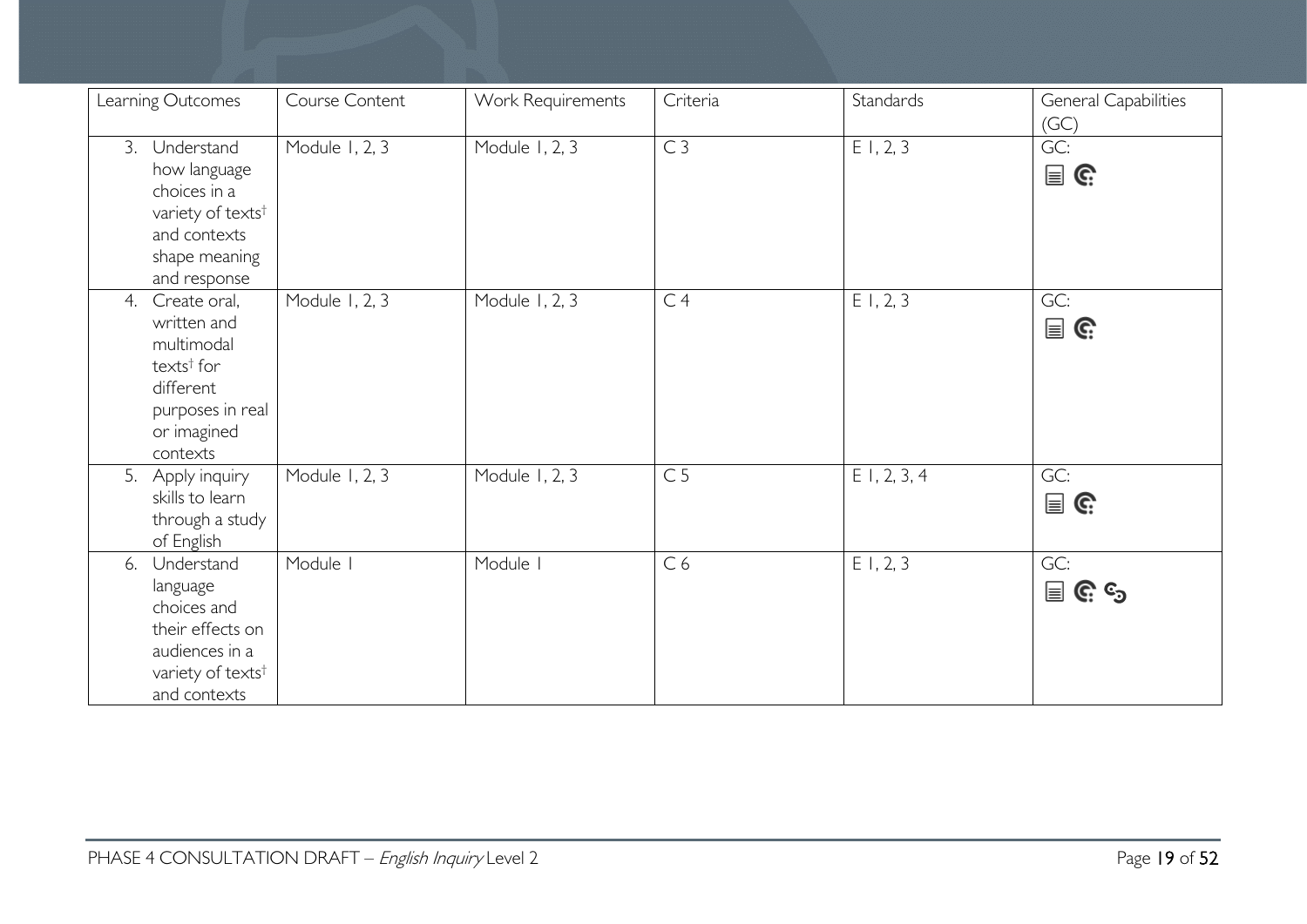| Learning Outcomes                                                                                                                  | Course Content | Work Requirements | Criteria       | Standards | General Capabilities<br>(GC) |
|------------------------------------------------------------------------------------------------------------------------------------|----------------|-------------------|----------------|-----------|------------------------------|
| Examine how<br>7.<br>the structure<br>and language of<br>texts <sup>†</sup> varies in<br>different<br>modes, media<br>and contexts | Module 2       | Module 2          | C <sub>7</sub> | E1, 2, 3  | GC:<br>■ ૯: 一                |
| Represent and<br>8.<br>interpret<br>information,<br>ideas issues, and<br>language in<br>texts <sup>t</sup>                         | Module 3       | Module 3          | C8             | E1, 2, 3  | GC:<br>$\blacksquare$ G      |

† Texts (oral, written and multimodal)

.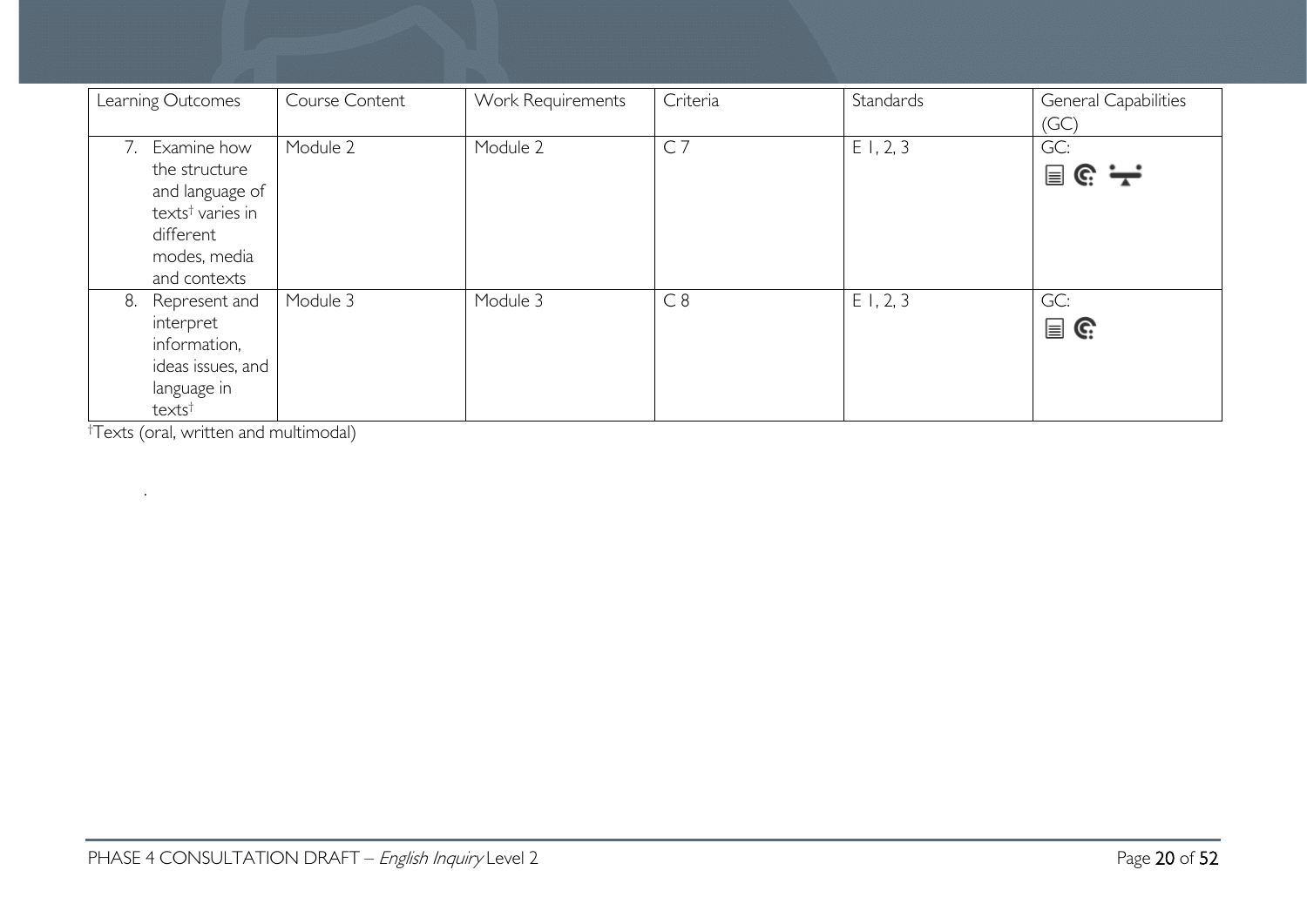# <span id="page-20-0"></span>Appendix 2 - Alignment to Curriculum Frameworks

English Inquiry Level 2 aligns with course content contained in:

Senior Secondary Australian Curriculum: Essential English Units 1-2

Representation of Senior Secondary Australian Curriculum: *Essential English* Unit 1

Senior Secondary Australian Curriculum: *Essential English* Unit I Learning outcomes:

- Comprehend information, ideas and language in texts selected from everyday contexts
- Understand language choices and the likely or intended effect of these choices in a range of texts
- Create oral, written and multimodal texts appropriate for audience and purpose in everyday community, workplace and social contexts.

Are represented as:

- represent and comprehend information, ideas and language in texts
- understand language choices and the likely or intended effect of these choices in a range of texts
- create oral, written and multimodal texts appropriate for audience and purpose in real or imagined contexts.

All unit 1 content descriptors are articulated in the course content.

On two occasions content descriptors have been amalgamated as evidenced through the representation and allocation of content codes below.

Consider the ways in which texts communicate ideas, attitudes and values including:

- how social, community and workplace texts are constructed for particular purposes, audiences and contexts (ACEEE005)
- the ways text structures, language features and narrative features are used to shape response (ACEEE006) (ACEEE007).

Use strategies and skills for comprehending texts including:

- using structural and language features, for example, visual and aural cues to identify main ideas, supporting arguments and evidence (ACEEE001)
- predicting meaning using text structures and language features (ACEEE002)
- making personal connections with texts (ACEEE003)
- questioning texts to draw conclusions (ACEEE004).

Using information for specific purposes and contexts by:

- locating, extracting information and ideas from texts, and using text features and structures (ACEEE008) (ACEEE009)
- using strategies and tools for collecting and processing information (ACEEE010).

Create a range of texts:

- using appropriate language, content and mode for different purposes and audiences (ACEEE011)
- using text structures and language features to communicate ideas and information in a range of mediums and digital technologies (ACEEE012)
- developing appropriate vocabulary and using accurate spelling, punctuation and grammar (ACEEE013)
- using strategies for planning, recording sources of information and proofreading (ACEEE014).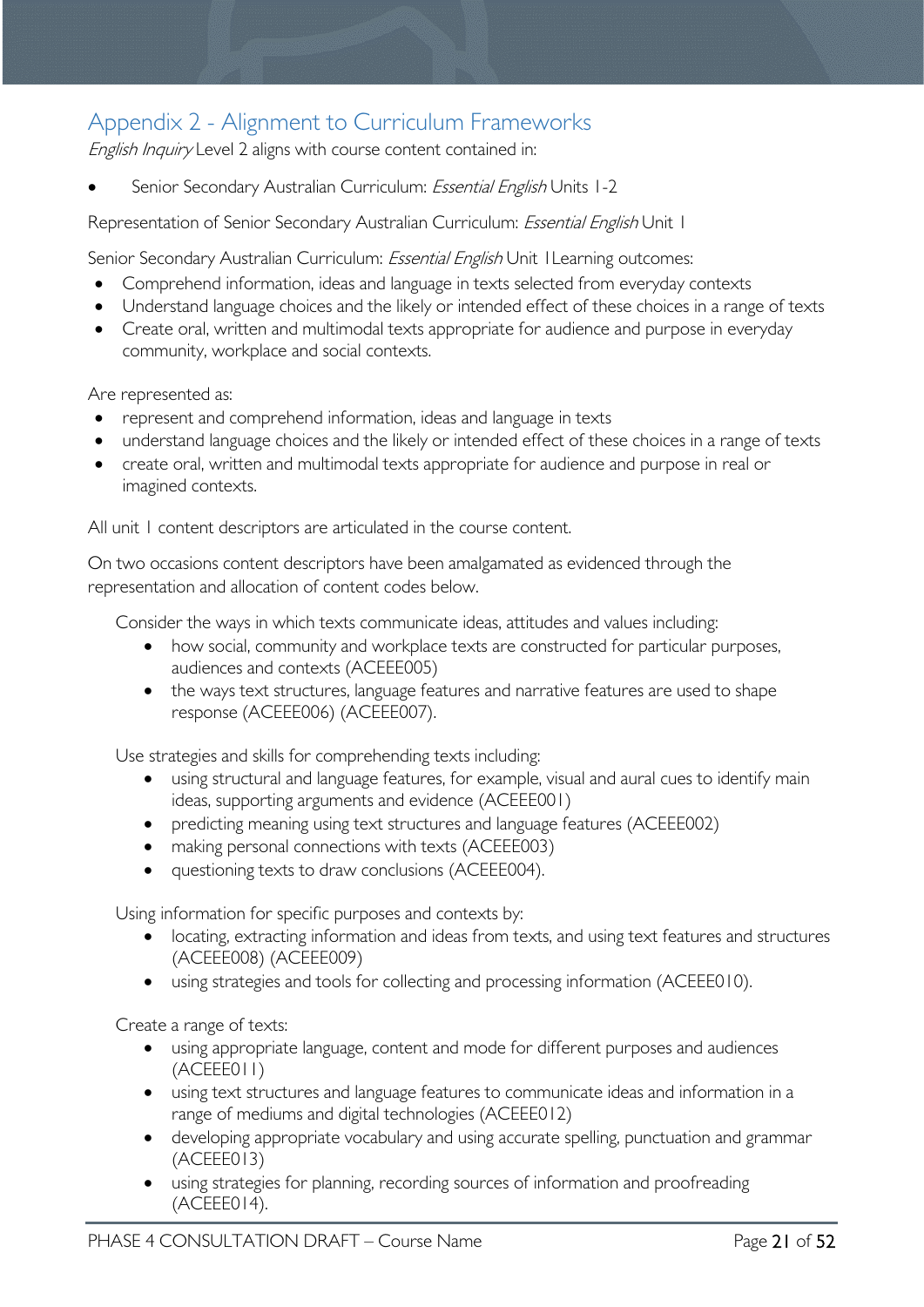Representation of Senior Secondary Australian Curriculum: Essential English Unit 2

Senior Secondary Australian Curriculum: *Essential English* Unit 2 Learning outcomes:

- Examine how the structure and language of texts varies in different modes, mediums and contexts
- Understand reasons for language choices and their effects on audiences in a variety of texts and contexts
- Create oral, written and multimodal texts for different purposes using appropriate communication strategies for interaction with others in real or imagined contexts.

In the proposed English Inquiry Level 2 course are articulated as:

- examine how the structure and language of texts varies in different modes, mediums and contexts
- understand language choices and their effects on audiences in a variety of texts and contexts
- create oral, written and multimodal texts for different purposes using appropriate communication strategies for interaction with others in real or imagined contexts.

All unit 2 content descriptors are articulated in the course content.

On two occasions content descriptors have been amalgamated as evidenced through the representation and allocation of content codes below.

Use strategies and skills for comprehending texts including:

- interpreting and making inferences from content, text structures and language features (ACEEE015) (ACEEE016)
- summarising ideas and information presented in texts (ACEEE017)
- identifying similarities and differences between own response to texts and responses of others (ACEEE018).

Consider the ways in which context, purpose and audience influence meaning including:

- the ways in which main ideas, values and supporting details are represented in social, community and workplace texts (ACEEE019)
- the use of language features and the effects of mediums, types of texts and text structures to influence responses (ACEEE020) (ACEEE021).

Use information for specific purposes and contexts by:

- locating and selecting information from a range of sources (ACEEE022)
- using different strategies to select relevant information (ACEEE023) (ACEEE024).

Create a range of texts:

- using persuasive, visual and literary techniques to engage audiences in a range of modes, mediums and contexts (ACEEE025)
- selecting text structures, language features and visual techniques to communicate and represent ideas and information (ACEEE026)
- developing appropriate vocabulary and using accurate spelling, punctuation and grammar (ACEEE027)
- using strategies for planning, drafting and proofreading, and appropriate referencing. (ACEEE028).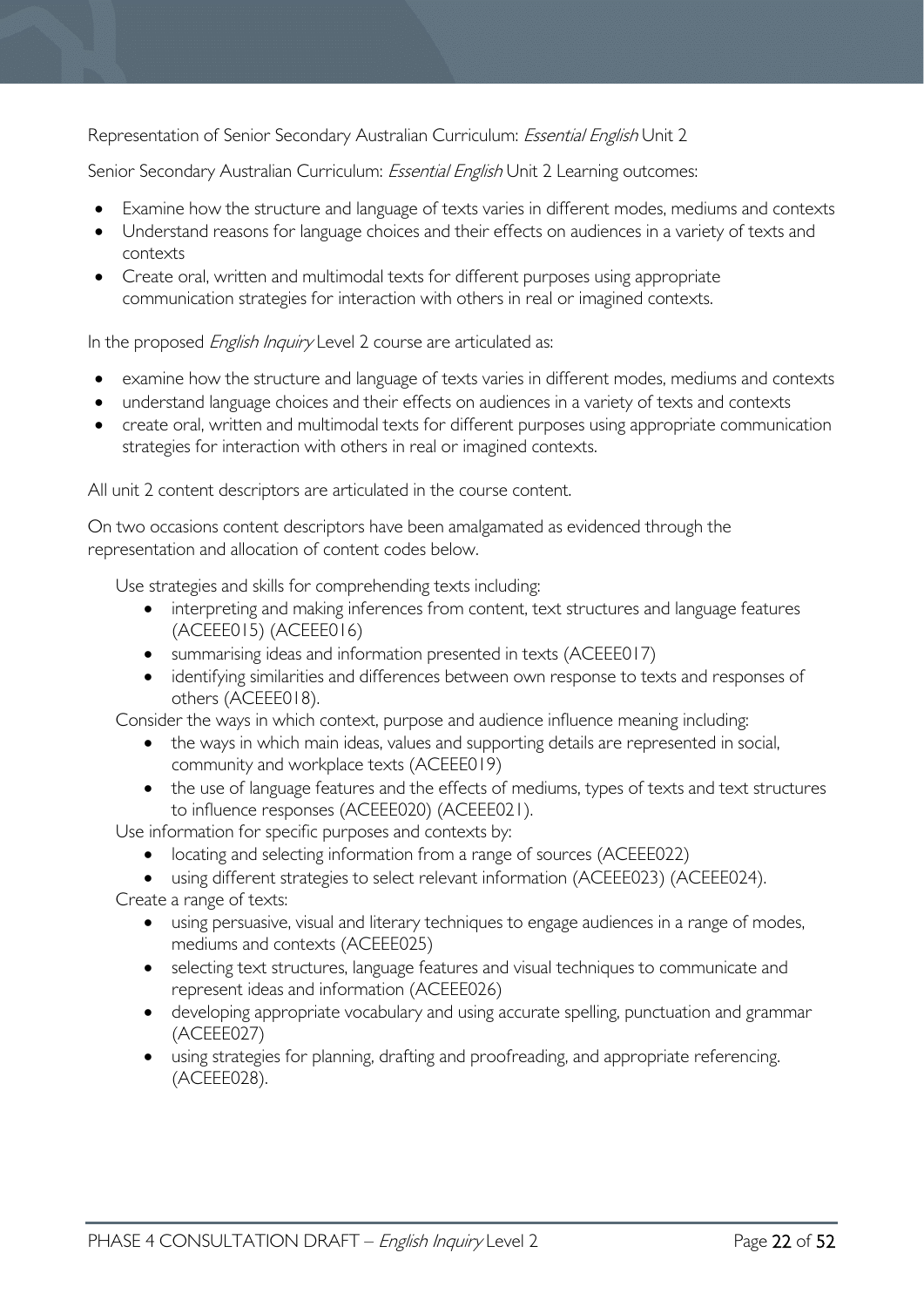# <span id="page-22-1"></span><span id="page-22-0"></span>Appendix 3 - Work Requirements Module 1 Work Requirements Specifications

Focus Area: Transdisciplinary Projects

Title of Work Requirement: Work Requirement 1: Module 1

Mode /Format: oral/multimodal: informative or analytical

Description: One extended response aligned to the module description.

The multimodal presentation is designed to provide students with the opportunity to demonstrate their knowledge, understanding and skills across all of the modes. A multimodal presentation includes at least one mode other than reading and writing such as listening, speaking, viewing or representing.

Size: suggested range a *maximum* of 200 words or 2 minutes multimodal or equivalent.

Timing: will depend upon the learning context and the needs of the individual learner.

External agencies: Not required.

Relevant Criteria: The criteria for this task are identified below. The criterion elements/descriptors represented for assessment for each criterion are suggestions. Providers should ensure assessment of all criteria and elements/descriptors over the three modules.

- Criterion 1 use and control language appropriately  $-$  E2
- Criterion 2 apply communication skills appropriately through reading, writing, listening, speaking and representing  $-$  E1, E3
- Criterion 6 describe the representation of popular culture in texts<sup>†</sup> E1

† Texts (oral, written and multimodal)

Focus Area: Transdisciplinary Projects

Title of Work Requirement: Work Requirement 2: Module 1

Mode /Format written: analytical

Description: One extended response aligned to the module description.

The text type selected must be different across the three work requirements for this Module.

Size: suggested range a *maximum* of 800 words.

Timing: will depend upon the learning context and the needs of the individual learner.

External agencies: Not required.

Relevant Criteria: The criteria for this task are identified below. The criterion elements/descriptors represented for assessment for each criterion are suggestions. Providers should ensure assessment of all criteria and elements/descriptors over the three modules.

- Criterion 1 use and control language appropriately  $E1$ , E3
- Criterion 3 describe how texts<sup>†</sup> shape meaning and response E1, E2, E3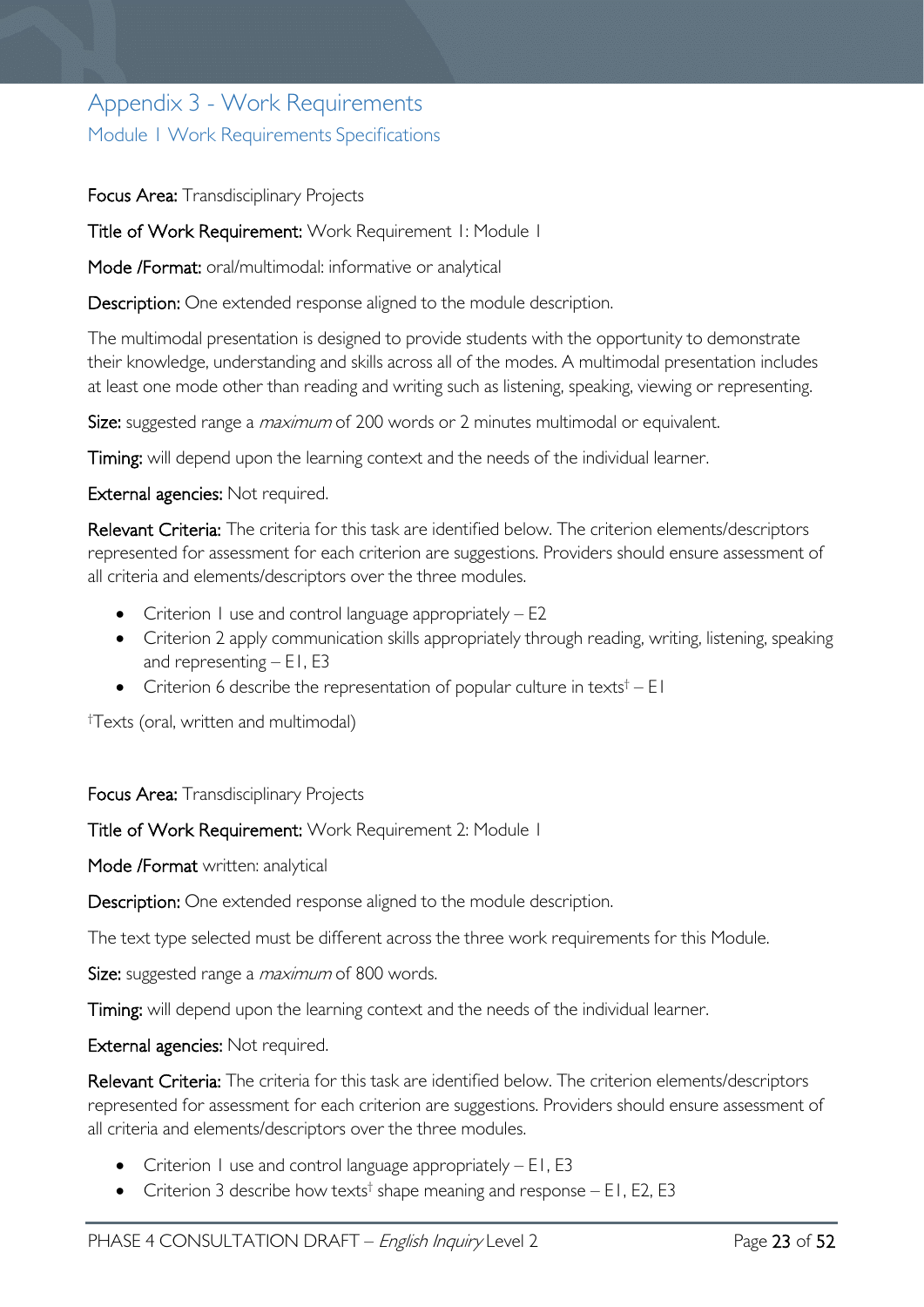- Criterion 4 create a range of texts<sup> $\dagger$ </sup> all elements
- Criterion 5 apply inquiry skills appropriately E2, E3
- Criterion 6 describe the representation of popular culture in texts<sup> $\dagger$ </sup> E1, E2.

† Texts (oral, written and multimodal)

Focus Area: Transdisciplinary Projects

Title of Work Requirement: Work Requirement 3: Module 1

Mode /Format: multimodal: creative, imaginative or persuasive

Description: One extended response aligned to the module description.

The text type selected must be different across the three work requirements for this Module.

The multimodal presentation is designed to provide students with the opportunity to demonstrate their knowledge, understanding and skills across all of the modes. A multimodal presentation includes at least one mode other than reading and writing such as listening, speaking, viewing and representing.

Size: suggested range a maximum of 800 words or 3 minutes multimodal or equivalent.

Timing: will depend upon the learning context and the needs of the individual learner.

External agencies: Not required.

Relevant Criteria: The criteria for this task are identified below. The criterion elements/descriptors represented for assessment for each criterion are suggestions. Providers should ensure assessment of all criteria and elements/descriptors over the three modules.

- Criterion  $\overline{1}$  use and control language appropriately  $-$  all elements
- Criterion 4 create a range of texts<sup> $\dagger$ </sup> all elements
- Criterion 5 apply inquiry skills appropriately  $-$  E4
- Criterion 6 describe the representation of popular culture in texts<sup> $\dagger$ </sup> E3.

† Texts (oral, written and multimodal)

#### <span id="page-23-0"></span>Module 2 Work Requirements Specifications

Focus Area: Transdisciplinary Projects

Title of Work Requirement: Work Requirement 1: Module 2:

Mode /Format: oral/multimodal: creative, informative, analytical or persuasive

Description: One extended response aligned to the module description.

The text type selected must be different across the three work requirements for this Module.

The multimodal presentation is designed to provide students with the opportunity to demonstrate their knowledge, understanding and skills across all of the modes. A multimodal presentation includes at least one mode other than reading and writing such as listening, speaking, viewing and representing.

Size: suggested range a maximum of 200 words or 2minutes multimodal or equivalent.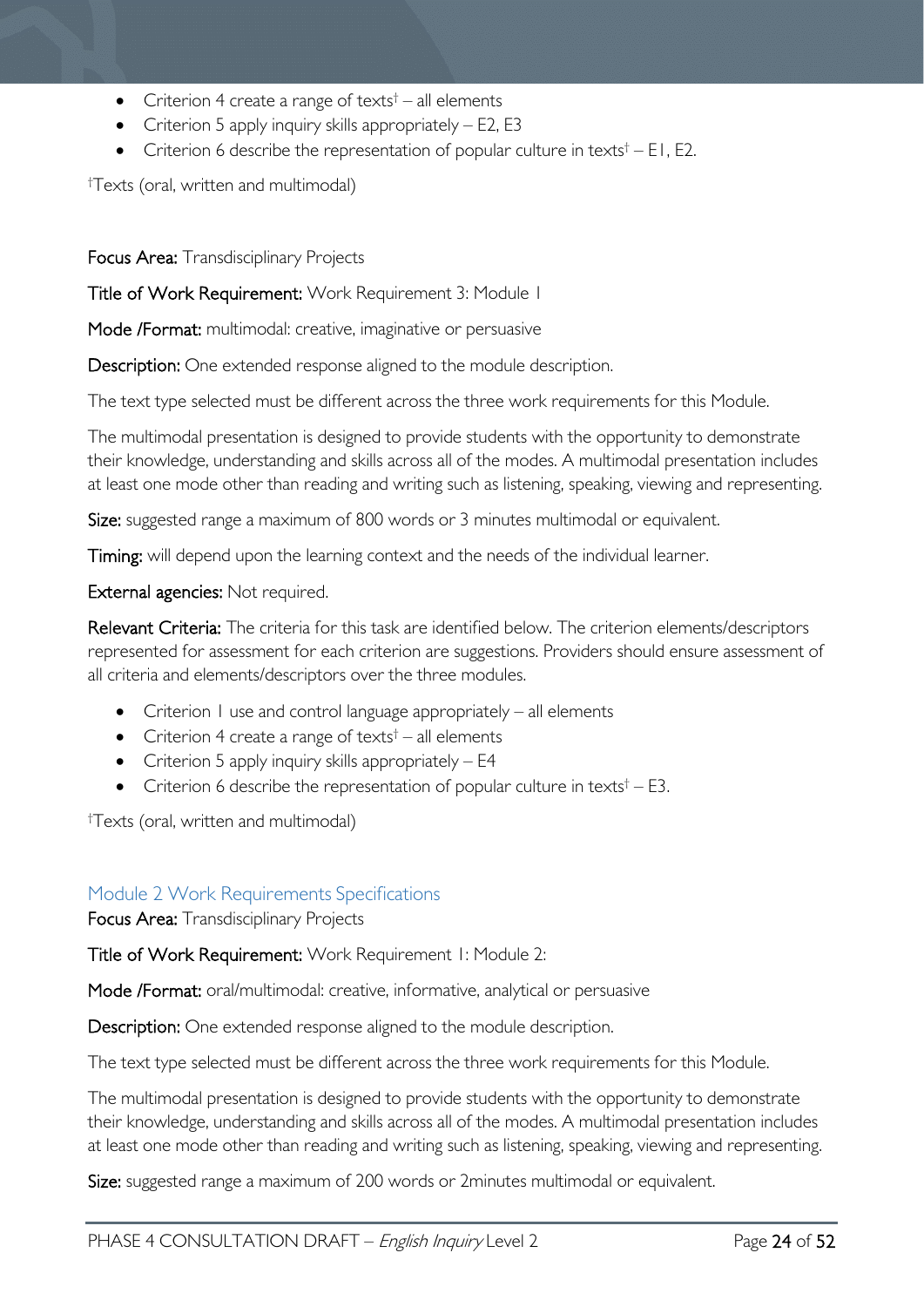Timing: will depend upon the learning context and the needs of the individual learner.

External agencies: Not required.

Relevant Criteria: The criteria for this task are identified below. The criterion elements/descriptors represented for assessment for each criterion are suggestions. Providers should ensure assessment of all criteria and elements/descriptors over the three modules.

- Criterion 2 apply communication skills appropriately through reading, writing, listening, speaking and representing  $-$  E1, E2, E3
- Criterion 7 describe the representation of ethical ideas and issues in different texts<sup>†</sup> and contexts – E1.

† Texts (oral, written and multimodal)

Focus Area: Transdisciplinary Projects

Title of Work Requirement: Work Requirement 2: Module 2

Mode /Format written: analytical

Description: One extended response aligned to the module description.

The text type selected must be different across the three work requirements for this Module.

Size: suggested range a maximum of 800 words.

Timing: will depend upon the learning context and the needs of the individual learner.

External agencies: Not required.

Relevant Criteria: The criteria for this task are identified below. The criterion elements/descriptors represented for assessment for each criterion are suggestions. Providers should ensure assessment of all criteria and elements/descriptors over the three modules.

- Criterion 1 use and control language appropriately all elements
- Criterion 3 describe how texts<sup>†</sup> shape meaning and response  $-$  E1, E2
- Criterion 4 create a range of texts<sup> $\dagger$ </sup> E1, E2
- Criterion 5 apply inquiry skills appropriately E2, E3
- Criterion 7 describe the representation of ethical ideas and issues in different texts<sup>†</sup> and contexts – E2.

† Texts (oral, written and multimodal)

Focus Area: Transdisciplinary Projects

Title of Work Requirement: Work Requirement 3: Module 2

Mode /Format: multimodal: persuasive

Description: One extended response aligned to the module description.

The text type selected must be different across the three work requirements for this Module.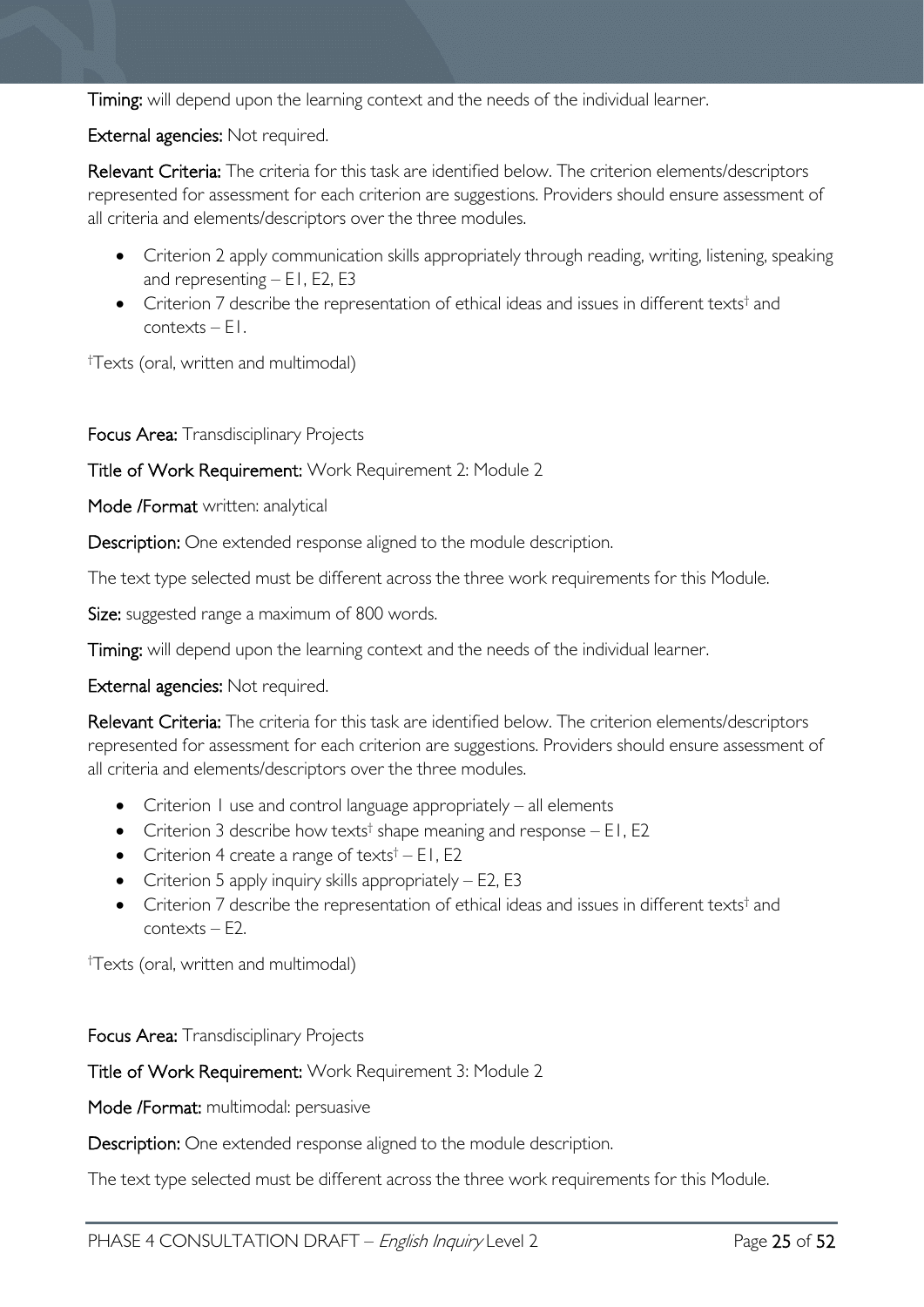The multimodal presentation is designed to provide students with the opportunity to demonstrate their knowledge, understanding and skills across all of the modes. A multimodal presentation includes at least one mode other than reading and writing such as listening, speaking, viewing and representing.

Size: suggested range a maximum of 800 words or 2 minutes multimodal or equivalent.

Timing: will depend upon the learning context and the needs of the individual learner.

External agencies: Not required.

Relevant Criteria: The criteria for this task are identified below. The criterion elements/descriptors represented for assessment for each criterion are suggestions. Providers should ensure assessment of all criteria and elements/descriptors over the three modules.

- Criterion 1 use and control language appropriately E1
- Criterion 4 create a range of texts<sup> $\dagger$ </sup> all elements
- Criterion 5 apply inquiry skills appropriately E4
- Criterion 7 describe the representation of ethical ideas and issues in different texts<sup>†</sup> and contexts – E3.

† Texts (oral, written and multimodal)

### <span id="page-25-0"></span>Module 3 Work Requirements Specifications

Module 3 will integrate a negotiated inquiry (individual) within the context of an integrated or shared class inquiry, tied to the focus of the module to enable student agency. The negotiated inquiry should comprise approximately 20 per cent of the module time.

Focus Area: Transdisciplinary Projects

Title of Work Requirement: Work Requirement 1: Module 3

Mode /Format: oral, written and multimodal: creative, imaginative, analytical, or persuasive

Description: One Folio aligned to the module description as outlined below.

The Folio will represent three different responses developed and created throughout the Module (class work) and the negotiated inquiry.

The negotiated inquiry will comprise two responses:

- l analytical response
- 1 persuasive response, creative or imaginative response

The Folio will comprise three responses:

- l analytical response
- I persuasive, creative or imaginative response
- 1 brief multimodal presentation

Size: suggested range a maximum of 1800 words inclusive of 2 minutes multimodal.

Timing: will depend upon the learning context and the needs of the individual learner.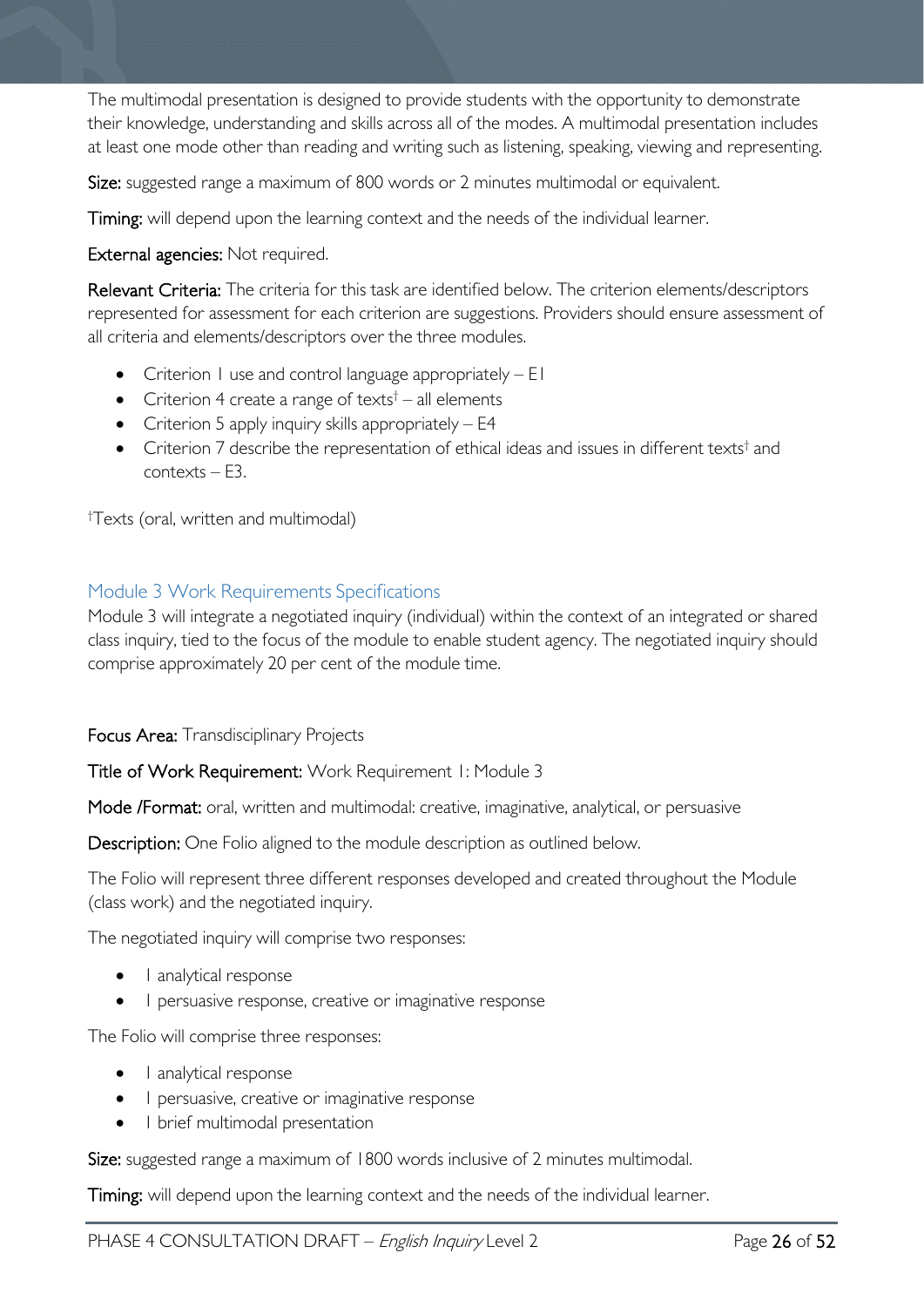#### External agencies: Not required.

Relevant Criteria: The criteria for this task are identified below. The criterion elements/descriptors selected for assessment from each criterion are at the discretion of the provider and should be determined holistically and appropriate to the learning context.

- Criterion 1 use and control language appropriately all elements
- Criterion 2 apply communication skills appropriately through reading, writing, listening, speaking and representing – all elements
- Criterion 3 describe how texts<sup>†</sup> shape meaning and response all elements
- Criterion 4 create a range of texts all elements
- Criterion 5 apply inquiry skills appropriately all elements
- Criterion 8: interpret the representation of social issues in texts all elements.

† Texts (oral, written and multimodal)

### Relationship to External Assessment: NA

# <span id="page-26-0"></span>Appendix 4 – General Capabilities and Cross-Curriculum Priorities

Learning across the curriculum content, including the cross-curriculum priorities and general capabilities, assists students to achieve the broad learning outcomes defined in the Alice Springs (Mparntwe) Education Declaration (December 2019).

#### General Capabilities:

The general capabilities play a significant role in the Australian Curriculum in equipping young Australians to live and work successfully in the twenty-first century.

In the Australian Curriculum, capability encompasses knowledge, skills, behaviours and dispositions. Students develop capability when they apply knowledge and skills confidently, effectively and appropriately in complex and changing circumstances, in their learning at school and in their lives outside school.

The general capabilities include:

- Critical and creative thinking
- Ethical understanding  $\div$
- Information and communication technology capability  $\cdot \cdot$
- Intercultural understanding •
- Literacy  $\blacksquare$
- Numeracy  $\overline{\mathbb{R}}$
- Personal and social capability  $\ddot{\bullet}$

#### Cross-Curriculum Priorities:

Cross-curriculum priorities enable students to develop understanding about and address the contemporary issues they face, for their own benefit and for the benefit of Australia as a whole. The priorities provide national, regional and global dimensions which will enrich the curriculum through development of considered and focused content that fits naturally within learning areas. Incorporation of the priorities will encourage conversations between students, teachers and the wider community.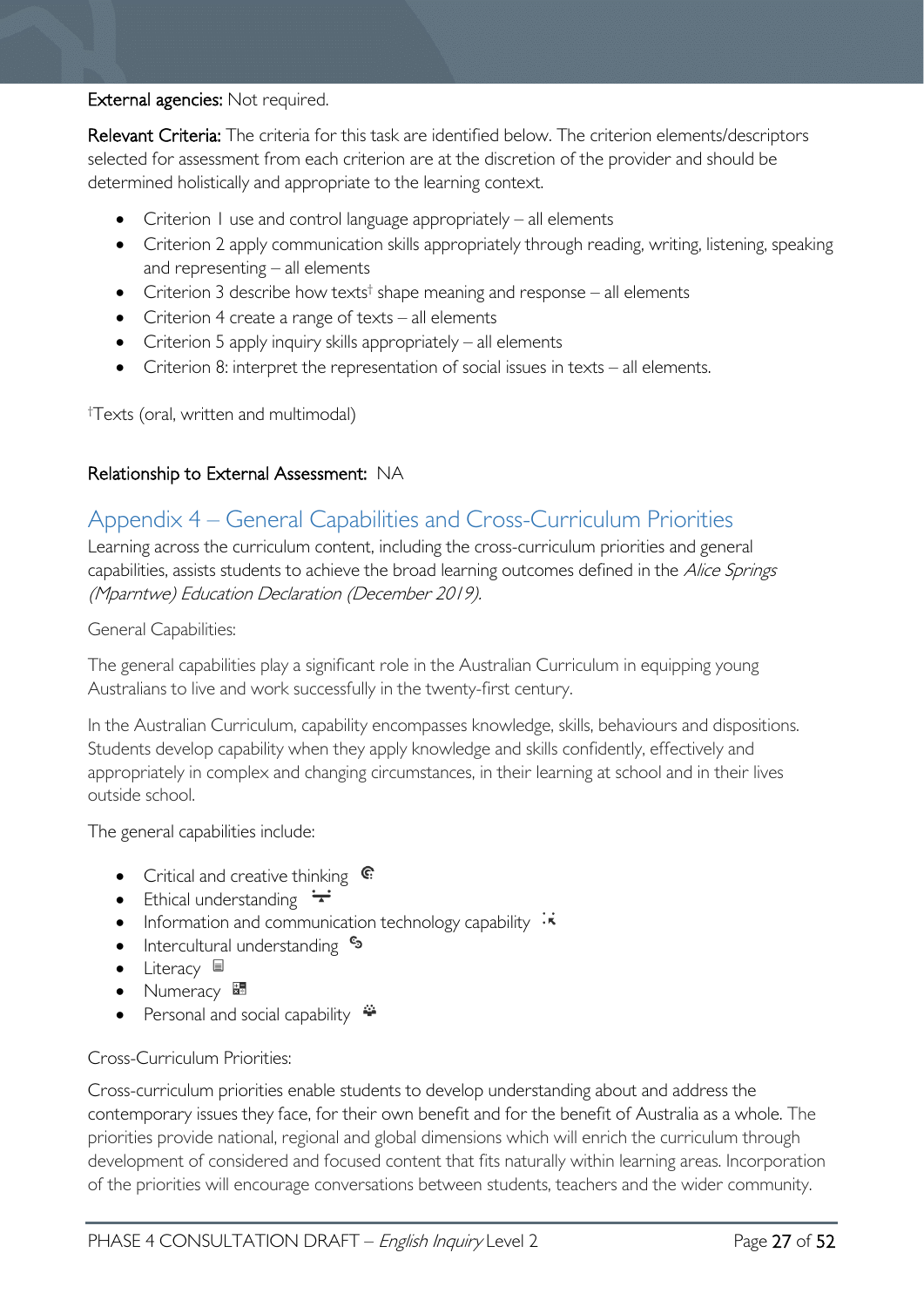The cross-curriculum priorities include:

- Aboriginal and Torres Strait Islander Histories and Cultures  $\mathcal *$
- Asia and Australia's Engagement with Asia  $AA$
- Sustainability  $\triangleleft$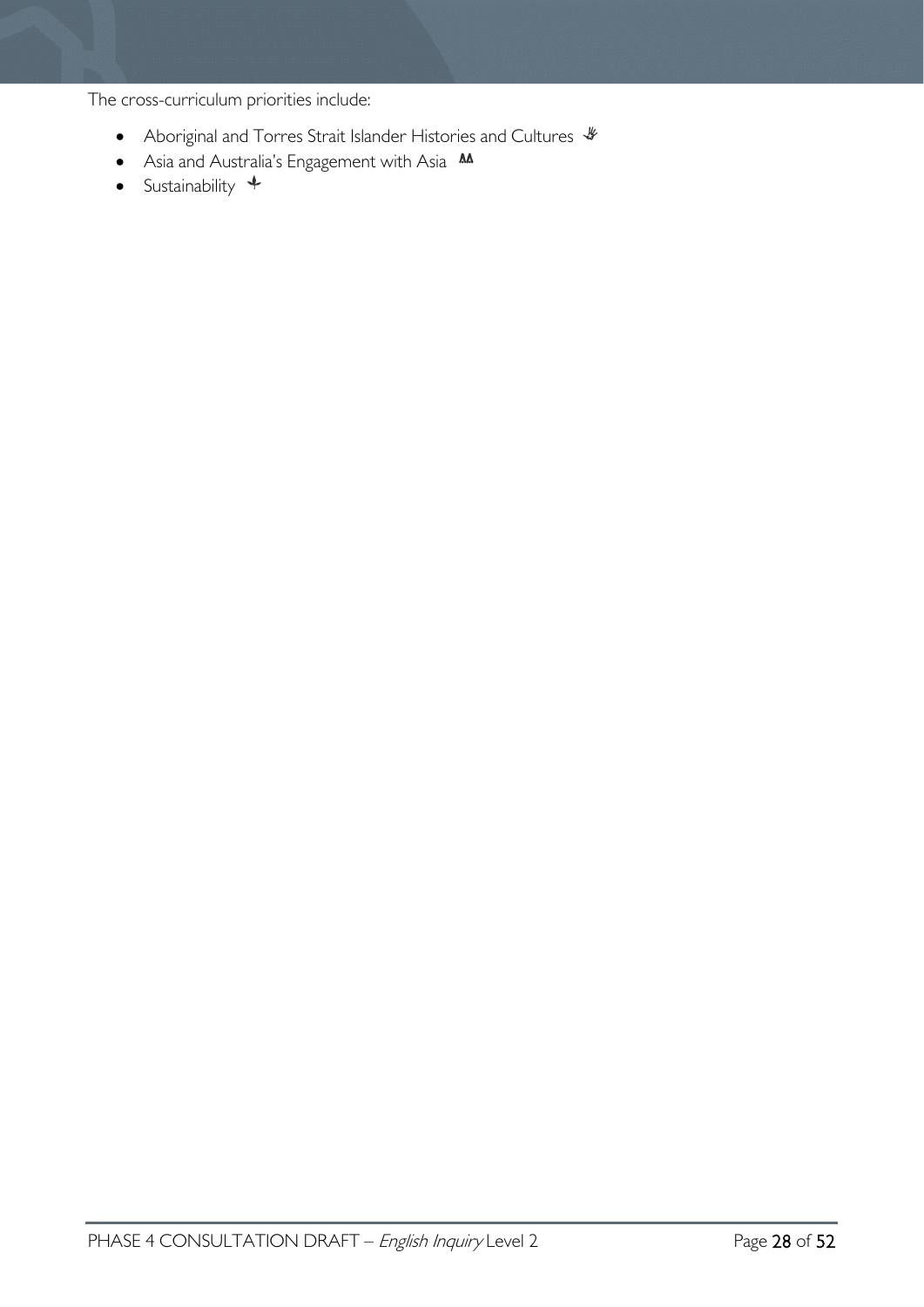# Appendix 5 – Glossary

<span id="page-28-0"></span>

| <b>Term</b>       | Definition                                                                                                                                                                                                                                                                                                                                                                                                                                                                                                                                                                                        | Source<br>Acknowledgement                                                                                             | Course<br>Context |
|-------------------|---------------------------------------------------------------------------------------------------------------------------------------------------------------------------------------------------------------------------------------------------------------------------------------------------------------------------------------------------------------------------------------------------------------------------------------------------------------------------------------------------------------------------------------------------------------------------------------------------|-----------------------------------------------------------------------------------------------------------------------|-------------------|
| accurate          | Precise and exact; to the point; consistent with or exactly conforming to a truth,<br>standard, rule, model, convention or known facts; meticulous - without any<br>mistakes                                                                                                                                                                                                                                                                                                                                                                                                                      | Queensland Literacy<br>Syllabus 2018                                                                                  | assessment        |
| affiliative texts | Affiliative texts are those texts which involve "memberships, formal and informal,<br>in online communities centred around various forms of media" (Jenkins et. al.<br>2006) - largely, social media sites/platforms; while collaborative texts involve<br>people working together, formally or informally online, "to complete tasks and<br>develop new knowledge (such as through Wikipedia, alternative reality games,<br>spoiling)" (Jenkins et. al. 2006) and can be aided by specialised 'collaboration<br>software' or accomplished via social media (for example, as with crowdsourcing). | Jenkins, H. (2006). Fans,<br>bloggers, and gamers:<br>Exploring participatory<br>culture. nyu Press.                  | Text definitions  |
| apply             | Use, utilise or employ in a particular situation.                                                                                                                                                                                                                                                                                                                                                                                                                                                                                                                                                 | <b>ACARA English Glossary</b>                                                                                         | Assessment        |
| appropriate       | Acceptable; suitable or fitting for a particular purpose, circumstance, context, etc.                                                                                                                                                                                                                                                                                                                                                                                                                                                                                                             | Queensland General<br>English Syllabus 2019                                                                           | Assessment        |
| argue             | Give reasons for or against something; challenge or debate an issue or idea;<br>persuade, prove or try to prove by giving reasons.                                                                                                                                                                                                                                                                                                                                                                                                                                                                | Queensland Literacy<br>Syllabus 2018                                                                                  | Content           |
| aspect            | A particular part of a feature of something; a facet, phase or part of a whole.                                                                                                                                                                                                                                                                                                                                                                                                                                                                                                                   | Queensland General<br>English Syllabus 2019                                                                           | Assessment        |
| attitude          | An outlook or a specific feeling about something. Our values underlie our attitudes.<br>Attitudes can be expressed by what we say, do and wear.                                                                                                                                                                                                                                                                                                                                                                                                                                                   | Government of Western<br>Australia<br>School Curriculum and<br><b>Standards Authority</b><br>Year II English Glossary | Module<br>Content |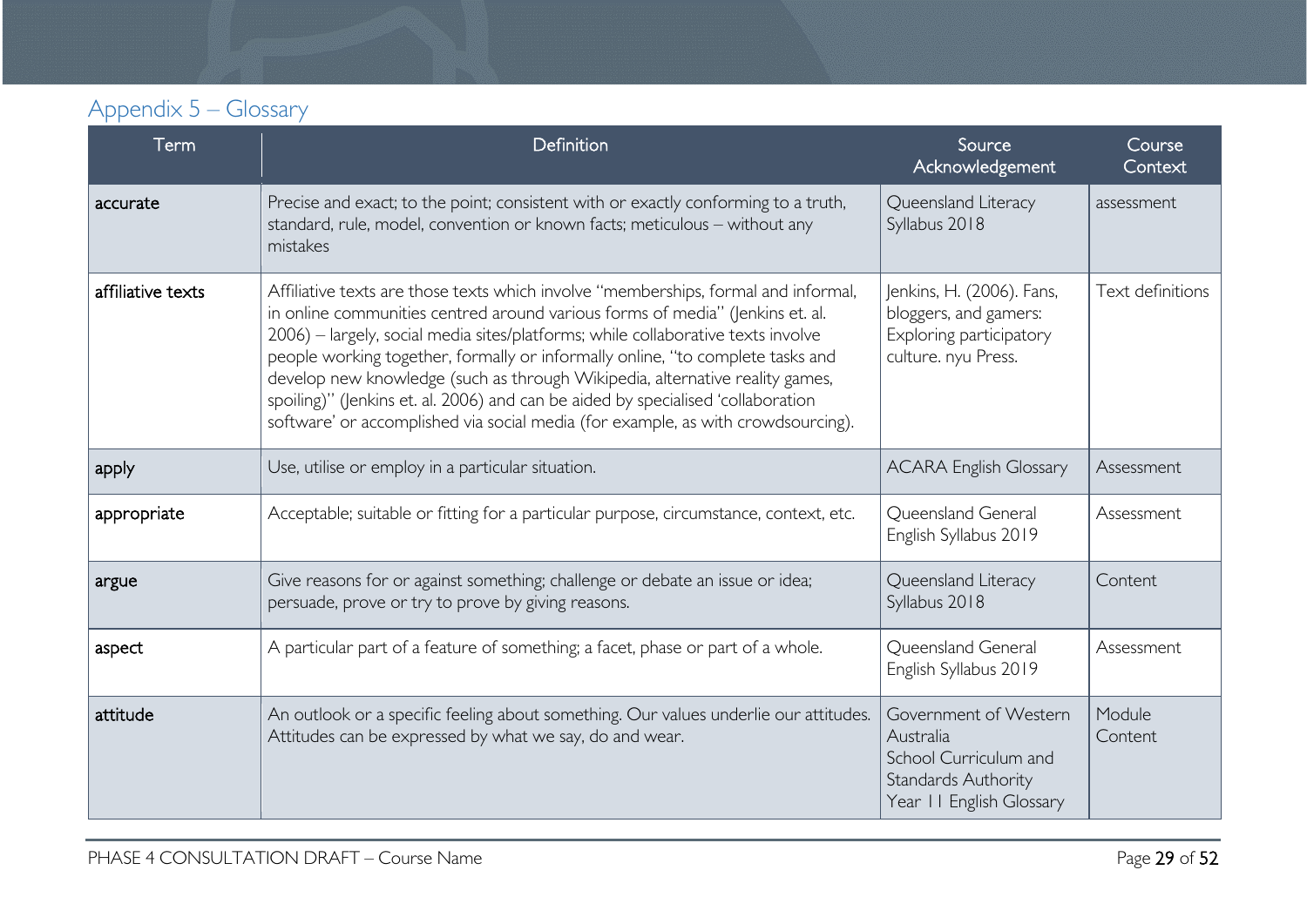| audience    | The group of readers, listeners or viewers that the writer, designer, filmmaker or<br>speaker is addressing. Audience includes students in the classroom, an individual,<br>the wider community, review writers, critics and the implied audience. | <b>ACARA English Glossary</b>               | Module<br>Content and<br>Assessment |
|-------------|----------------------------------------------------------------------------------------------------------------------------------------------------------------------------------------------------------------------------------------------------|---------------------------------------------|-------------------------------------|
| clarify     | Make clear or intelligible; explain; make a statement or situation less confused and<br>more comprehensible.                                                                                                                                       | Queensland General<br>English Syllabus 2019 | Assessment                          |
| clear       | Free from confusion, uncertainty, or doubt; easily seen, heard or understood.                                                                                                                                                                      | Queensland Literacy<br>Syllabus 2018        | Assessment                          |
| coherent    | Having a natural or due agreement of parts; connected; consistent; logical, orderly;<br>well-structured and makes sense; rational, with parts that are harmonious; having an<br>internally consistent relation of parts.                           | Queensland Literacy<br>Syllabus 2018        | Assessment                          |
| cohesive    | Characterised by being united, bound together or having integrated meaning;<br>forming a united whole.                                                                                                                                             | Queensland Literacy<br>Syllabus 2018        | Assessment                          |
| communicate | Convey knowledge and/or understandings to others.                                                                                                                                                                                                  | <b>ACARA English Glossary</b>               | Module<br>Content and<br>Assessment |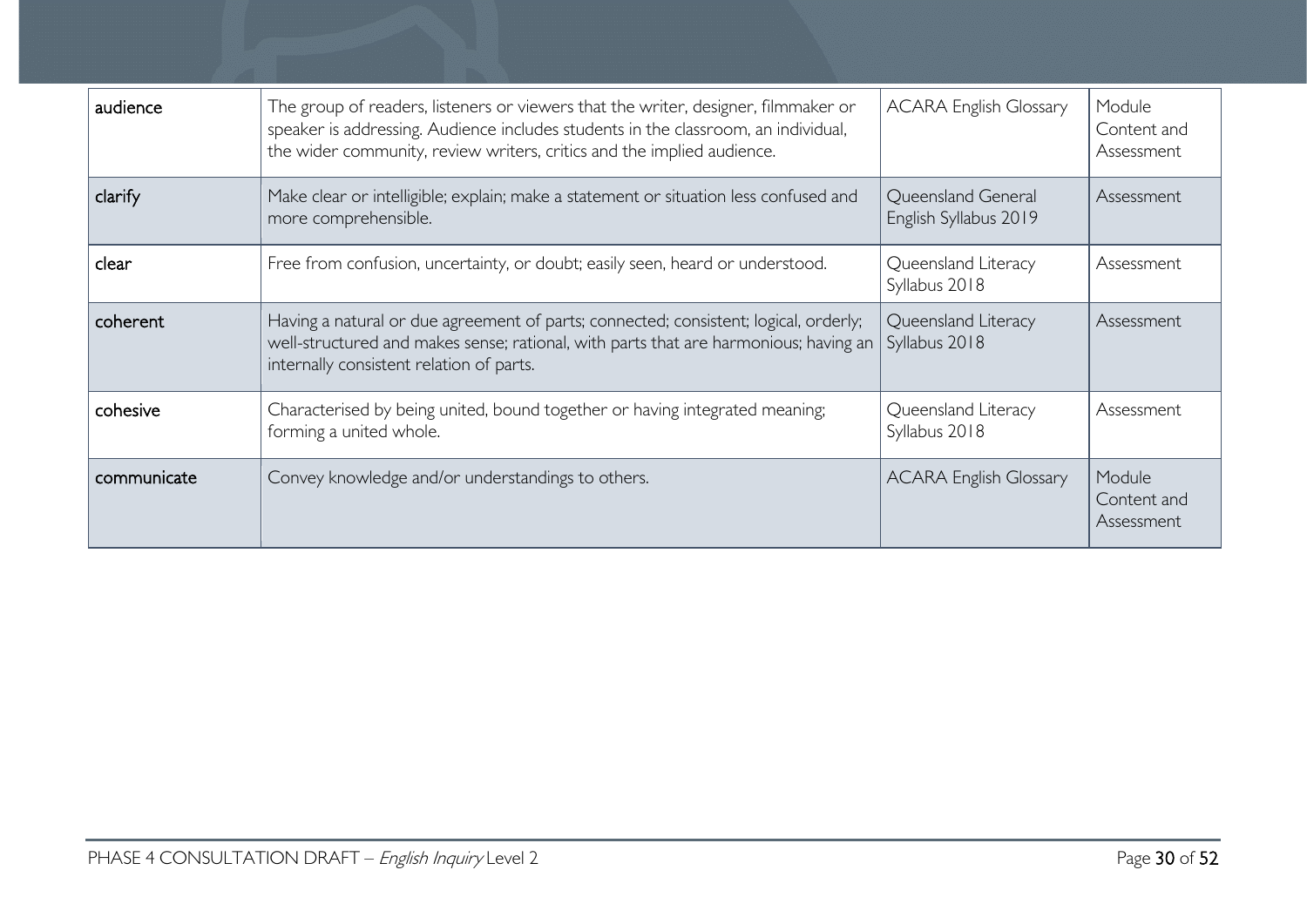| communication<br>strategies | Uses structure<br>Awareness of choices of register<br>Demonstrates an awareness of the need to vary structure, style, tone and<br>vocabulary to meet requirements of audience, context and purpose<br>Identifies cues and conventions to establish and maintain formal and casual<br>conversations using turn-taking, rebuttals and interruptions<br>Uses introductory phrases to indicate that an opinion or a fact is being<br>offered<br>Uses dependent clauses<br>Use appropriate grammatical forms and vocabulary<br>Uses a range of tenses<br>Uses some common idioms<br>Uses vocabulary that is sufficiently broad for both everyday and more<br>specific contexts<br>Refines intended meaning, varying speed and changing tone or emphasis<br>when speaking<br>Uses pronunciation, stress patterns and intonation<br>Uses interactional strategies such as non-verbal feedback in order to support<br>effective communication. | Australian Core Skills<br>Framework         | Module<br>Content and<br>Assessment |
|-----------------------------|----------------------------------------------------------------------------------------------------------------------------------------------------------------------------------------------------------------------------------------------------------------------------------------------------------------------------------------------------------------------------------------------------------------------------------------------------------------------------------------------------------------------------------------------------------------------------------------------------------------------------------------------------------------------------------------------------------------------------------------------------------------------------------------------------------------------------------------------------------------------------------------------------------------------------------------|---------------------------------------------|-------------------------------------|
| compare                     | Display recognition of similarities and differences and recognise the significance of<br>these similarities and differences.                                                                                                                                                                                                                                                                                                                                                                                                                                                                                                                                                                                                                                                                                                                                                                                                           | Queensland Literacy<br>Syllabus 2018        | Assessment                          |
| competently                 | In an efficient and capable way; in an acceptable and satisfactory, though not<br>outstanding, way.                                                                                                                                                                                                                                                                                                                                                                                                                                                                                                                                                                                                                                                                                                                                                                                                                                    | Queensland General<br>English Syllabus 2019 | Assessment                          |
| comprehend                  | Understand the meaning or nature of; grasp mentally.                                                                                                                                                                                                                                                                                                                                                                                                                                                                                                                                                                                                                                                                                                                                                                                                                                                                                   | Queensland General<br>English Syllabus 2019 | Module<br>Content and<br>Assessment |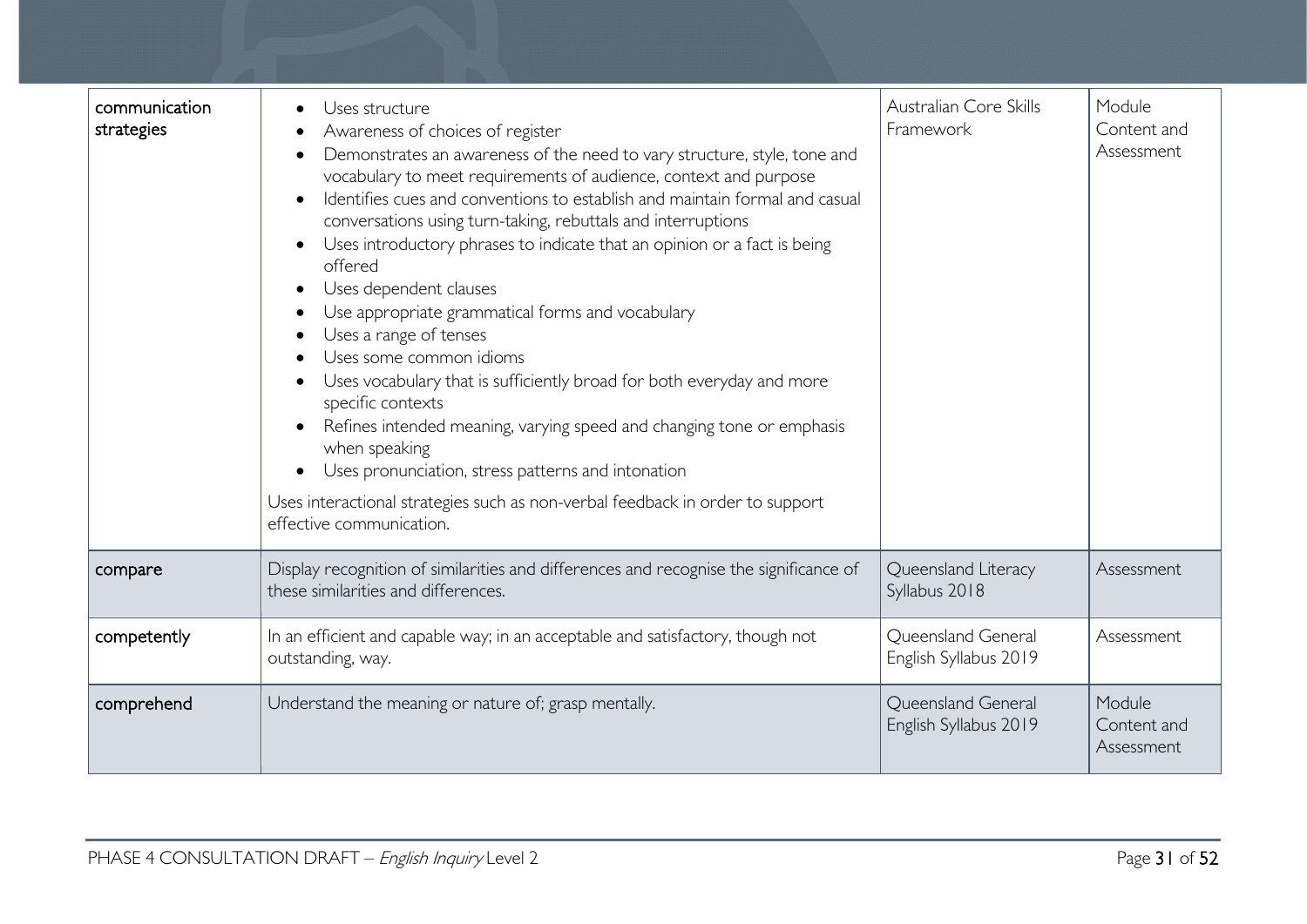| connecting         | Connecting is recognising relationships between texts and between texts and own<br>lives.<br>In this course learners make connections between:<br>texts and their own life<br>elements of texts, e.g. words and images<br>common ideas, experiences, and stories.<br>Identifiable links between texts and contexts.                                                                                                                             | New South Wales English<br><b>Textual Concepts Learning</b><br>Processes | Module<br>Content                   |
|--------------------|-------------------------------------------------------------------------------------------------------------------------------------------------------------------------------------------------------------------------------------------------------------------------------------------------------------------------------------------------------------------------------------------------------------------------------------------------|--------------------------------------------------------------------------|-------------------------------------|
| consider           | Formed after careful thought.                                                                                                                                                                                                                                                                                                                                                                                                                   | <b>ACARA English Glossary</b>                                            | Assessment                          |
| consistent         | Agreeing or accordant; compatible; not self-opposed or self-contradictory,<br>constantly adhering to the same principles; acting in the same way over time,<br>especially so as to be fair or accurate; unchanging in nature, standard or effect over<br>time; not containing any logical contradictions (of an argument); constant in<br>achievement or effect over a period of time.                                                          | Queensland Literacy<br>Syllabus 2018                                     | Assessment and<br>Content           |
| contemporary texts | Texts created from 2000 onwards.                                                                                                                                                                                                                                                                                                                                                                                                                | Years 9-12 Learning                                                      | Course content                      |
| context            | The environment in which a text is responded to or created. Context can include<br>the general social, historical and cultural conditions in which a text is responded to<br>and created (the context of culture) or the specific features of its immediate<br>environment (context of situation). The term is also used to refer to the wording<br>surrounding an unfamiliar word that a reader or listener uses to understand its<br>meaning. | <b>ACARA English Glossary</b>                                            | Module<br>Content and<br>Assessment |
| control            | Show the exercise of restraint or direction over; held in check; restrained, managed<br>or kept within certain bounds; in command of.                                                                                                                                                                                                                                                                                                           | Queensland Literacy<br>Syllabus 2018                                     | Assessment                          |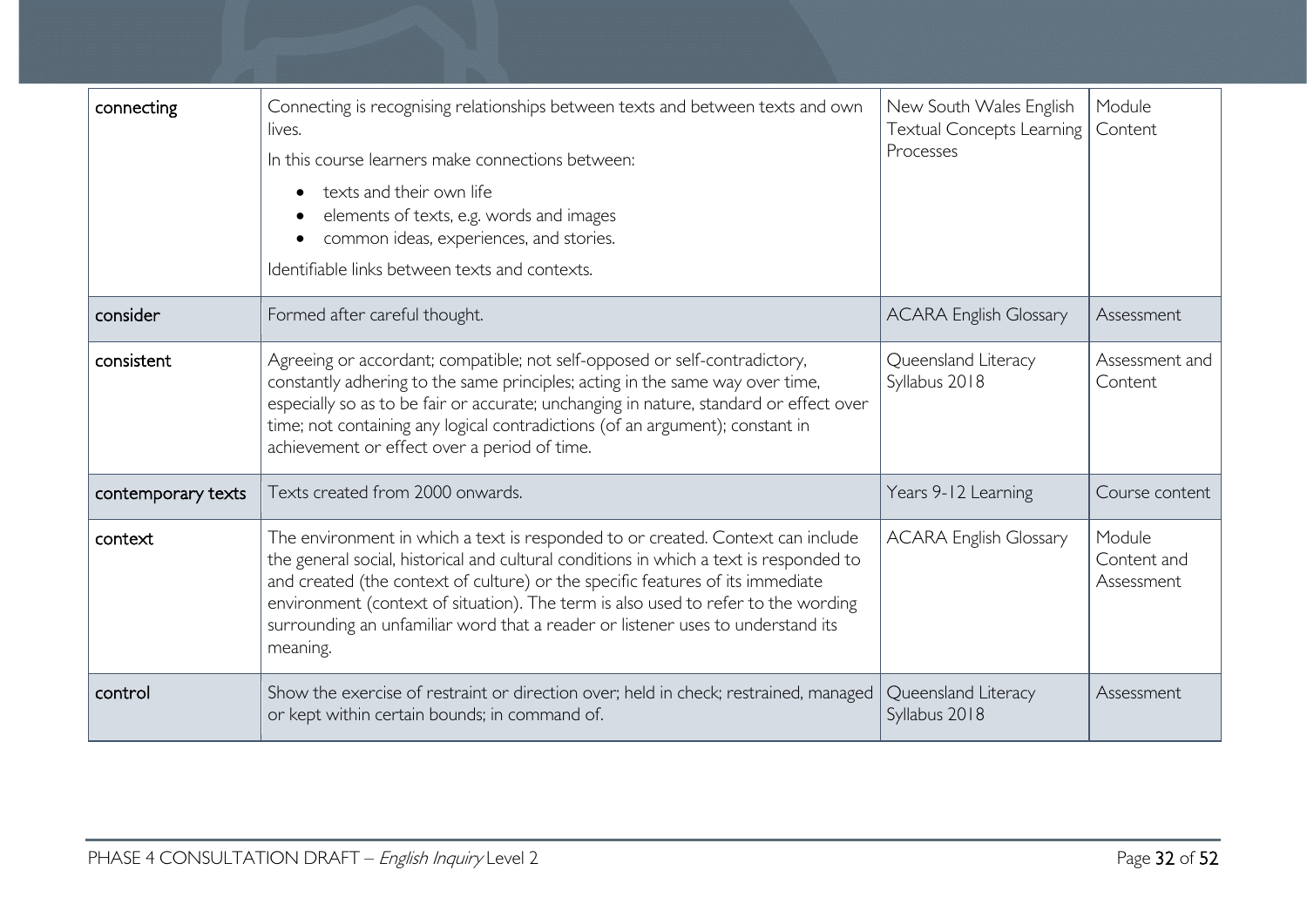| convention                        | An accepted practice that has developed over time and is generally used and<br>understood, for example, the use of specific structural aspects of texts such as in<br>report writing with sections for introduction, background, discussion and<br>recommendations. Conventions can be techniques, features or elements that<br>belong to a genre. In order to belong to a particular genre, a text should adhere to,<br>abide by or follow the conventions of that genre.                                                      | Government of Western<br>Australia<br>School Curriculum and<br>Standards Authority<br>Year II English Glossary | Module<br>Content and<br>Assessment |
|-----------------------------------|---------------------------------------------------------------------------------------------------------------------------------------------------------------------------------------------------------------------------------------------------------------------------------------------------------------------------------------------------------------------------------------------------------------------------------------------------------------------------------------------------------------------------------|----------------------------------------------------------------------------------------------------------------|-------------------------------------|
| correct                           | Free from error – what is generally accepted and approved of.                                                                                                                                                                                                                                                                                                                                                                                                                                                                   | Cambridge Dictionary                                                                                           |                                     |
| create                            | Develop and/or produce spoken, written or multimodal texts in print or digital<br>forms.                                                                                                                                                                                                                                                                                                                                                                                                                                        | <b>ACARA English Glossary</b>                                                                                  | Module<br>Content and<br>Assessment |
| creative or<br>expressive texts   | Creative or expressive texts are those multimodal texts which utilise more<br>conventional, recognised creative/expressive forms (such as fictional, short or<br>feature films, animation, music videos and graphic novels/comics), that are<br>accessed via a range of platforms; and those texts which experiment with form,<br>"producing new creative forms, such as digital sampling, skinning and modding,<br>fan videomaking zines, mashups" (Jenkins et.al. 2006), often appearing in digital,<br>participatory spaces. | Jenkins, H. (2006). Fans,<br>bloggers, and gamers:<br>Exploring participatory<br>culture. nyu Press.           | Texts                               |
| critical and creative<br>thinking | See General Capabilities.                                                                                                                                                                                                                                                                                                                                                                                                                                                                                                       | <b>ACARA</b>                                                                                                   | Module<br>Content                   |
| deliberately                      | Consciously and intentionally; on purpose.                                                                                                                                                                                                                                                                                                                                                                                                                                                                                      | Oxford Dictionary                                                                                              |                                     |
| demonstrate                       | Prove or make clear by argument, reasoning or evidence, illustrating with practical<br>example; show by example; give a practical exhibition.                                                                                                                                                                                                                                                                                                                                                                                   | Queensland Literacy<br>Syllabus 2018                                                                           | Assessment                          |
| describe                          | Give an account (written or spoken) of a situation, event, pattern or process, or of<br>the characteristics or features of something.                                                                                                                                                                                                                                                                                                                                                                                           | Queensland Literacy<br>Syllabus 2018                                                                           | Assessment                          |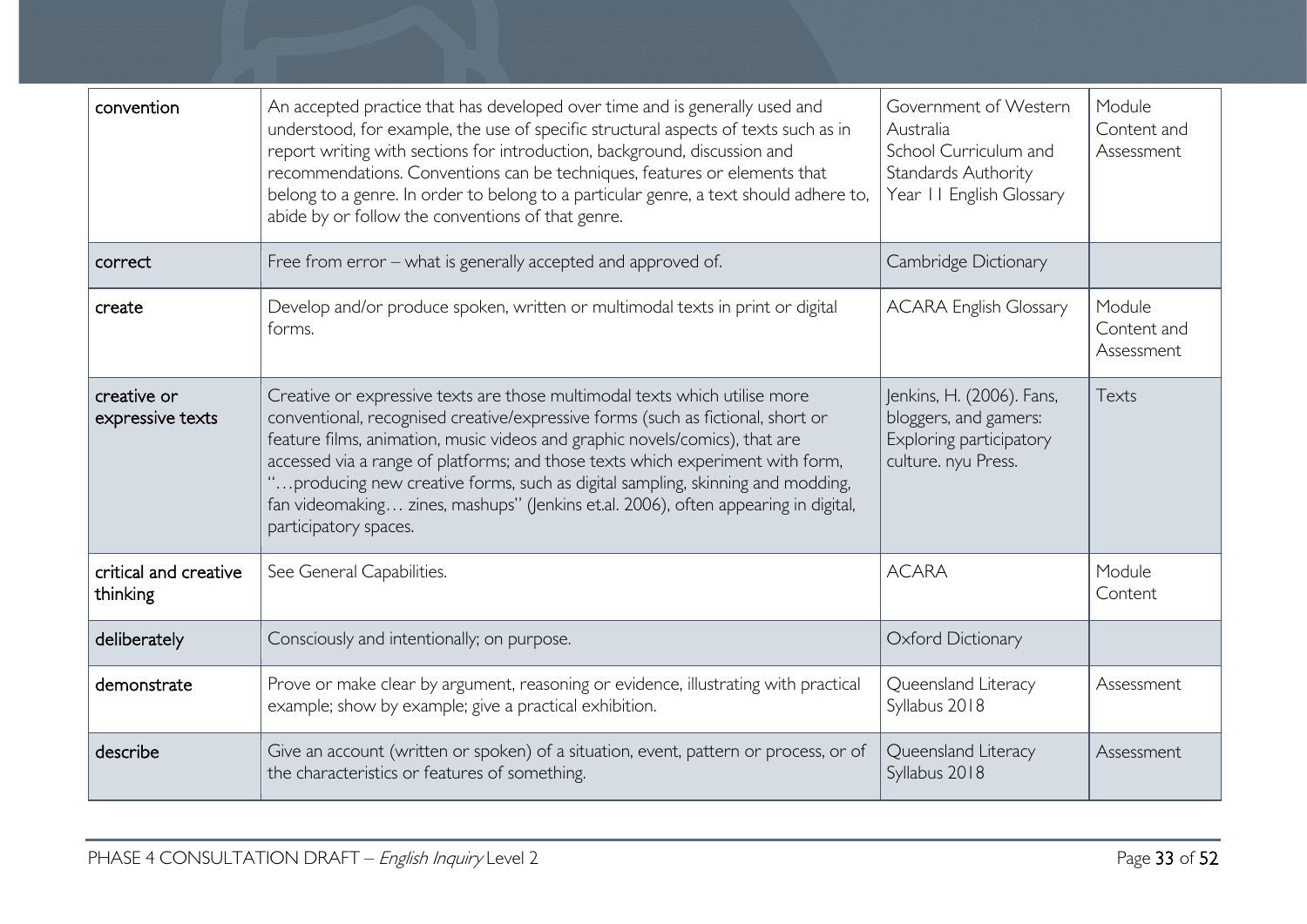| develop        | In English: begin to build an opinion or idea.                                                                                                                                                                                                                                                                                                                                                                                                                                  | <b>ACARA English Glossary</b>               | Assessment                          |
|----------------|---------------------------------------------------------------------------------------------------------------------------------------------------------------------------------------------------------------------------------------------------------------------------------------------------------------------------------------------------------------------------------------------------------------------------------------------------------------------------------|---------------------------------------------|-------------------------------------|
| digital texts  | Audio, visual or multimodal texts produced through digital or electronic<br>technology, which may be interactive and include animations and/or hyperlinks.<br>Examples of digital texts include DVDs, websites and e-literature.                                                                                                                                                                                                                                                | <b>ACARA English Glossary</b>               | Module<br>Content                   |
| discuss        | Talk or write about a topic, taking into account different issues and ideas.                                                                                                                                                                                                                                                                                                                                                                                                    | <b>ACARA English Glossary</b>               | Assessment                          |
| effective      | Successful in producing the intended, desired or expected result; meeting the<br>assigned purpose.                                                                                                                                                                                                                                                                                                                                                                              | Queensland General<br>English Syllabus 2019 | Assessment                          |
| element        | A component or constituent part of a complex whole; a fundamental, essential or<br>irreducible part of a composite entity.                                                                                                                                                                                                                                                                                                                                                      | Queensland General<br>English Syllabus 2019 | Module<br>Content and<br>Assessment |
| everyday texts | Texts that are encountered in people's daily lives, for example, transport schedules,<br>maps, emails, invitations, casual conversations, making an appointment with a<br>doctor/dentist/health centre, an interaction with a retail person, a waiter taking<br>orders and storytelling.                                                                                                                                                                                        | <b>ACARA English Glossary</b>               | Texts                               |
| examine        | Investigate, inspect or scrutinise; inquire or search into; consider or discuss an<br>argument or concept in a way that uncovers the assumptions and interrelationships<br>of the issue.                                                                                                                                                                                                                                                                                        | Queensland General<br>English Syllabus 2019 | Assessment                          |
| exhibit        | In this course exhibit is synonymous with presentation and sharing.<br>Exhibition refers to projects, presentations or projects through which students<br>exhibit what they have learned, usually as a way of demonstrating whether and to<br>what degree they have achieved expected learning outcomes.<br>An exhibition may take many forms or text types. Interacting with others is part of<br>this process.<br>Adjustments should be made based on learners' capabilities. | https://www.edglossary.org<br>/exhibition/  | Module<br>Content                   |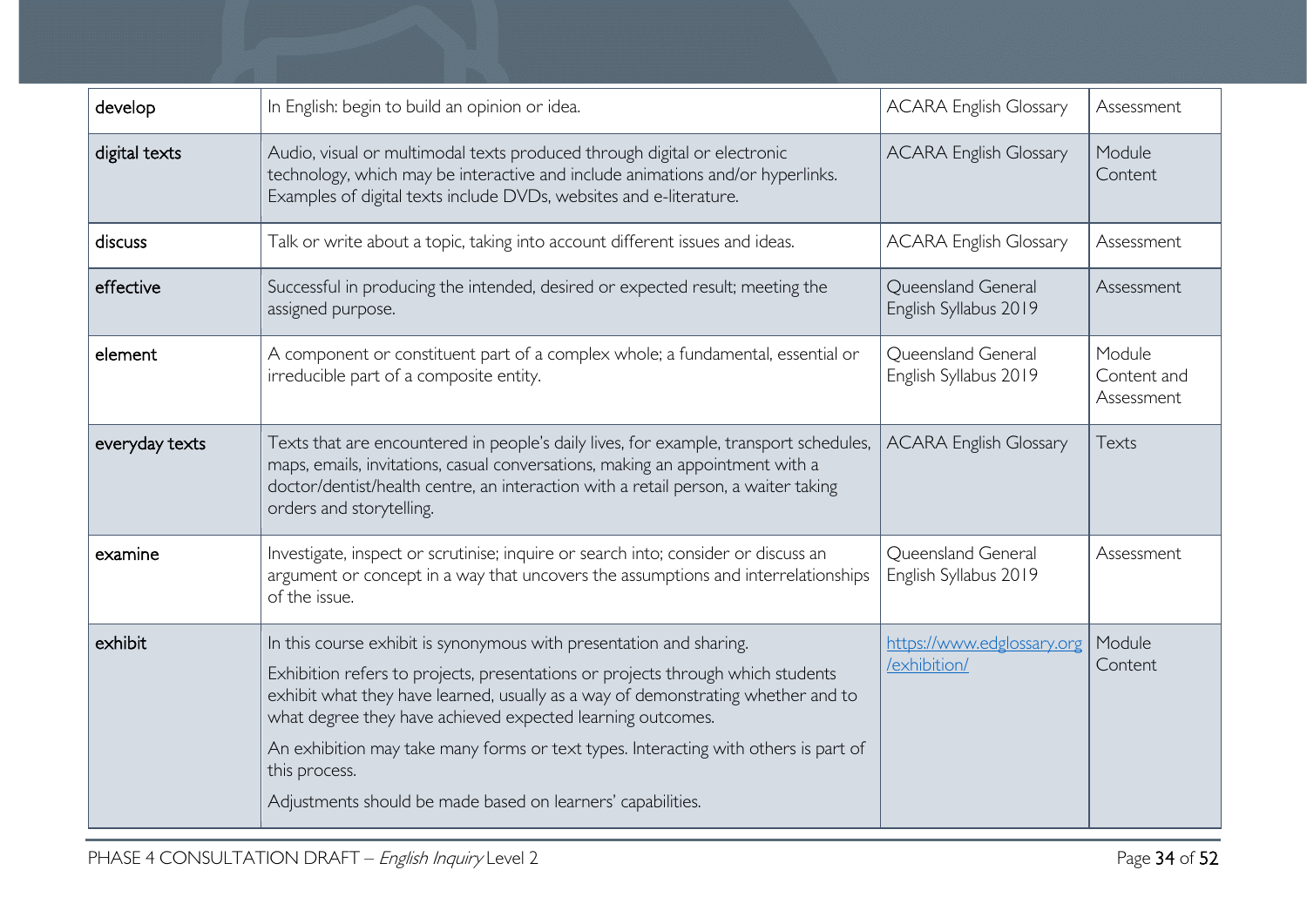| experiment     | Try out or test new ideas or methods, especially in order to discover or prove<br>something; undertake or perform a scientific procedure to test a hypothesis, make<br>a discovery or demonstrate a known fact        | Queensland Literacy<br>Syllabus 2018                                                                           | Content                             |
|----------------|-----------------------------------------------------------------------------------------------------------------------------------------------------------------------------------------------------------------------|----------------------------------------------------------------------------------------------------------------|-------------------------------------|
| explicit       | Clearly and distinctly expressing all that is meant; unequivocal; clearly developed or<br>formulated; leaving nothing merely implied or suggested                                                                     | Queensland Literacy<br>Syllabus 2018                                                                           | Content                             |
| explore        | Look into, both closely and broadly; scrutinise; inquire into or discuss something in<br>detail.                                                                                                                      | Queensland General<br>English Syllabus 2019                                                                    | Module<br>Content and<br>Assessment |
| express        | Convey, show or communicate (e.g. a thought, opinion, feeling, emotion, idea or<br>viewpoint); in words, art, music or movement, convey or suggest a representation<br>of; depict.                                    | Queensland General<br>English Syllabus 2019                                                                    | Module<br>Content and<br>Assessment |
| fluent         | Spoken or written with ease; able to speak or write smoothly, easily or readily;<br>articulate; eloquent;                                                                                                             | Queensland Literacy<br>Syllabus 2018                                                                           | Assessment                          |
| generate ideas | Produce, create ideas.                                                                                                                                                                                                | Queensland General<br>English Syllabus 2019                                                                    | Module<br>Content                   |
| grammar        | The language we use and the description of language as a system. In describing<br>language, attention is paid to both structure (form) and meaning (function) at the<br>level of the word, the sentence and the text. | <b>ACARA English Glossary</b>                                                                                  | Module<br>Content and<br>Assessment |
| idea           | In this course, this word has an open meaning and can be interpreted as<br>understandings, thoughts, notions, opinions, views or beliefs                                                                              | Government of Western<br>Australia<br>School Curriculum and<br>Standards Authority<br>Year II English Glossary | Module<br>Content and<br>Assessment |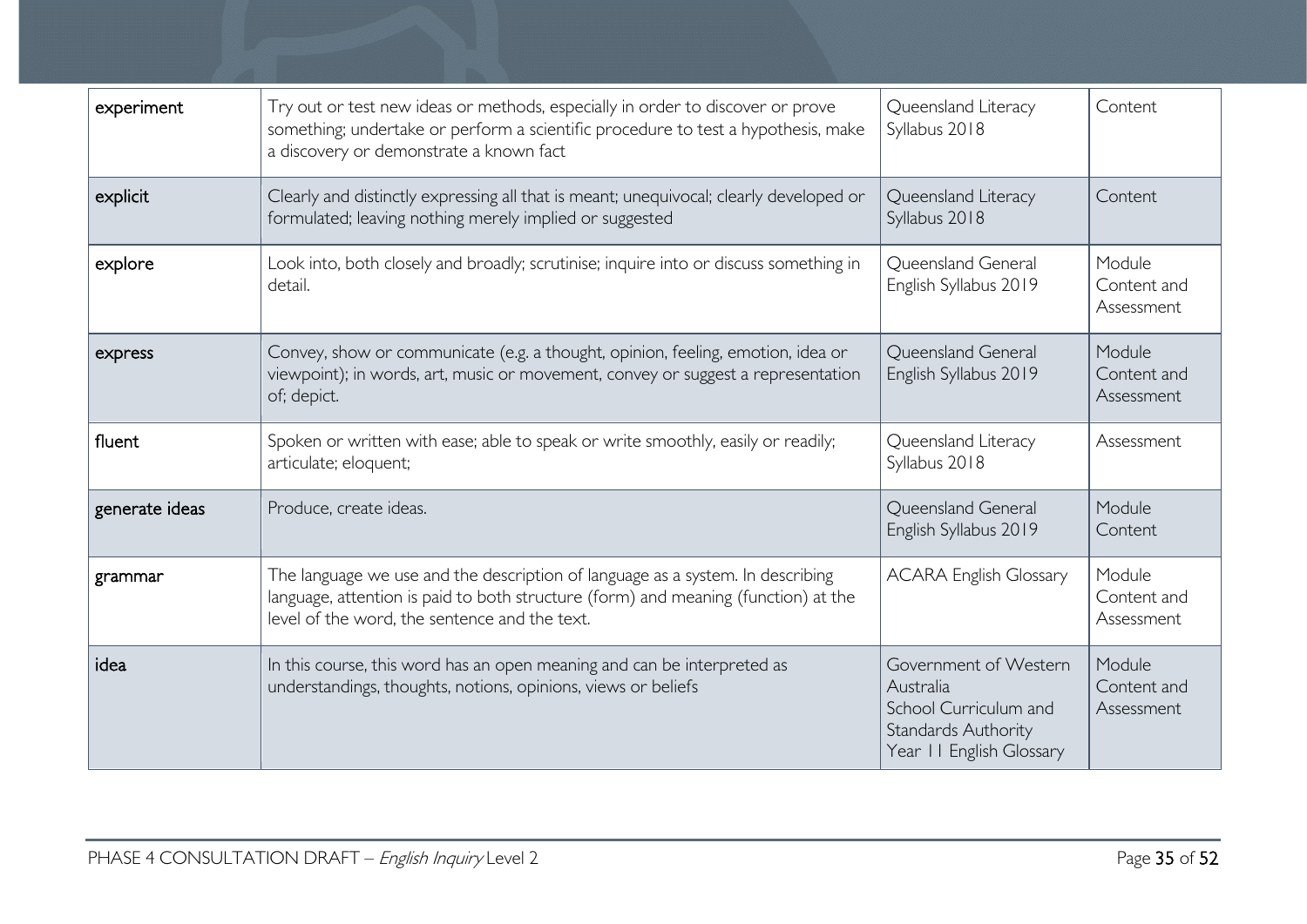| ideate        | To think of an idea or ideas.                                                                                                                                                                  | Cambridge English<br>Dictionary               | Module<br>Content |
|---------------|------------------------------------------------------------------------------------------------------------------------------------------------------------------------------------------------|-----------------------------------------------|-------------------|
| identify      | Establish or indicate who or what someone or something is.                                                                                                                                     | <b>ACARA English Glossary</b>                 | Assessment        |
| inappropriate | Not suitable or proper in the circumstances.                                                                                                                                                   | Queensland Essential<br>English Syllabus 2018 | Assessment        |
| inconsistent  | Lacking agreement, as one thing with another, or two or more things in relation to<br>each other; at variance; not consistent; not in keeping; not in accordance;<br>incompatible; incongruous | Queensland Essential<br>English Syllabus 2018 | Assessment        |
| informed      | Knowledgeable; learned; having relevant knowledge; being conversant with the<br>topic; based on an understanding of the facts of the situation (of a decision or<br>judgment)                  | Queensland Literacy<br>Syllabus 2018          | Content           |
| innovatively  | New and original; introducing new ideas; original and creative in thinking                                                                                                                     | Queensland Essential<br>English Syllabus 2018 | Assessment        |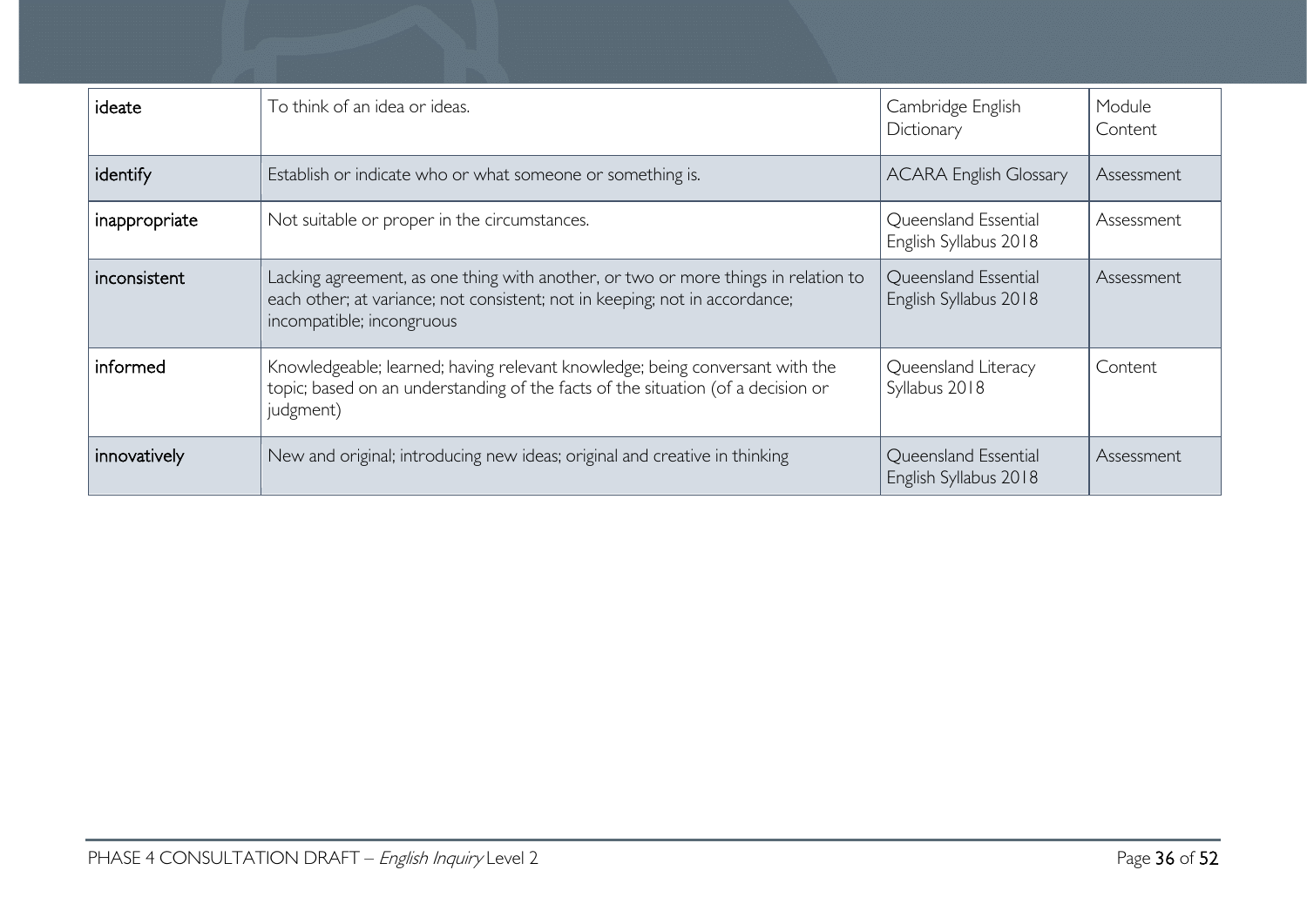| inquiry skills | A learner's ability to:<br>identify what they want to know and what they can achieve<br>pose researchable questions<br>brainstorm/ideate<br>locate appropriate sources of information<br>gather, sort and organise information<br>engage personally, making connections with texts and between texts<br>engage critically – making judgements about texts and the ways they are<br>constructed through basic analysis<br>experimenting- applying knowledge and skills creatively and critically to<br>develop deep understanding: experimenting with language, form, mode and<br>medium to express ideas and opinions<br>make decisions and put ideas into action<br>present information in appropriate ways<br>reflect on what they have learned and the inquiry process<br>apply their knowledge in new contexts.<br>In this course they do this through the key elements of transdisciplinary learning:<br>engage and ideate<br>connect and apply<br>exhibit and reflect. | Focus on Inquiry Jeni<br>Wilson and Lesly Wing Jan<br>and the New South Wales<br><b>Textual Concepts:</b><br>Learning Processes<br>http://englishtextualconcep<br>ts.nsw.edu.au/content/abo<br>ut-processes-and-learning-<br>progressions | Module<br>Content and<br>Assessment |
|----------------|------------------------------------------------------------------------------------------------------------------------------------------------------------------------------------------------------------------------------------------------------------------------------------------------------------------------------------------------------------------------------------------------------------------------------------------------------------------------------------------------------------------------------------------------------------------------------------------------------------------------------------------------------------------------------------------------------------------------------------------------------------------------------------------------------------------------------------------------------------------------------------------------------------------------------------------------------------------------------|-------------------------------------------------------------------------------------------------------------------------------------------------------------------------------------------------------------------------------------------|-------------------------------------|
|                | In turn inquiry skills are enacted and developed through the following learning<br>processes:<br>Understanding<br>Connecting<br>Engaging critically<br>Engaging personally<br>Reflecting.<br>Experimenting                                                                                                                                                                                                                                                                                                                                                                                                                                                                                                                                                                                                                                                                                                                                                                   |                                                                                                                                                                                                                                           |                                     |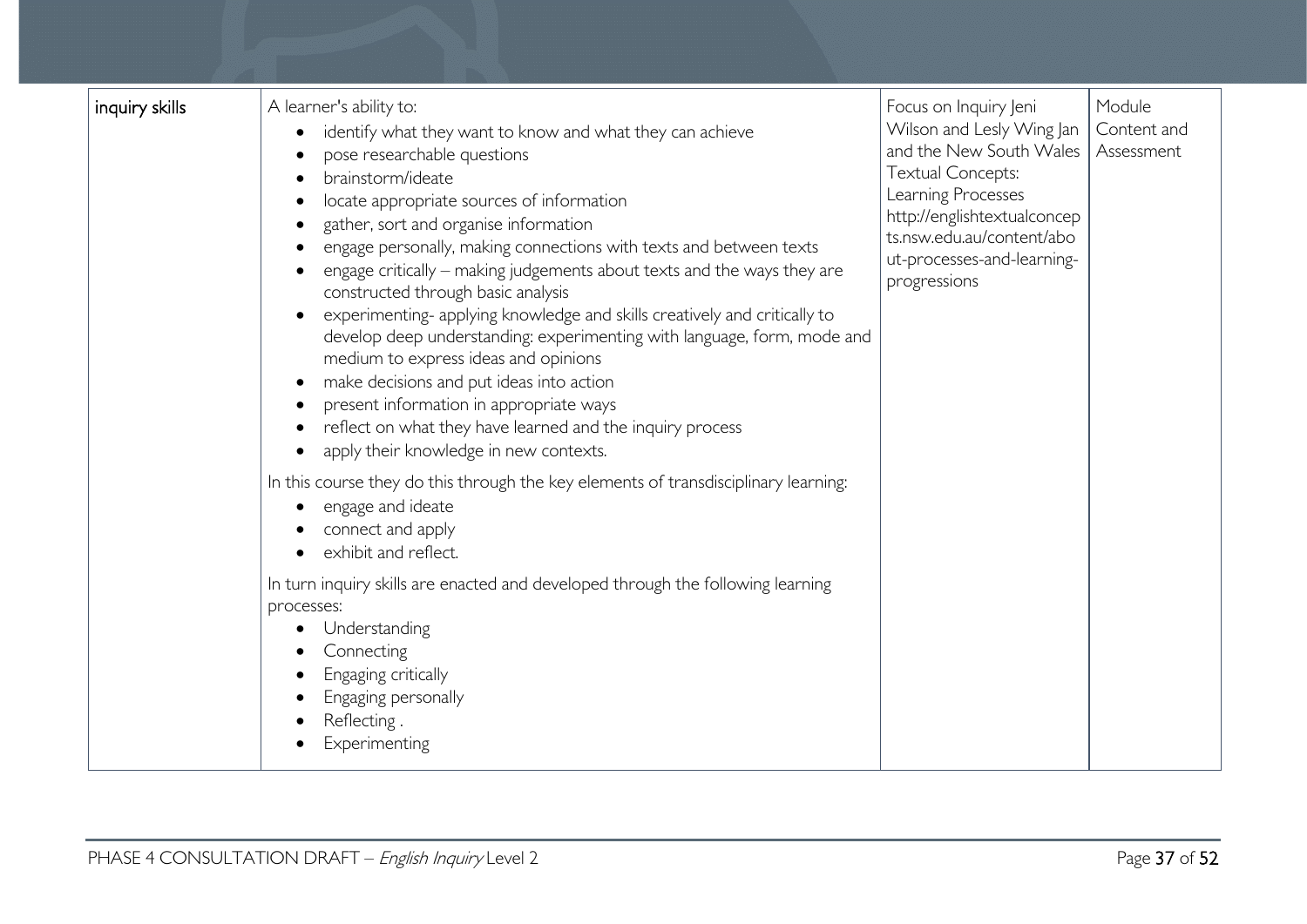| insightful    | Showing understanding of a situation or process; understanding relationships in<br>complex situations; informed by observation and deduction                                                                                                                                                                                                                                                         | Queensland Essential<br>English Syllabus 2019                                             | Assessment                          |
|---------------|------------------------------------------------------------------------------------------------------------------------------------------------------------------------------------------------------------------------------------------------------------------------------------------------------------------------------------------------------------------------------------------------------|-------------------------------------------------------------------------------------------|-------------------------------------|
| intend        | In this course, the word 'intend' has an open meaning and can be interpreted as<br>understandings, thoughts, notions, opinions, views or beliefs.                                                                                                                                                                                                                                                    | Queensland General<br>English Syllabus 2019                                               | Assessment                          |
| interpret     | Draw meaning from.                                                                                                                                                                                                                                                                                                                                                                                   | Government of Western<br>Australia<br>School Curriculum and<br><b>Standards Authority</b> | Module<br>Content and<br>Assessment |
| investigation | An assessment technique that requires students to research a specific problem,<br>question, issue, design challenge or hypothesis through the collection, analysis and<br>synthesis of primary and/or secondary data; it uses research or investigative<br>practices to assess a range of cognitions in a particular context; an investigation<br>occurs over an extended and defined period of time | Queensland Literacy<br>Syllabus 2018                                                      | Content                             |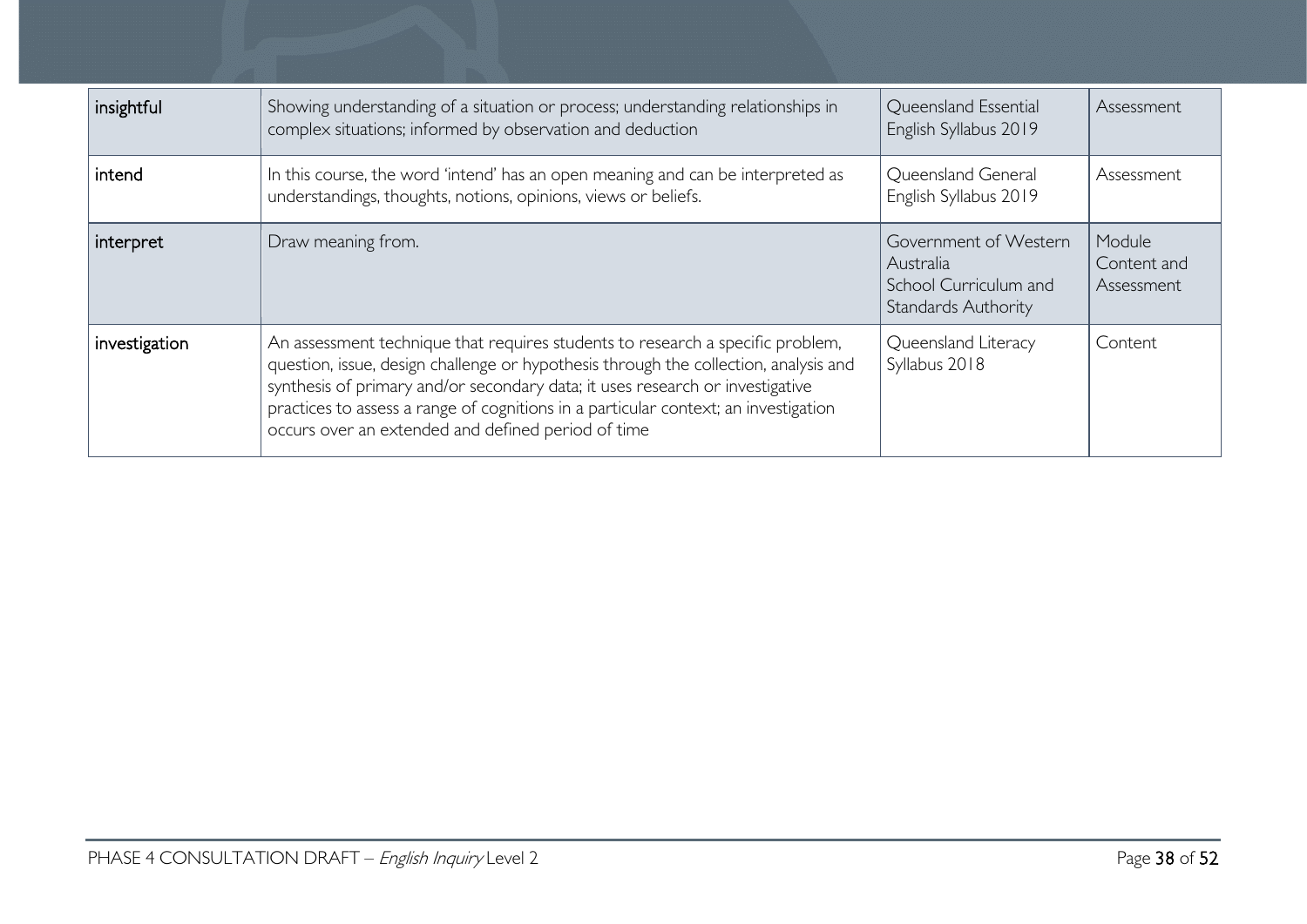| <i>issues</i>     | Matters of personal or public concern that are in dispute; things which directly or<br>indirectly affect a person or members of a society and are considered to be<br>problems. Many issues are raised in texts and it is for the reader/audience to<br>identify these.<br>Ethical issues: moral conduct of individuals through which they identify what is<br>good, bad, right or wrong. Ethical issues arise where people go against an accepted<br>behavioural pattern.<br>The ethics of the actions and motivations of individuals and groups, understanding<br>the ethical dimensions of research and information, debating ethical dilemmas and<br>applying ethics in a range of situations. The processes of reflecting on and<br>interrogating core ethical issues and concepts underlie all areas of the curriculum.<br>These include justice, right and wrong, freedom, truth, identity, empathy, goodness<br>and abuse<br>Social issues relate to the ways actions affect society. Social issues can be defined as<br>problems or matters which have an influence over a large population. It may affect<br>negatively to a considerable number of individuals in a particular society as a whole. | Government of Western<br>Australia<br>School Curriculum and<br>Standards Authority<br>Year II English Glossary<br>Australian Curriculum | Module<br>Content and<br>Assessment |
|-------------------|---------------------------------------------------------------------------------------------------------------------------------------------------------------------------------------------------------------------------------------------------------------------------------------------------------------------------------------------------------------------------------------------------------------------------------------------------------------------------------------------------------------------------------------------------------------------------------------------------------------------------------------------------------------------------------------------------------------------------------------------------------------------------------------------------------------------------------------------------------------------------------------------------------------------------------------------------------------------------------------------------------------------------------------------------------------------------------------------------------------------------------------------------------------------------------------------------------------|-----------------------------------------------------------------------------------------------------------------------------------------|-------------------------------------|
| key               | Of crucial importance.                                                                                                                                                                                                                                                                                                                                                                                                                                                                                                                                                                                                                                                                                                                                                                                                                                                                                                                                                                                                                                                                                                                                                                                        | Queensland General<br>English Syllabus 2019                                                                                             | Assessment                          |
| justify           | Give reasons or evidence to support an answer, response or conclusion; show or<br>prove how an argument, statement or conclusion is right or reasonable.                                                                                                                                                                                                                                                                                                                                                                                                                                                                                                                                                                                                                                                                                                                                                                                                                                                                                                                                                                                                                                                      | Queensland Literacy<br>Syllabus 2018                                                                                                    | Assessment                          |
| language features | The features of language that support meaning (for example, sentence structure,<br>noun group/phrase, vocabulary, punctuation, figurative language framing and<br>camera angles).<br>They relate to oral, written, multimodal texts and all text types.<br>Choices in language features and text structures together define a type of text and<br>shape its meaning. These choices vary according to the purpose of a text, its subject<br>matter, audience, and mode or medium of production.                                                                                                                                                                                                                                                                                                                                                                                                                                                                                                                                                                                                                                                                                                                | <b>ACARA English Glossary</b>                                                                                                           | Module<br>Content and<br>Assessment |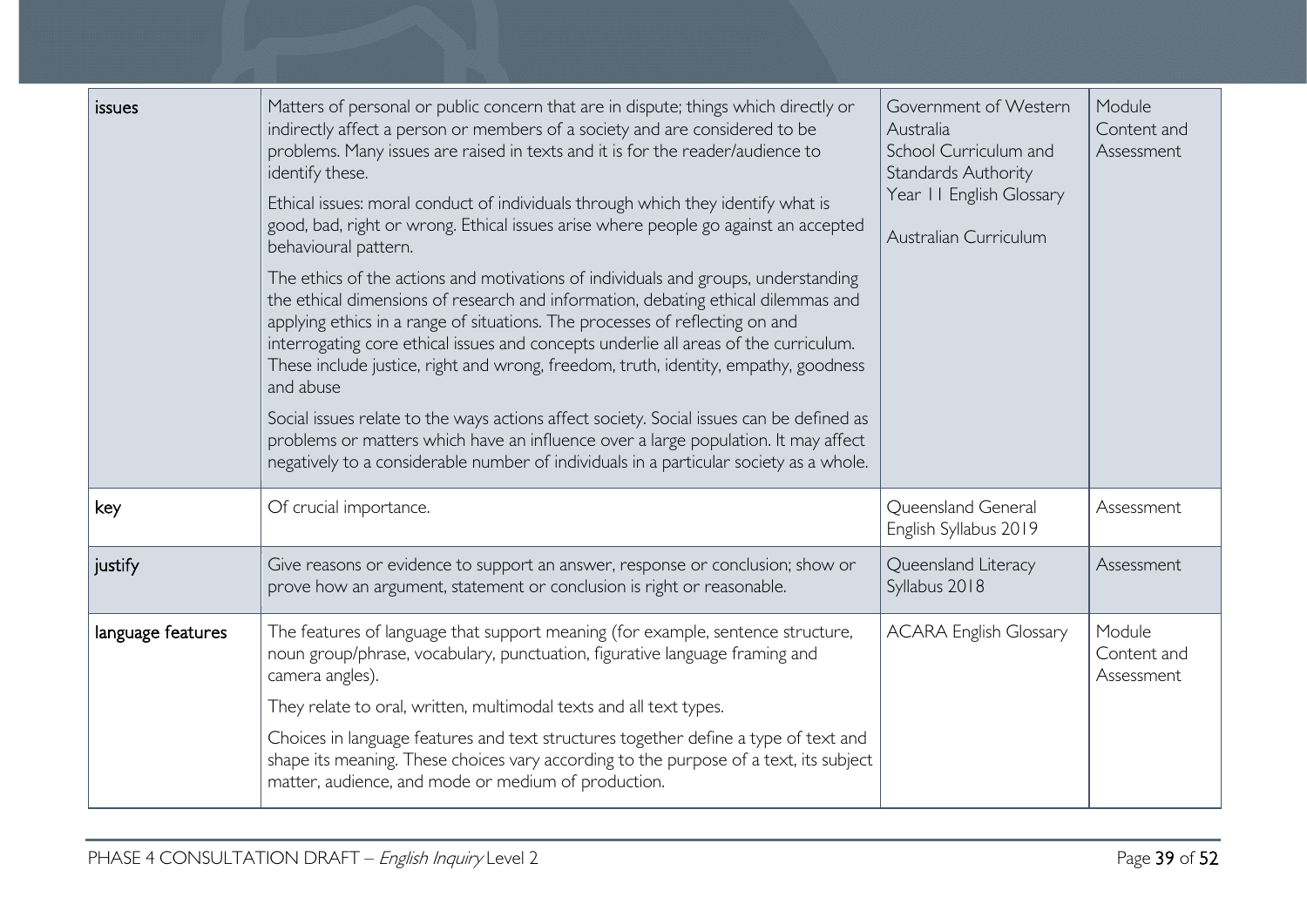| locate         | Identify where something is found.                                                                                                                                                                                                                                                 | <b>ACARA English Glossary</b>                 | Module<br>Content and<br>Assessment |
|----------------|------------------------------------------------------------------------------------------------------------------------------------------------------------------------------------------------------------------------------------------------------------------------------------|-----------------------------------------------|-------------------------------------|
| logical        | Rational and valid; internally consistent; reasonable; reasoning in accordance with<br>the principles/rules of logic or formal argument; characterised by or capable of<br>clear, sound reasoning; (of an action, decision, etc.) expected or sensible under the<br>circumstances. | Queensland Literacy<br>Syllabus 2018          | Assessment                          |
| logically      | According to the rules of logic or formal argument; in a way that shows clear,<br>sound reasoning; in a way that is expected or sensible.                                                                                                                                          | Queensland Literacy<br>Syllabus 2018          | Assessment                          |
| making meaning | In the context of this course, meanings in texts are shaped by purpose, cultural<br>contexts and social situations.                                                                                                                                                                | Queensland Essential<br>English Syllabus 2019 | Module<br>Content and<br>Assessment |
| medium         | A resource used in the production of texts, including tools and materials used (for<br>example, digital text and a computer, writing and a pen or a typewriter).                                                                                                                   | <b>ACARA English Glossary</b>                 | Module<br>Content and<br>Assessment |
| mode           | The various processes of communication: listening, speaking, reading/viewing and<br>writing/creating. Modes are also used to refer to the semiotic(meaning-making)<br>resources associated with these communicative processes, such as sound, print,<br>image and gesture.         | <b>ACARA English Glossary</b>                 | Module<br>Content and<br>Assessment |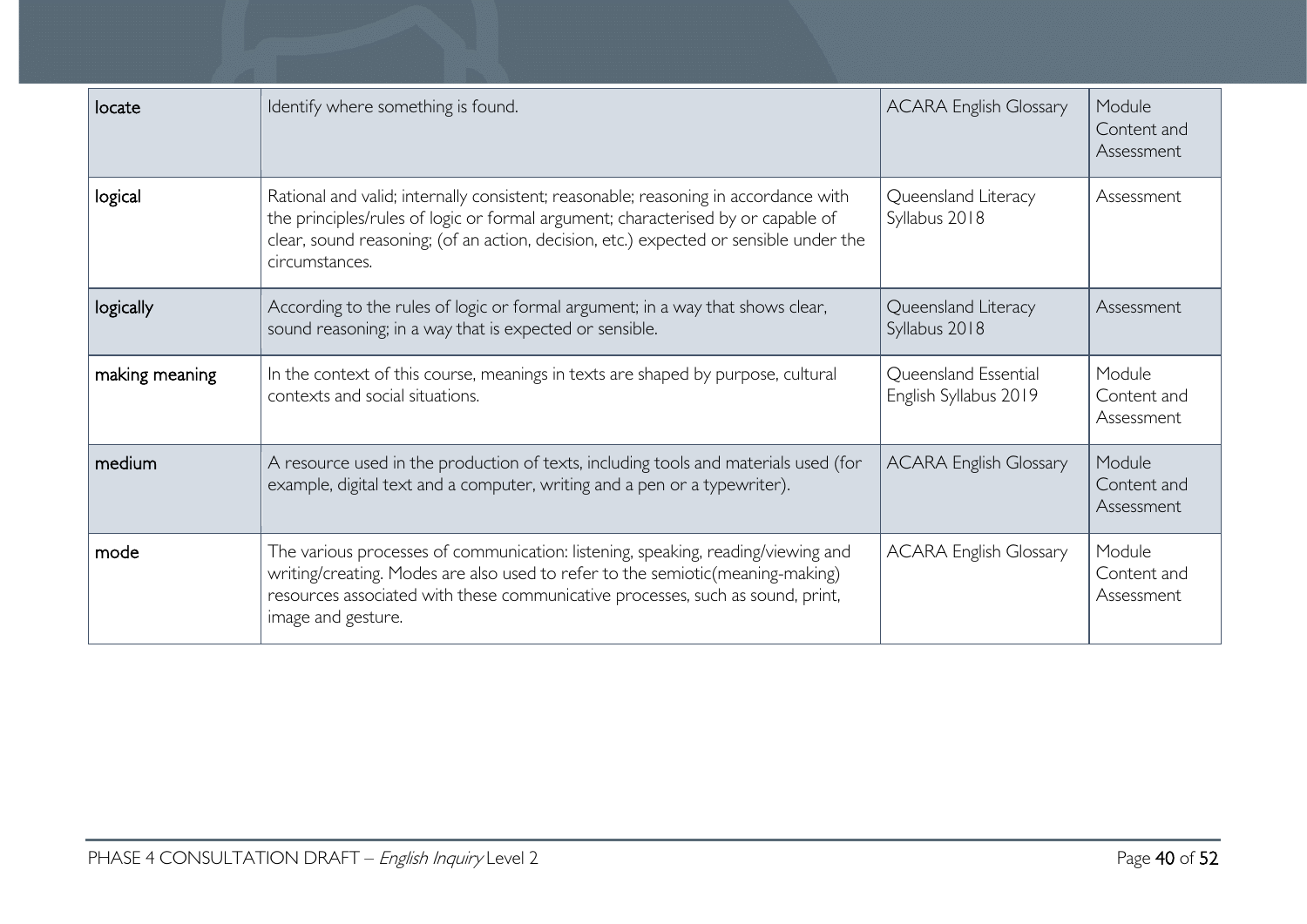| mode appropriate<br>features    | Include:<br>written, e.g. conventional spelling and punctuation<br>spoken/signed, e.g. pronunciation, phrasing and pausing, audibility and clarity,<br>volume, pace and silence<br>non-verbal, e.g. facial expressions, gestures, proximity, stance and<br>movement<br>complementary features, including digital features such as graphics, still and<br>moving images, design elements, music and sound effects. | Queensland General<br>English Syllabus 2019   | Module<br>Content and<br>Assessment |
|---------------------------------|-------------------------------------------------------------------------------------------------------------------------------------------------------------------------------------------------------------------------------------------------------------------------------------------------------------------------------------------------------------------------------------------------------------------|-----------------------------------------------|-------------------------------------|
| multimodal                      | Uses a combination of at least two modes (e.g. spoken, written), delivered at the<br>same time, to communicate ideas and information to a live or virtual audience for a<br>particular purpose. The selected modes are integrated so that each mode<br>contributes significantly to the response                                                                                                                  | Queensland General<br>English Syllabus 2019   | Module<br>Content and<br>Assessment |
| multimodal text                 | A combination of two or more communication modes (for example, print, image<br>and spoken text, as in film or computer presentations).                                                                                                                                                                                                                                                                            | <b>ACARA English Glossary</b>                 | Module<br>Content and<br>Assessment |
| narrow                          | Limited in range or scope; lacking breadth of view; limited in amount; barely<br>sufficient or adequate; restricted.                                                                                                                                                                                                                                                                                              | Queensland Essential<br>English Syllabus 2019 | Assessment                          |
| nonverbal<br>communication/cues | Behaviours, other than words, that transmit meaning (for example, body language,<br>inflexion, eye contact or posture).                                                                                                                                                                                                                                                                                           | <b>ACARA English Glossary</b>                 | Module<br>Content                   |
| organise                        | Arrange, order; form as, or into, a whole consisting of interdependent or<br>coordinated parts, especially for harmonious or united action.                                                                                                                                                                                                                                                                       | Queensland General<br>English Syllabus 2019   | Module<br>Content and<br>Assessment |
| organised                       | Systematically ordered and arranged; having a formal organisational structure to<br>arrange, coordinate and carry out activities.                                                                                                                                                                                                                                                                                 | Queensland Literacy<br>Syllabus 2018          | Assessment                          |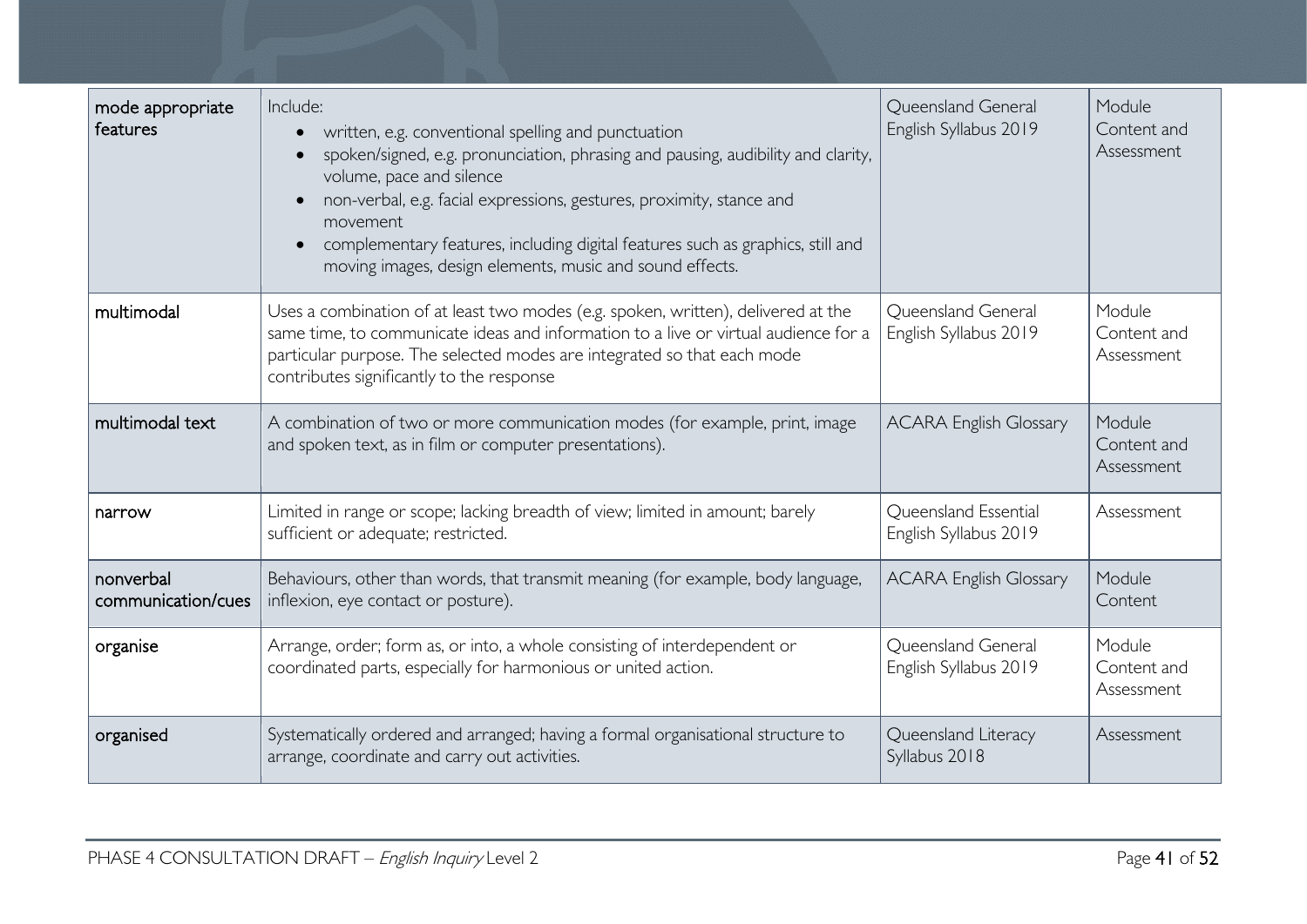| particular    | Distinguished or different from others or from the ordinary; noteworthy.                                                                                                                                                                                                                                                                                                                                                                                                                                                                                                                                                                                                                                                             | Queensland General<br>English Syllabus 2019                                               | Assessment                          |
|---------------|--------------------------------------------------------------------------------------------------------------------------------------------------------------------------------------------------------------------------------------------------------------------------------------------------------------------------------------------------------------------------------------------------------------------------------------------------------------------------------------------------------------------------------------------------------------------------------------------------------------------------------------------------------------------------------------------------------------------------------------|-------------------------------------------------------------------------------------------|-------------------------------------|
| performance   | An assessment technique that requires students to demonstrate a range of<br>cognitive, technical, creative and/or expressive skills and to apply theoretical and<br>conceptual understandings, through the psychomotor domain; it involves student<br>application of identified skills when responding to a task that involves solving a<br>problem, providing a solution or conveying meaning or intent; a performance is<br>developed over an extended and defined period of time.                                                                                                                                                                                                                                                 |                                                                                           | Content and<br>Assessment           |
| persuasive    | Capable of changing someone's ideas, opinions or beliefs; appearing worthy of<br>approval or acceptance (of an argument or statement); communicating reasonably<br>or credibly.                                                                                                                                                                                                                                                                                                                                                                                                                                                                                                                                                      | Queensland General<br>English Syllabus 2019                                               | Module<br>Content and<br>Assessment |
| point of view | 'Point of view' in a text is the position from which the subject matter of a text is<br>designed to be perceived and judged. The writer, speaker or director of the text<br>controls what we see and how we relate to the situation, characters or ideas in the<br>text.                                                                                                                                                                                                                                                                                                                                                                                                                                                             | New South Wales<br><b>Textual Concepts</b>                                                | Content and<br>Assessment           |
| presentation  | See exhibit.                                                                                                                                                                                                                                                                                                                                                                                                                                                                                                                                                                                                                                                                                                                         |                                                                                           | Module<br>Content and<br>Assessment |
| produce       | Producing is another word for creating meaning, constructing or creating texts and<br>those texts might be written or multimodal. There is a range of non-fiction forms<br>that students use to produce texts, for example, transactional texts: lists or<br>applications; informative texts: reports or investigations; expository texts: essays;<br>and persuasive texts: letters to the editor or documentaries. Students may produce<br>fiction texts, for example, short stories, blogs, poetry, plays, short films or YouTube<br>stories/uploads. Students might engage in discussions, role plays, interview<br>scenarios, debates, public speaking and slideshow presentations in live, recorded<br>and online environments. | Government of Western<br>Australia<br>School Curriculum and<br><b>Standards Authority</b> | Module<br>Content and<br>Assessment |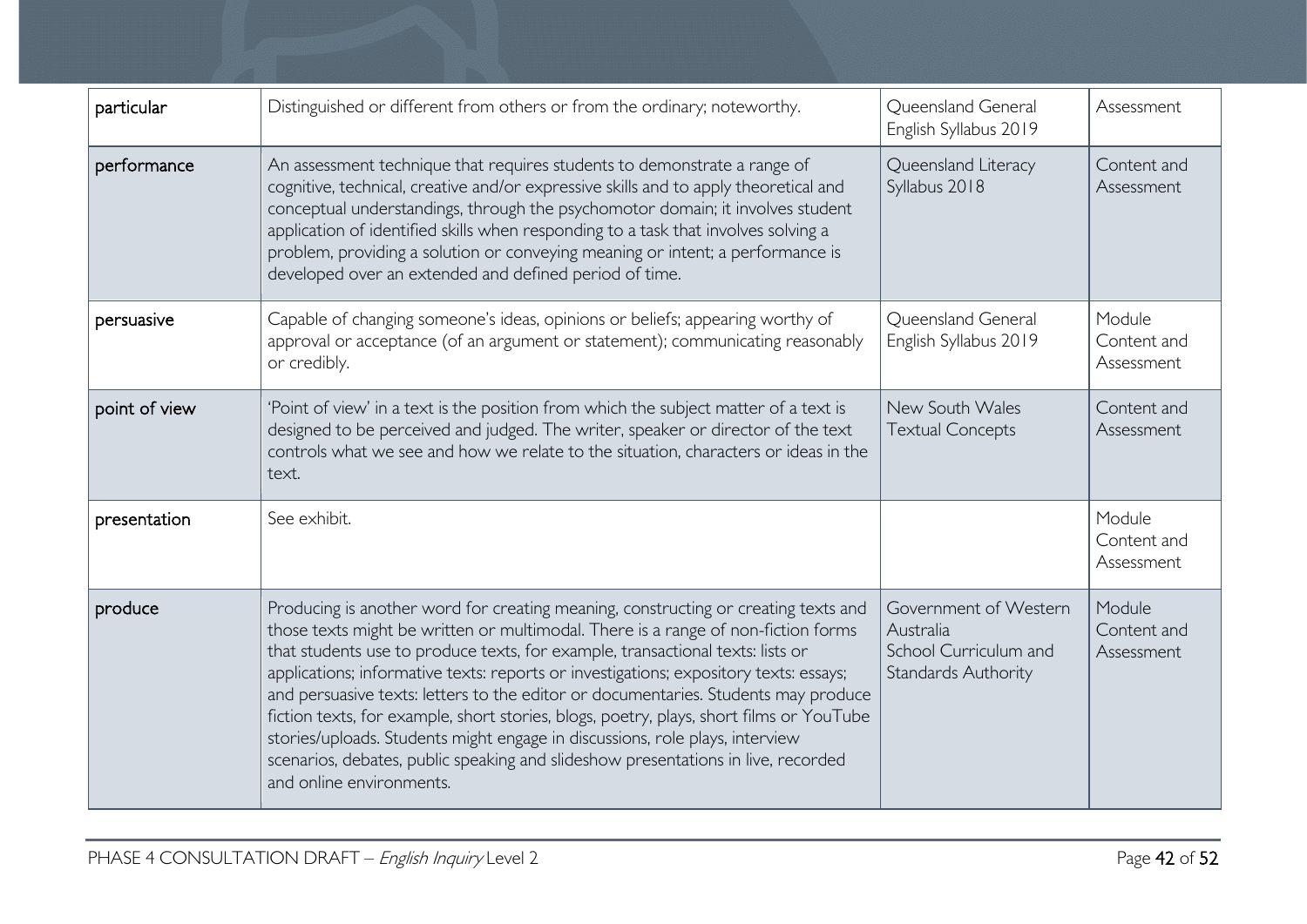| refine         | Develop or improve so as to be precise, exact or subtle.                                                                                                                                                                                                                                                                                                                                                                                                         | Queensland Literacy<br>Syllabus 2018                                                                           | Assessment                          |
|----------------|------------------------------------------------------------------------------------------------------------------------------------------------------------------------------------------------------------------------------------------------------------------------------------------------------------------------------------------------------------------------------------------------------------------------------------------------------------------|----------------------------------------------------------------------------------------------------------------|-------------------------------------|
| reflect        | Think about deeply and carefully.<br>In this course learners use reflective thinking to consider why things happen and<br>what can be learnt from these experiences.                                                                                                                                                                                                                                                                                             | Queensland General<br>English Syllabus 2019                                                                    | Module<br>Content and<br>Assessment |
| register       | The use of language and detail in a text appropriate for its purpose, audience and<br>context; a register suited to one kind of text may be inappropriate in another; the<br>composer makes deliberate choices when constructing a text in relation to the<br>language, subject matter, and the role and relationship with the audience, for<br>example, the degree of formality or informality for a particular purpose or in a<br>particular social situation. | Queensland Essential<br>English Syllabus 2019                                                                  | Module<br>Content and<br>Assessment |
| relevant       | Bearing upon or connected with the matter in hand; to the purpose; applicable and<br>pertinent; having a direct bearing on.                                                                                                                                                                                                                                                                                                                                      | Queensland General<br>English Syllabus 2019                                                                    | Module<br>Content and<br>Assessment |
| represent      | Use words, images, symbols or signs to convey meaning.                                                                                                                                                                                                                                                                                                                                                                                                           | <b>ACARA English Glossary</b>                                                                                  | Module<br>Content and<br>Assessment |
| representation | Representation refers to the way people, events, issues or subjects are presented<br>in a text. The term implies that texts are not mirrors of the real world: they are<br>constructions of 'reality'. These constructions are partially shaped through the<br>writer's use of conventions and techniques.                                                                                                                                                       | Government of Western<br>Australia<br>School Curriculum and<br>Standards Authority<br>Year II English Glossary | Module<br>Content and<br>Assessment |
| respond to     | Provide an answer; reply.                                                                                                                                                                                                                                                                                                                                                                                                                                        | Government of Western<br>Australia<br>School Curriculum and<br>Standards Authority<br>Year II English Glossary | Module<br>Content and<br>Assessment |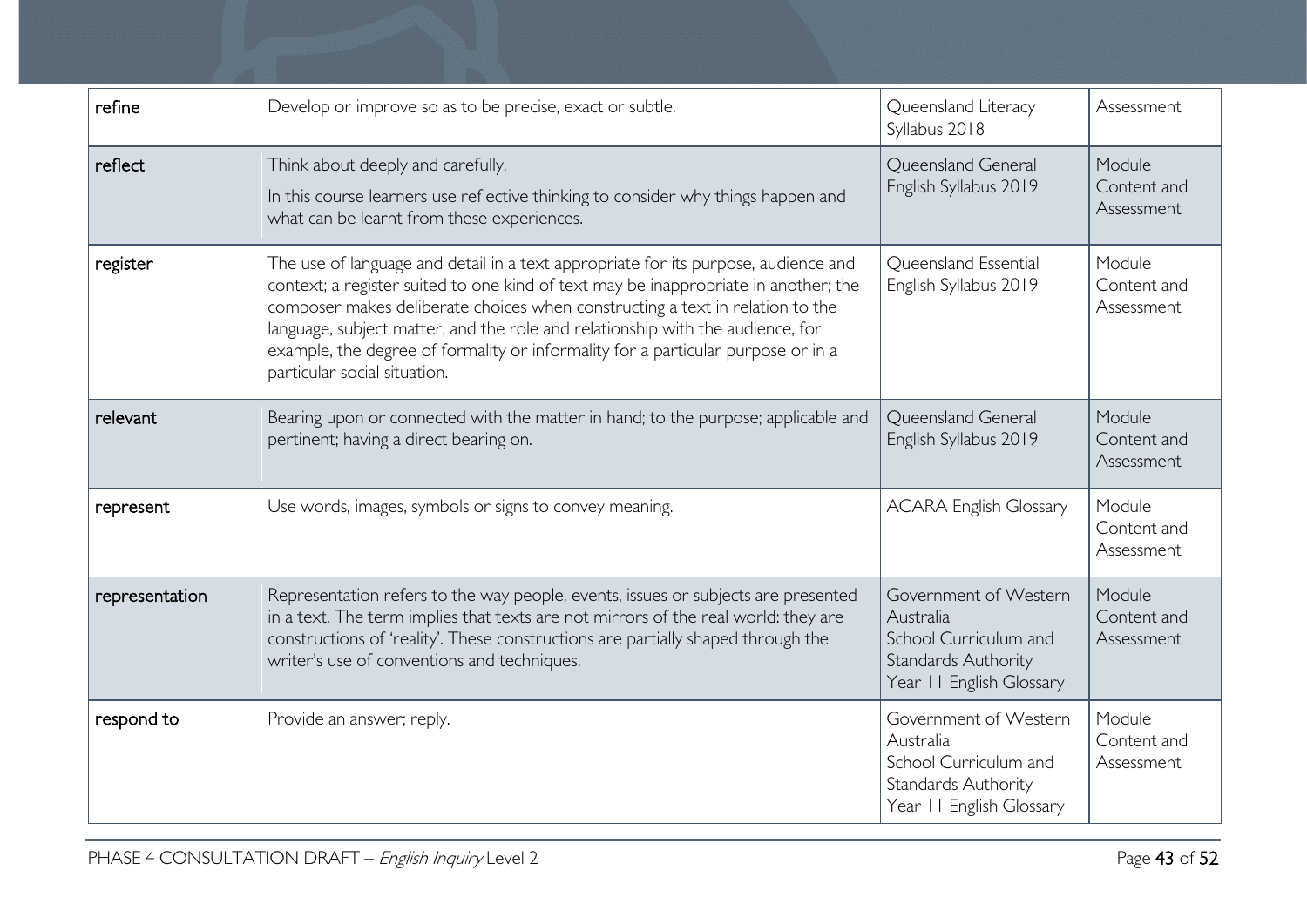| select                                | Choose in preference to another or others; pick out.                                                                                                                                                                                                                                                                                                                                                                                                                                                                                                                                                                                                      | Queensland Literacy<br>Syllabus 2018        | Assessment                          |
|---------------------------------------|-----------------------------------------------------------------------------------------------------------------------------------------------------------------------------------------------------------------------------------------------------------------------------------------------------------------------------------------------------------------------------------------------------------------------------------------------------------------------------------------------------------------------------------------------------------------------------------------------------------------------------------------------------------|---------------------------------------------|-------------------------------------|
| sequence                              | Place in a continuous or connected series; arrange in a particular order.                                                                                                                                                                                                                                                                                                                                                                                                                                                                                                                                                                                 | Queensland General<br>English Syllabus 2019 | Module<br>Content and<br>Assessment |
| specific                              | Clearly defined or identified; precise and clear in making statements or issuing<br>instructions; having a special application or reference; explicit, or definite; peculiar<br>or proper to something, as qualities, characteristics, effects, etc.                                                                                                                                                                                                                                                                                                                                                                                                      | Queensland General<br>English Syllabus 2019 | Module<br>Content and<br>Assessment |
| <b>Standard Australian</b><br>English | Standard Australian English (SAE); the form of Australian English that conforms to<br>the perceived notion of appropriate usages for serious writing; it is English which, in<br>its spoken and written forms, is the English of more formal communication<br>throughout the Australian community; it adheres to broadly accepted rules of<br>syntax and pronunciation and uses vocabulary that is more formal than colloquial;<br>SAE operates to facilitate communication across ethnic, social, occupational and<br>cultural groups and can be used as a benchmark against which to recognise<br>Australian dialects and cultural varieties of English | Queensland Literacy<br>Syllabus 2018        | Module<br>Content                   |
| structure                             | Verb: Give a pattern, organisation or arrangement to; construct or arrange<br>according to a plan.<br>Noun: In English, an arrangement of words into larger units, e.g. phrases, clauses,<br>sentences, paragraphs and whole texts, in line with cultural, intercultural and textual<br>conventions.                                                                                                                                                                                                                                                                                                                                                      | Queensland General<br>English Syllabus 2019 | Module<br>Content and<br>Assessment |
| structured                            | Arranged in a given organised sequence so as to produce a desired result                                                                                                                                                                                                                                                                                                                                                                                                                                                                                                                                                                                  | Queensland Literacy<br>Syllabus 2018        | Module<br>Content and<br>Assessment |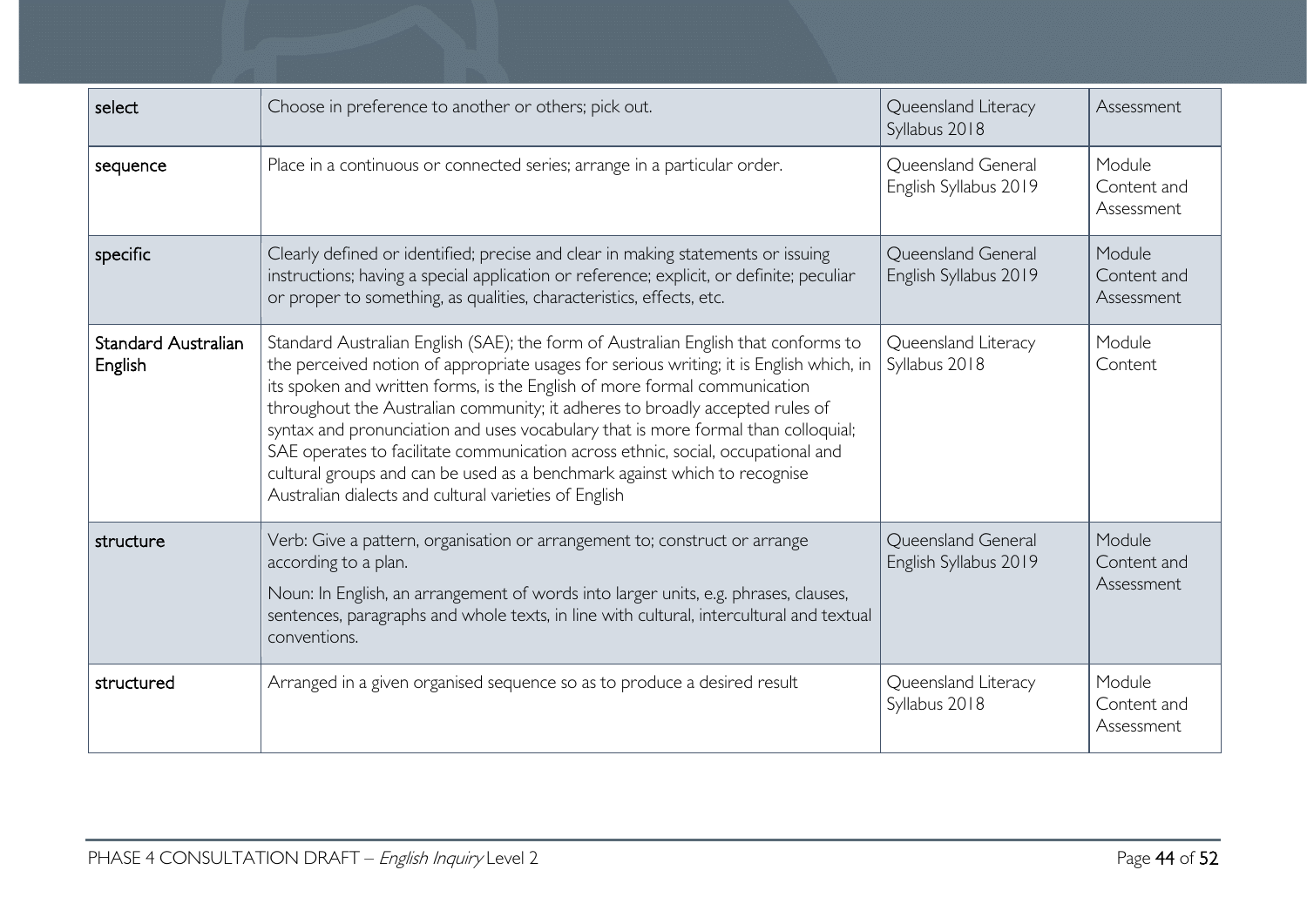| subject matter      | Subject matter is the body of information, mental procedures and psychomotor<br>procedures (see Marzano & Kendall 2007, 2008) that are necessary for students'<br>learning and engagement with this course.                                                                                                                                                                                                                                                                                  | Queensland Essential<br>English Syllabus 2019 | Module<br>Content and<br>Assessment |
|---------------------|----------------------------------------------------------------------------------------------------------------------------------------------------------------------------------------------------------------------------------------------------------------------------------------------------------------------------------------------------------------------------------------------------------------------------------------------------------------------------------------------|-----------------------------------------------|-------------------------------------|
| subtle              | Fine or delicate in meaning or intent; making use of indirect methods; not<br>straightforward or obvious.                                                                                                                                                                                                                                                                                                                                                                                    | Queensland Essential<br>English Syllabus 2019 | Assessment                          |
| supported           | Corroborated; given greater credibility by providing evidence.                                                                                                                                                                                                                                                                                                                                                                                                                               | Queensland General<br>English Syllabus 2019   | Module<br>Content and<br>Assessment |
| symbolise           | Represent or identify by a symbol or symbols.                                                                                                                                                                                                                                                                                                                                                                                                                                                | Queensland Literacy<br>Syllabus 2018          | Module<br>Content                   |
| texts               | In this course texts refer to oral, written and multimodal.<br>Communication of meaning produced in any medium that incorporates language,<br>including sound, print, film, digital and multimedia representations; texts include<br>written, spoken, nonverbal or visual communication of meaning. They may be<br>extended unified works or series of related pieces.                                                                                                                       | Queensland General<br>English Syllabus 2019   | Module<br>Content and<br>Assessment |
| textual conventions | See conventions and mode appropriate features.                                                                                                                                                                                                                                                                                                                                                                                                                                               |                                               | Module<br>Content and<br>Assessment |
| text structure/s    | The ways in which information is organised in different types of texts, for example,<br>chapter headings, subheadings, tables of contents, indexes and glossaries, overviews,<br>introductory and concluding paragraphs, sequencing, topic sentences, taxonomies<br>and cause and effect. Choices in text structures and language features together<br>define a text type and shape its meaning. Examples of text structures in literary<br>texts include sonnets, monologues and hypertext. | <b>ACARA English Glossary</b>                 | Module<br>Content and<br>Assessment |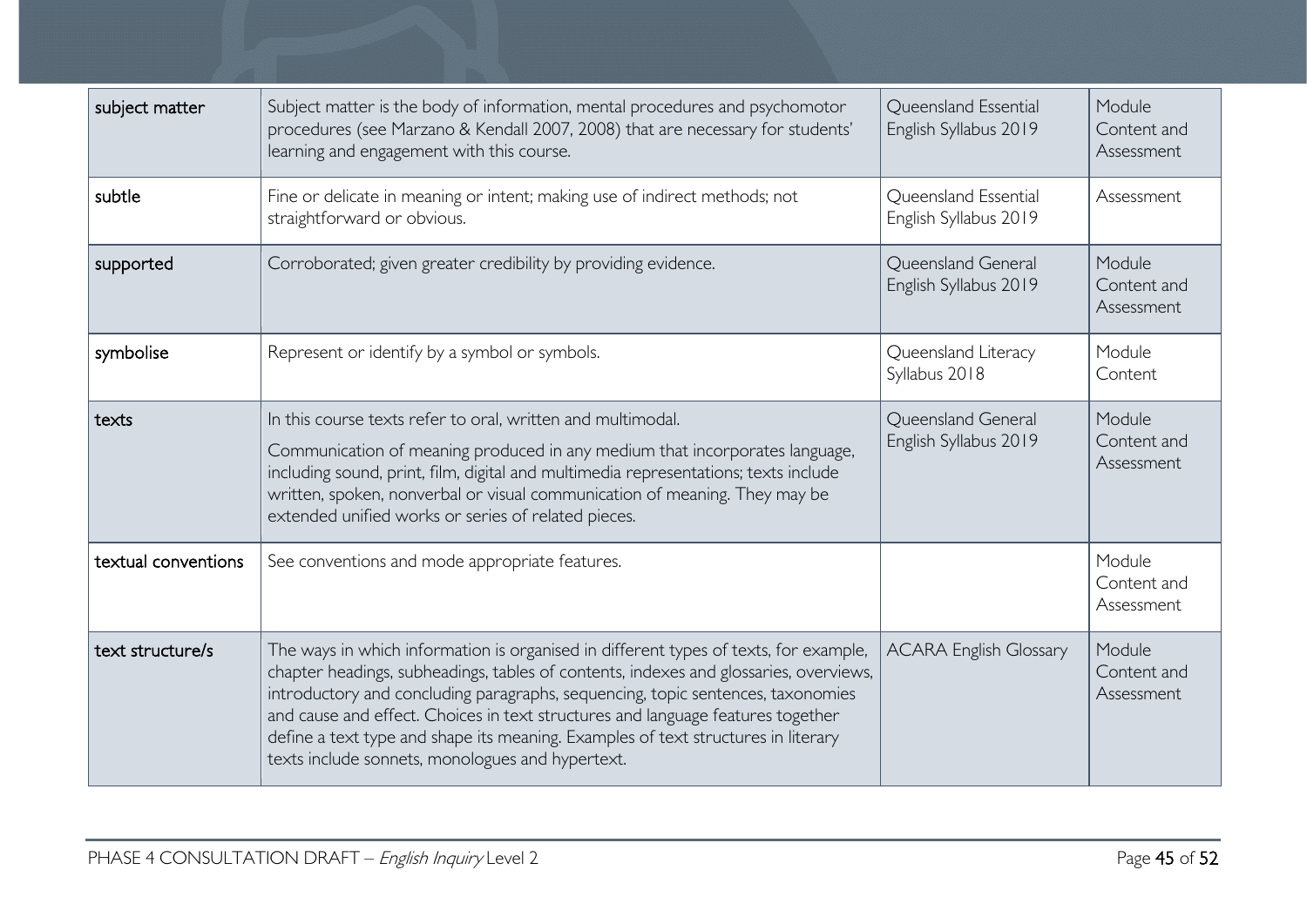| text types | Classifications of texts according to the particular purposes they are designed to<br>achieve. In general, in the senior courses in the English curriculum, texts are<br>classified as imaginative, interpretive, persuasive or analytical types of texts, although<br>these distinctions are neither static nor discrete and particular texts can belong to<br>more than one category.<br>Analytical texts<br>Texts whose primary purpose is to identify, examine and draw conclusions<br>about the elements or components that make up other texts. Analytical<br>texts develop an argument or consider or advance an interpretation.<br>Examples of these texts include commentaries, essays in criticism, reflective<br>or discursive responses and reviews.<br>Imaginative texts<br>Texts whose primary purpose is to entertain or provoke thought through<br>their imaginative use of literary elements. They are recognised for their<br>form, style and artistic or aesthetic value. These texts include novels,<br>traditional tales, poetry, stories, plays, fiction for young adults and children,<br>including picture books, and multimodal texts, such as film.<br>Interpretive texts<br>Texts whose primary purpose is to explain and interpret personalities,<br>events, ideas, representations or concepts. They include autobiography,<br>biography, feature articles, documentary, satire and allegory.<br>Persuasive texts<br>Texts whose primary purpose is to put forward a viewpoint and persuade a<br>reader, viewer or listener. They form a significant part of modern<br>communication in both print and digital environments. They include<br>advertising, debates, arguments, discussions, polemics and essays and<br>articles. | <b>ACARA English Glossary</b>                 | Module<br>Content and<br>Assessment |
|------------|--------------------------------------------------------------------------------------------------------------------------------------------------------------------------------------------------------------------------------------------------------------------------------------------------------------------------------------------------------------------------------------------------------------------------------------------------------------------------------------------------------------------------------------------------------------------------------------------------------------------------------------------------------------------------------------------------------------------------------------------------------------------------------------------------------------------------------------------------------------------------------------------------------------------------------------------------------------------------------------------------------------------------------------------------------------------------------------------------------------------------------------------------------------------------------------------------------------------------------------------------------------------------------------------------------------------------------------------------------------------------------------------------------------------------------------------------------------------------------------------------------------------------------------------------------------------------------------------------------------------------------------------------------------------------------------------------------------------------------------------------------------|-----------------------------------------------|-------------------------------------|
| thoroughly | Carried out through, or applied to the whole of something; carried out completely<br>and carefully; including all that is required; complete with attention to every detail;<br>not superficial or partial; performed or written with care and completeness; taking<br>pains to do something carefully and completely.                                                                                                                                                                                                                                                                                                                                                                                                                                                                                                                                                                                                                                                                                                                                                                                                                                                                                                                                                                                                                                                                                                                                                                                                                                                                                                                                                                                                                                       | Queensland Essential<br>English Syllabus 2019 | Assessment                          |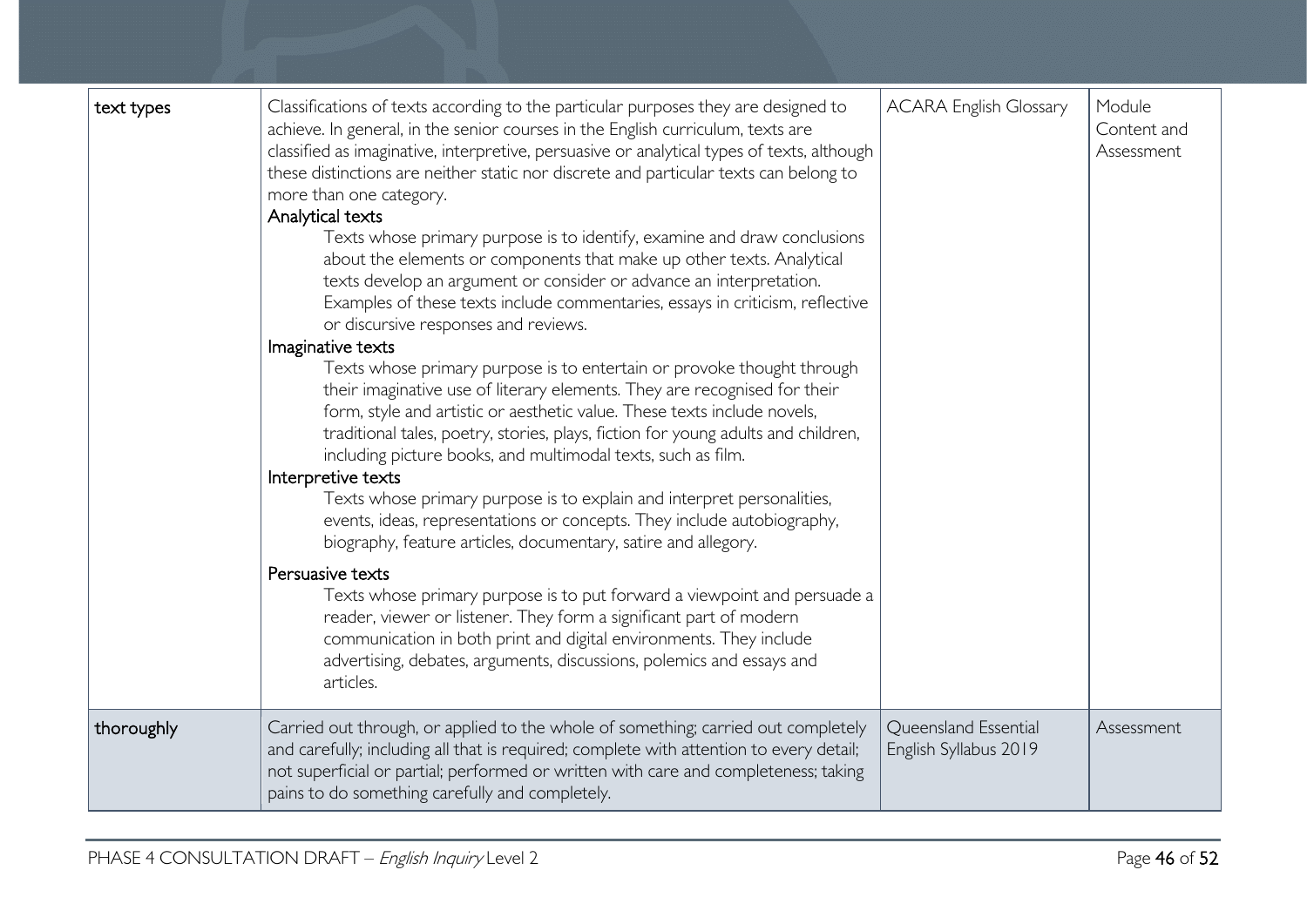| topic           | A division of, or sub-section within, a module; all topics/sub-topics within a module<br>are interrelated.                                                                                                                                                                                | Queensland General<br>English Syllabus 2019   | Module<br>Content                   |
|-----------------|-------------------------------------------------------------------------------------------------------------------------------------------------------------------------------------------------------------------------------------------------------------------------------------------|-----------------------------------------------|-------------------------------------|
| uneven          | Unequal; not properly corresponding or agreeing; irregular; varying; not uniform;<br>Queensland Literacy<br>Syllabus 2018<br>not equally balanced.                                                                                                                                        |                                               | Assessment                          |
| use             | Operate or put into effect; apply knowledge or rules to put theory into practice.                                                                                                                                                                                                         | Queensland General<br>English Syllabus 2019   | Module<br>Content and<br>Assessment |
| values          | Characteristics, qualities, philosophical and emotional stances, e.g. moral principles<br>or standards often shared with others in a cultural group.                                                                                                                                      | Queensland General<br>English Syllabus 2019   | Module<br>Content and<br>Assessment |
| variable        | apt or liable to vary or change; changeable; inconsistent; (readily) susceptible or<br>capable of variation; fluctuating, uncertain.                                                                                                                                                      | Queensland Literacy<br>Syllabus 2018          | Assessment                          |
| viewing         | Observe with purpose, understanding and critical awareness. Some students<br>participate in viewing activities by listening to an adult or peer describing the visual<br>features of text, diagrams, pictures and multimedia.                                                             | <b>ACARA English Glossary</b>                 | Module<br>Content                   |
| with expression | In words, art, music or movement, conveying or indicating feeling, spirit, character,<br>etc.; a way of expressing or representing something; vivid, effective or persuasive<br>communication                                                                                             | Queensland Essential<br>English Syllabus 2019 | Assessment                          |
| write           | Plan, compose, edit and publish texts in print or digital forms. Writing usually<br>involves activities using pencils, pens or word processors; and/or using drawings,<br>models or photos to represent text; and/or using a scribe to record responses or<br>produce recorded responses. | <b>ACARA English Glossary</b>                 | Module<br>Content and<br>Assessment |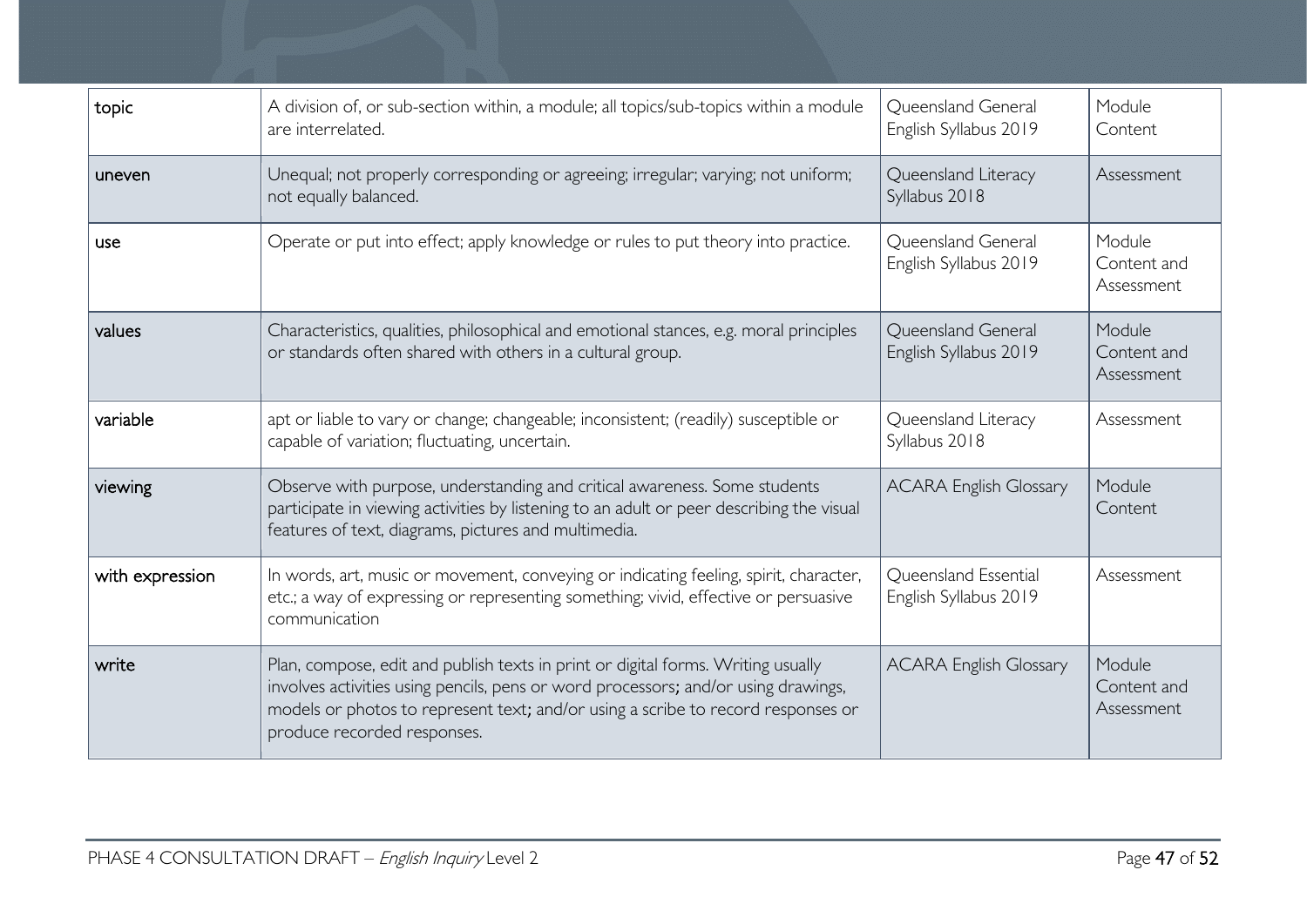# <span id="page-47-0"></span>Appendix 6 – Text Requirements

In the *English Inquiry* Level 2 course, text selection is a school-based decision and should reflect the interests and needs of learners.

Texts are referred to in this course as oral, written and multimodal.

Texts selected for study in *English Inquiry* Level 2 must be unique to each module.

In each module, learners will engage in the study of at least three texts of differing types appropriate to the course content, level of complexity and course standards.

Learners will study:

- one  $(1)$  text
- at least two (2) texts of different types which may be short texts or extracts.

### <span id="page-47-1"></span>Learner self-selected texts

Through inquiry learning, learners will select their own texts as part of the learning process appropriate to the focus, content and standards in each module.

#### <span id="page-47-2"></span>Text selection

- Australian texts must be included in each module.
- Providers must enable learners opportunities to engage with a wide range of texts to encourage their development as language learners and users.
- The texts selected must be contemporary, engaging and accessible for level two learners.
- There must be a range and balance in the texts that learners read, listen to and view.
- Learners must be given the opportunity to study contemporary popular culture texts, media texts, creative expressive texts, informative and persuasive texts and affiliative and collaborative texts, or workplace texts.
- Texts selected for the course of study may also be narrative, reflective, interpretive, procedural, persuasive, informative, creative, technical, regulatory or descriptive texts in complete form or extracts.

Where appropriate, learners should engage with short texts or extracts from:

- texts by Aboriginal authors and those that give insights into diverse experiences of Aboriginal and/or Torres Strait Islander Peoples
- different places and cultures, including the Asia–Pacific region
- texts with a wide range of cultural, social and gender perspectives, and popular and youth cultures
- literary texts.

N.B The following information is represented in the proposed *English Inquiry* Level 2 course document for the purpose of course consultation only for the purpose of exemplification. It will be represented and adapted in Years 9 to 12 Learning curriculum resources.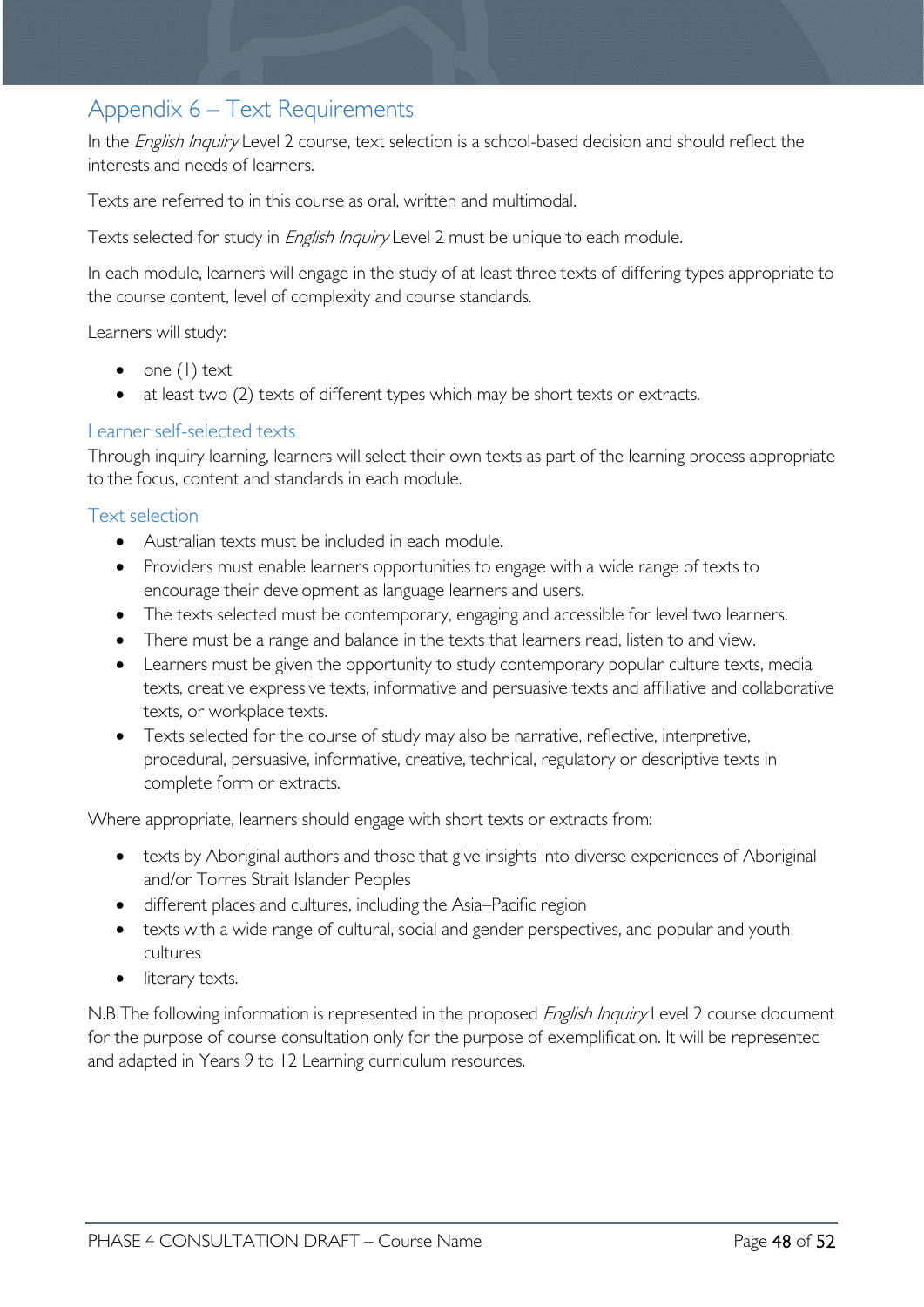<span id="page-48-0"></span>

| Additional examples of contemporary text types                                                                                                                                                                                                                                                                                                                                                                                                                   |                                                                                                           |                                                                                                                                                                                                                                                                |  |  |
|------------------------------------------------------------------------------------------------------------------------------------------------------------------------------------------------------------------------------------------------------------------------------------------------------------------------------------------------------------------------------------------------------------------------------------------------------------------|-----------------------------------------------------------------------------------------------------------|----------------------------------------------------------------------------------------------------------------------------------------------------------------------------------------------------------------------------------------------------------------|--|--|
| Creative expressive texts                                                                                                                                                                                                                                                                                                                                                                                                                                        | Informative and persuasive<br>texts                                                                       | Affiliative and collaborative<br>texts or workplace texts                                                                                                                                                                                                      |  |  |
| Film (fiction, non-fiction,<br>$\bullet$<br>experimental; feature,<br>short micro; cinema,<br>DVD or straight-to-web<br>release)<br>TV episode (free-to-air<br>or streamed); or series<br>straight to<br>web/YouTube<br>Webisodes<br>Animation (long or<br>short, fiction, nonfiction<br>or experimental; free-<br>to-air or streamed)<br>Games<br>Webcomics<br>Music videos, lyrics<br>Fan fiction, fanzines, fan<br>videos<br>Sampling, mashups and<br>modding | Blogs and Vlogs<br>$\bullet$<br>Podcasts<br><b>TED Talks</b><br>Photographic essays<br>Websites and pages | Facebook, Myspace,<br>٠<br>Instagram, TikTok)<br>E-mail<br>$\bullet$<br>SMS, Twitter<br>Message boards, chat<br>$\bullet$<br>rooms<br>Forums<br>Game clans/Fan clans<br>Collaborative games<br>Collaborative platforms<br>(such as Wikipedia or<br>Googledocs) |  |  |

# <span id="page-48-1"></span>Appendix 7 – Transdisciplinary Connections

N.B. The following information is represented in the proposed *English Inquiry* Level 2 course document for the purpose of course consultation only for the purpose of exemplification. It will be represented and adapted in Years 9 to 12 Learning curriculum resources.

The following outlines possible *suggestions* for transdisciplinary/multidisciplinary or interdisciplinary connections which can be made with the English discipline.

The texts, topic, idea or issue selected for each module must be different across the three modules in this course.

Transdisciplinary connections with the English discipline are made through ideas, issues, perspectives, texts and contexts. In English, the way a message is communicated to affect an audience and shape meaning is more important than identification of the social message. It is about how the relationship between mode, medium and message affects audience. Language, word choice, grammatical structure and organisation of the material are central to this understanding.

This course acknowledges material provided by New South Educations Standards Authority (NESA) English Studies Stage 6 Syllabus 2017 adapted in the module electives described below.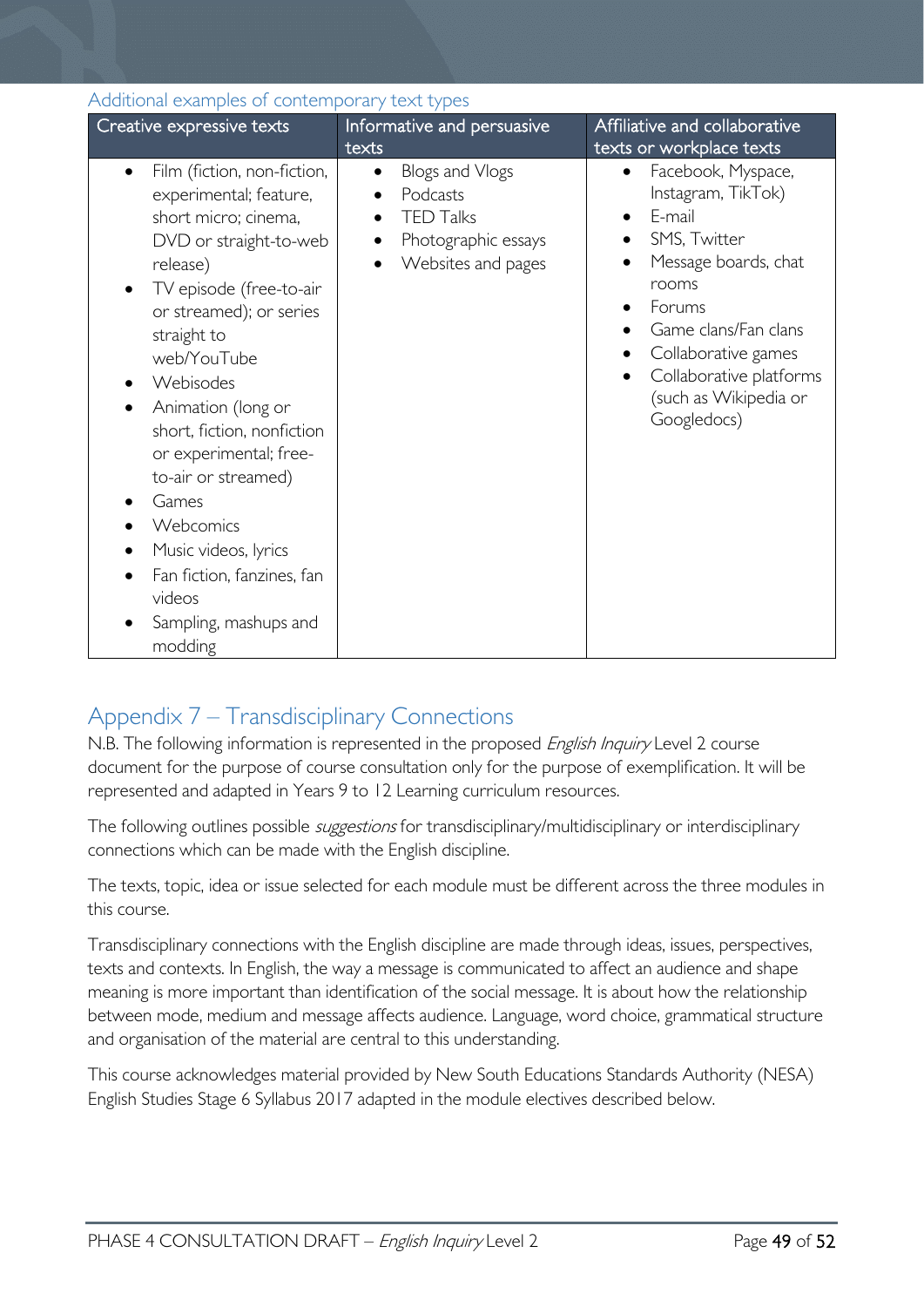### <span id="page-49-0"></span>Core Module 1: Contemporary popular culture texts

In this module students will learn to make transdisciplinary connections between contemporary popular culture texts and ideas from other disciplinary areas.

#### Suggestions:

Contemporary popular culture texts and reality television, identity, symbolism, gender, race, youth, sports, travel and tourism, food, family, technology and media, the arts, the sciences, Steam, crime fiction, science fiction, law, health and fitness.

For example, the representation of specific aspects of:

- travel and tourism, food, housing and design, health and wellbeing a in 'reality' television programs
- science, law, justice, real crime in crime fiction
- STEM in science fiction
- work and work relationships, family, leisure and education in situation comedy.

### <span id="page-49-1"></span>Core Module 2: Australian stories that matter

Module 2 enables connections through the Australian Curriculum: General Capability Ethical Understanding.

In this module learners will learn to make transdisciplinary connections between English and other learning areas through ethical understanding and the representation of ethical ideas and issues.

#### Suggestions:

Australian Curriculum core ethical ideas and issues: justice, equity, fairness, respect, right and wrong, freedom, truth, identity, empathy, kindness and mistreatment.

- fake news
- inspirational people and stories of overcoming adversity
- ethical sustainable practices in the workplace and the community
- exploring ideas, rights, obligations, and ethical principles regarding habitat loss, animal welfare etc.
- the changing nature of work and work safety and responsibilities
- English in sport: learners develop understanding and proficiency in the use of language related to recreational and professional sport at a local, national and international level. They analyse, discuss, respond to and assess ethical ideas and issues and topics related to sport.
- English and the experience of travel: Learners develop understanding and proficiency in the use of language related to travel. They analyse, discuss, respond to and assess ethical ideas and issues and topics related to tourism and travel.
- English and food literacy: Learners develop understanding and proficiency in the use of language related to food. They analyse, discuss, respond to and assess ethical ideas and issues and topics related to food literacy and the representation of food and nutrition information in the media.
- English and the web-based communication: Learners develop understanding and proficiency in the use of language related to web-based communication. They analyse, discuss, respond to and assess ethical ideas and issues and topics related to society and individuals in the digital age.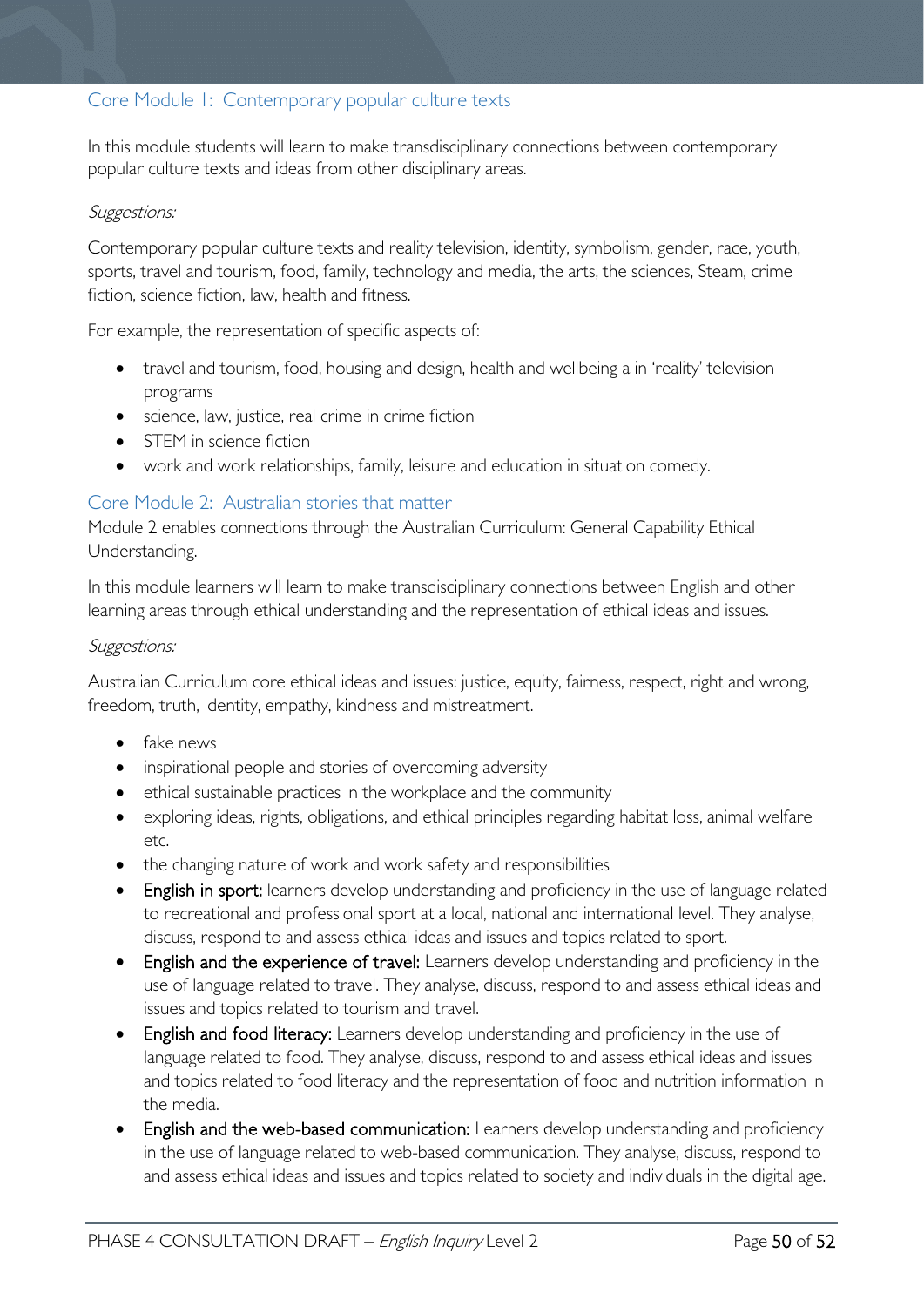- English and the sciences/STEM: Learners develop understanding of, and proficiency in, the use of language related to science/STEM and the representation of science/STEM in our world. They analyse, discuss, respond to and assess ethical ideas and issues and topics related to science/STEM.
- English and HASS: Learners develop understanding of, and proficiency in, the use of language related to HASS. They analyse, discuss, respond to and assess ethical ideas and issues and topics related to human rights past and present.

Exemplar television episodes:

- *You Can't Ask That*, Television Series ABC iview
- Who do you think you are? Documentary SBS
- *Julia Zemiro's Home Delivery*, Documentary ABC iview
- Anh's Brush with Fame, Arts Talk ABC iview
- Australian Story, Documentary ABC iview

### <span id="page-50-0"></span>Core Module 3: Representations of social issues in texts

In this module students will learn to make transdisciplinary connections between English and other learning areas through the representation of social issues in Australia and use inquiry skills and processes relevant to their stage of learning. This module builds on the concepts of representation, argument and context.

#### Suggestions:

- Women's rights,
- Aboriginal and Torres Strait Islanders: Australia's First Peoples,
- Homelessness,
- bullying and harassment,
- Equal Love: LGBTI rights,
- valuing multiculturalism
- seeking protection for refugees and asylum seekers
- English and community life: Learners consider how social issues are represented in their local community.
- English in sport: Learners consider how social issues are represented in recreational and professional sport at a local, national and international level.
- English and social media: Learners consider how social issues are represented in social media.
- English and the language of song: Learners consider how social issues are represented in the language of song/ music videos.
- English and HASS*:* Learners consider how social issues are represented in HASS.

# <span id="page-50-1"></span>Appendix 8 – Models of inquiry

N.B The following information is represented in the proposed *English Inquiry* Level 2 course document for the purpose of course consultation only for the purpose of exemplification. It will be represented and adapted in Years 9 to12 Learning curriculum resources.

In the context of this course a broad range of inquiry-based learning approaches, processes and models may be applied: shared, personal or negotiated, integrated, action-driven or problem or issue based. Student agency is enabled through engagement in the inquiry process.